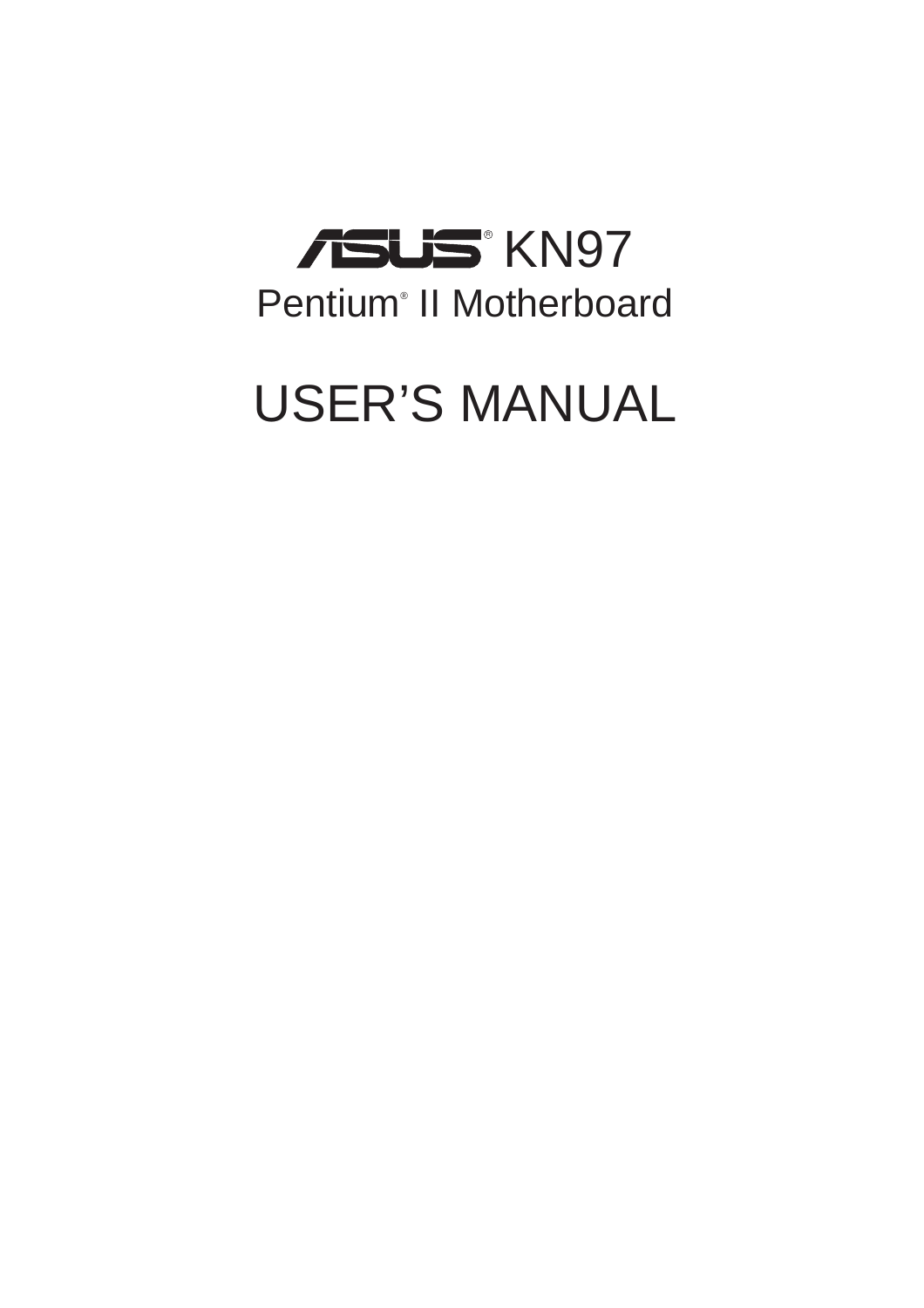# USER'S NOTICE

No part of this manual, including the products and softwares described in it, may be reproduced, transmitted, transcribed, stored in a retrieval system, or translated into any language in any form or by any means, except documentation kept by the purchaser for backup purposes, without the express written permission of ASUSTeK COMPUTER INC. ("ASUS").

ASUS PROVIDES THIS MANUAL "AS IS" WITHOUT WARRANTY OF ANY KIND, EITHER EXPRESS OR IMPLIED, INCLUDING BUT NOT LIMITED TO THE IMPLIED WARRANTIES OR CONDITIONS OF MERCHANTABILITY OR FITNESS FOR A PAR-TICULAR PURPOSE. IN NO EVENT SHALL ASUS, ITS DIRECTORS, OFFICERS, EMPLOYEES OR AGENTS BE LIABLE FOR ANY INDIRECT, SPECIAL, INCIDEN-TAL, OR CONSEQUENTIAL DAMAGES (INCLUDING DAMAGES FOR LOSS OF PROFITS, LOSS OF BUSINESS, LOSS OF USE OR DATA, INTERRUPTION OF BUSI-NESS AND THE LIKE), EVEN IF ASUS HAS BEEN ADVISED OF THE POSSIBILITY OF SUCH DAMAGES ARISING FROM ANY DEFECT OR ERROR IN THIS MANUAL OR PRODUCT.

Products and corporate names appearing in this manual may or may not be registered trademarks or copyrights of their respective companies, and are used only for identification or explanation and to the owners' benefit, without intent to infringe.

- Intel, LANDesk, and Pentium are registered trademarks of Intel Corporation.
- IBM and OS/2 are registered trademarks of International Business Machines.
- Symbios is a registered trademark of Symbios Logic Corporation.
- Windows and MS-DOS are registered trademarks of Microsoft Corporation.
- Sound Blaster AWE32 and SB16 are trademarks of Creative Technology Ltd.
- Adobe and Acrobat are registered trademarks of Adobe Systems Incorporated.

The product name and revision number are both printed on the board itself. Manual revisions are released for each board design represented by the digit before and after the period of the manual revision number. Manual updates are represented by the third digit in the manual revision number.

For previous or updated manuals, BIOS, drivers, or product release information, contact ASUS at http://www.asus.com.tw or through any of the means indicated on the following page.

SPECIFICATIONS AND INFORMATION CONTAINED IN THIS MANUAL ARE FUR-NISHED FOR INFORMATIONAL USE ONLY, AND ARE SUBJECT TO CHANGE AT ANY TIME WITHOUT NOTICE, AND SHOULD NOT BE CONSTRUED AS A COM-MITMENT BY ASUS. ASUS ASSUMES NO RESPONSIBLITY OR LIABILITY FOR ANY ERRORS OR INACCURACIES THAT MAY APPEAR IN THIS MANUAL, INCLUD-ING THE PRODUCTS AND SOFTWARES DESCRIBED IN IT.

**Copyright © 1997 ASUSTeK COMPUTER INC. All Rights Reserved.**

| <b>Product Name:</b>  | <b>ASUS KN97</b> |
|-----------------------|------------------|
| Manual Revision: 1.03 |                  |
| <b>Release Date:</b>  | <b>July 1997</b> |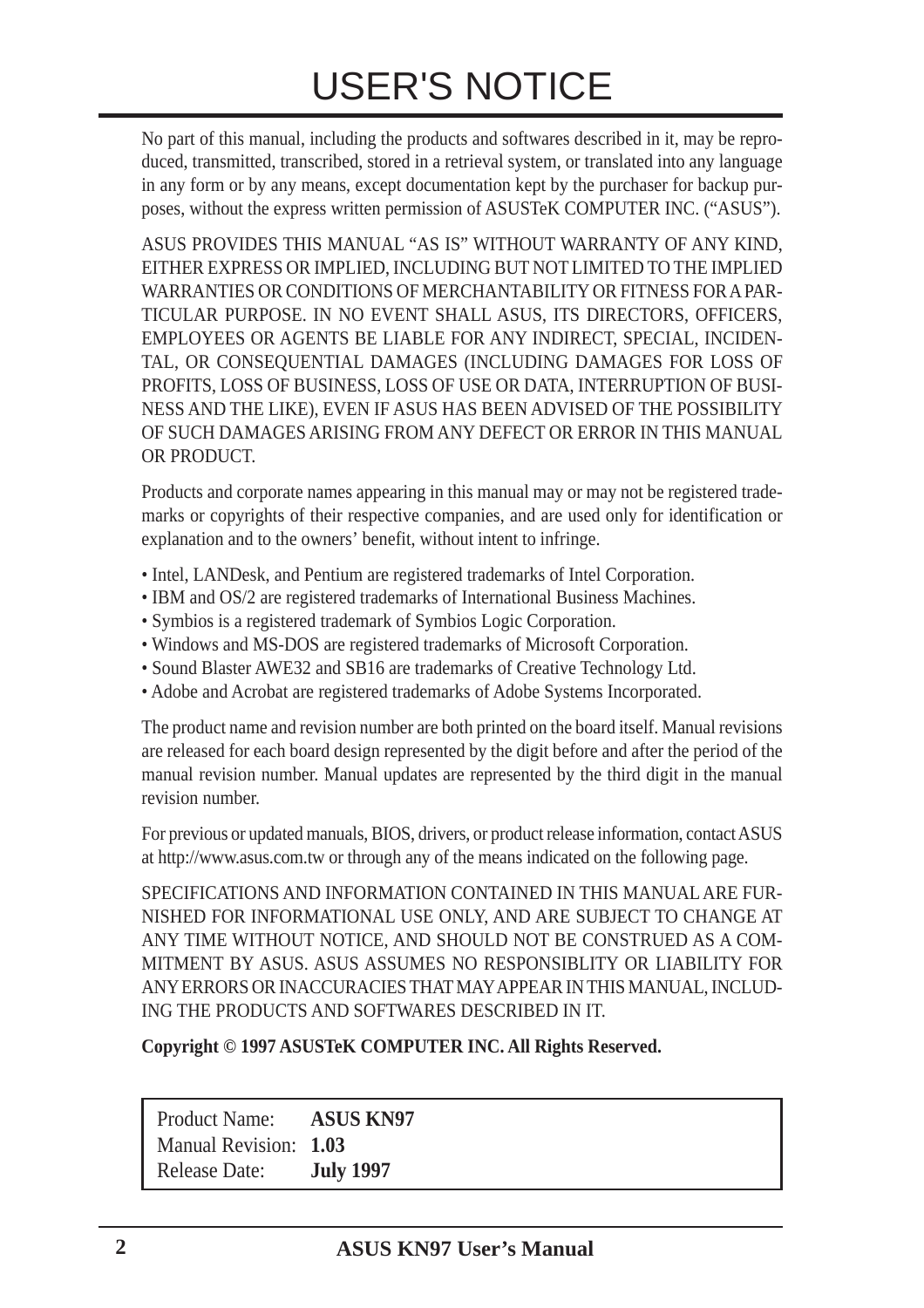# ASUS CONTACT INFORMATION

## ASUSTeK COMPUTER INC.

### Marketing Info

Address: 150 Li-Te Road, Peitou, Taipei, Taiwan 112, ROC Telephone: +886-2-894-3447 Fax: +886-2-894-3449 Email: info@asus.com.tw

### Technical Support

| Fax:    | $+886 - 2 - 895 - 9254$  |
|---------|--------------------------|
| BBS:    | $+886-2-896-4667$        |
| Email:  | tsd@asus.com.tw          |
| WWW:    | www.asus.com.tw          |
| Gopher: | gopher.asus.com.tw       |
| FTP:    | ftp.asus.com.tw/pub/ASUS |

## ASUS COMPUTER INTERNATIONAL

## Marketing Info

| Address:   | 721 Charcot Avenue, San Jose, CA 95131, USA |
|------------|---------------------------------------------|
| Telephone: | $+1-408-474-0567$                           |
| Fax:       | $+1-408-474-0568$                           |
| Email:     | info-usa@asus.com.tw                        |
|            |                                             |

### Technical Support

| BBS:   | $+1 - 408 - 474 - 0569$ |
|--------|-------------------------|
| Email: | $tsd-usa@assus.com.tw$  |
| WWW:   | www.asus.com            |

## ASUS COMPUTER GmbH

### Marketing Info

| Address:   | Harkort Str. 25, 40880 Ratingen, BRD, Germany |
|------------|-----------------------------------------------|
| Telephone: | 49-2102-445011                                |
| Fax:       | 49-2102-442066                                |
| Email:     | info-ger@asus.com.tw                          |

### Technical Support

| BBS:     | 49-2102-448690      |
|----------|---------------------|
| Email:   | tsd-ger@asus.com.tw |
| Hotline: | 49-2102-499712      |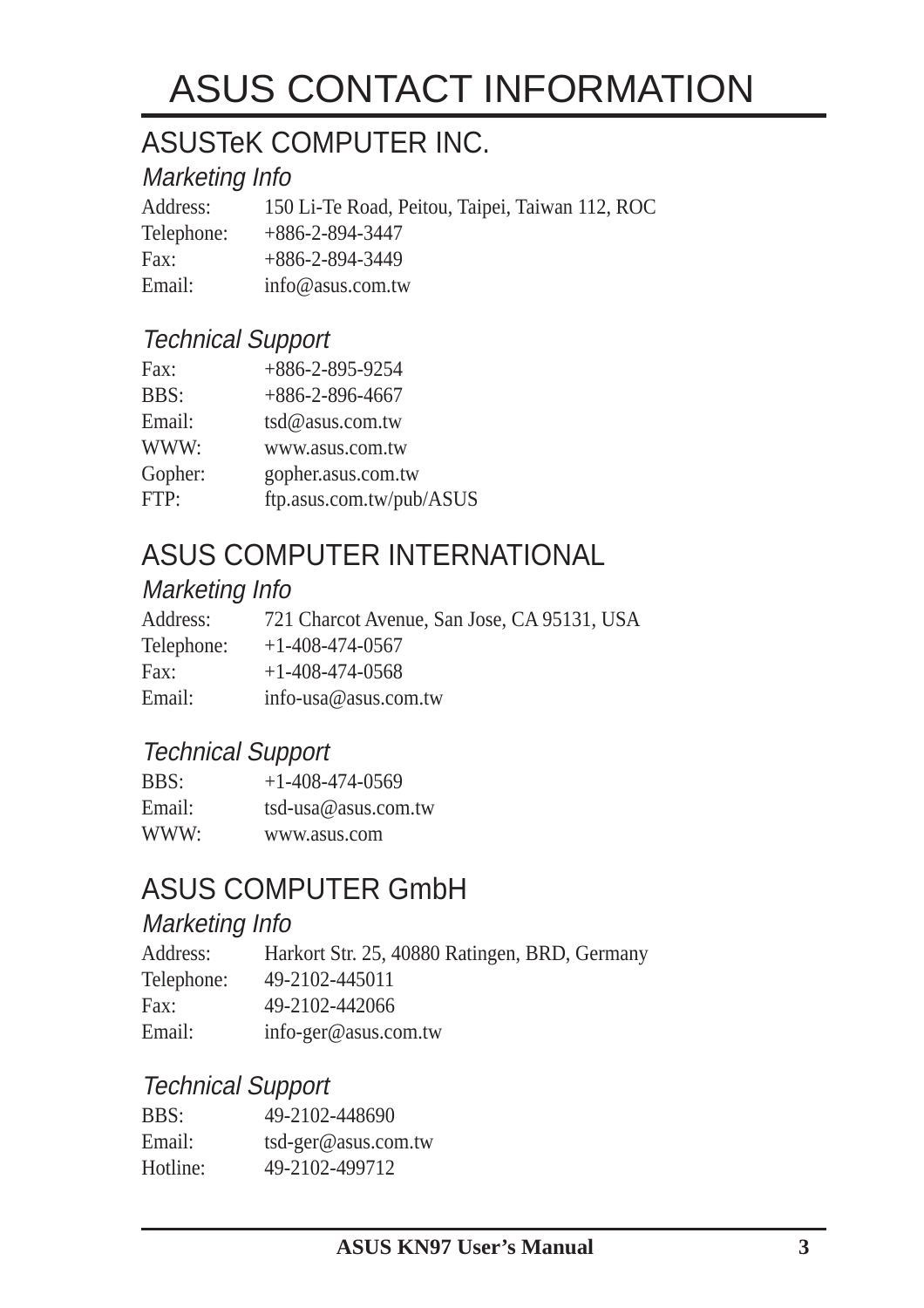# **CONTENTS**

| <b>I. INTRODUCTION</b>                   | 7  |
|------------------------------------------|----|
|                                          |    |
|                                          |    |
| <b>II. FEATURES</b>                      | 8  |
|                                          |    |
| <b>III. INSTALLATION</b>                 | 10 |
|                                          |    |
|                                          |    |
|                                          |    |
|                                          |    |
|                                          |    |
|                                          |    |
|                                          |    |
|                                          |    |
| Assigning DMA Channels for ISA Cards  26 |    |
|                                          |    |
|                                          | 33 |
| <b>IV. BIOS SOFTWARE</b>                 | 34 |
|                                          |    |
|                                          |    |
|                                          |    |
|                                          |    |
|                                          |    |
|                                          |    |
|                                          |    |
|                                          |    |
|                                          |    |
|                                          |    |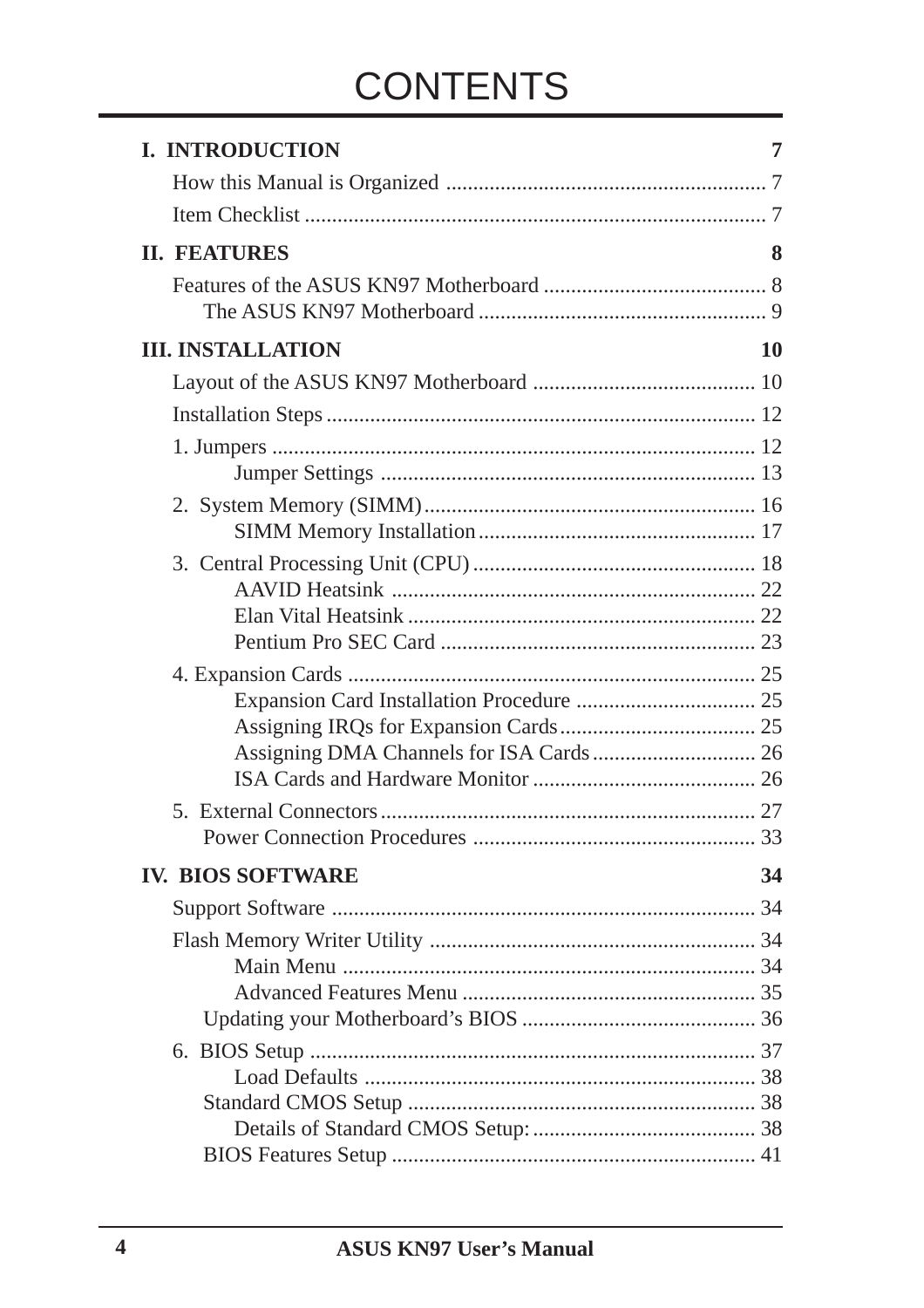# **CONTENTS**

| V. DESKTOP MANAGEMENT          | 56 |
|--------------------------------|----|
|                                |    |
|                                |    |
|                                |    |
|                                |    |
| <b>VI. ASUS PCI SCSI Cards</b> | 59 |
|                                |    |
|                                |    |
|                                |    |
|                                |    |
|                                |    |
|                                |    |
|                                |    |
|                                |    |
|                                |    |
|                                |    |
| VII. ASUS I-A16C Audio Card    | 63 |
|                                |    |
|                                |    |
|                                |    |
|                                |    |

#### **AUDIO**

Online help is provided with the Creative 16X audio drivers. A separate manual is provided for the Creative 16C Series audio drivers.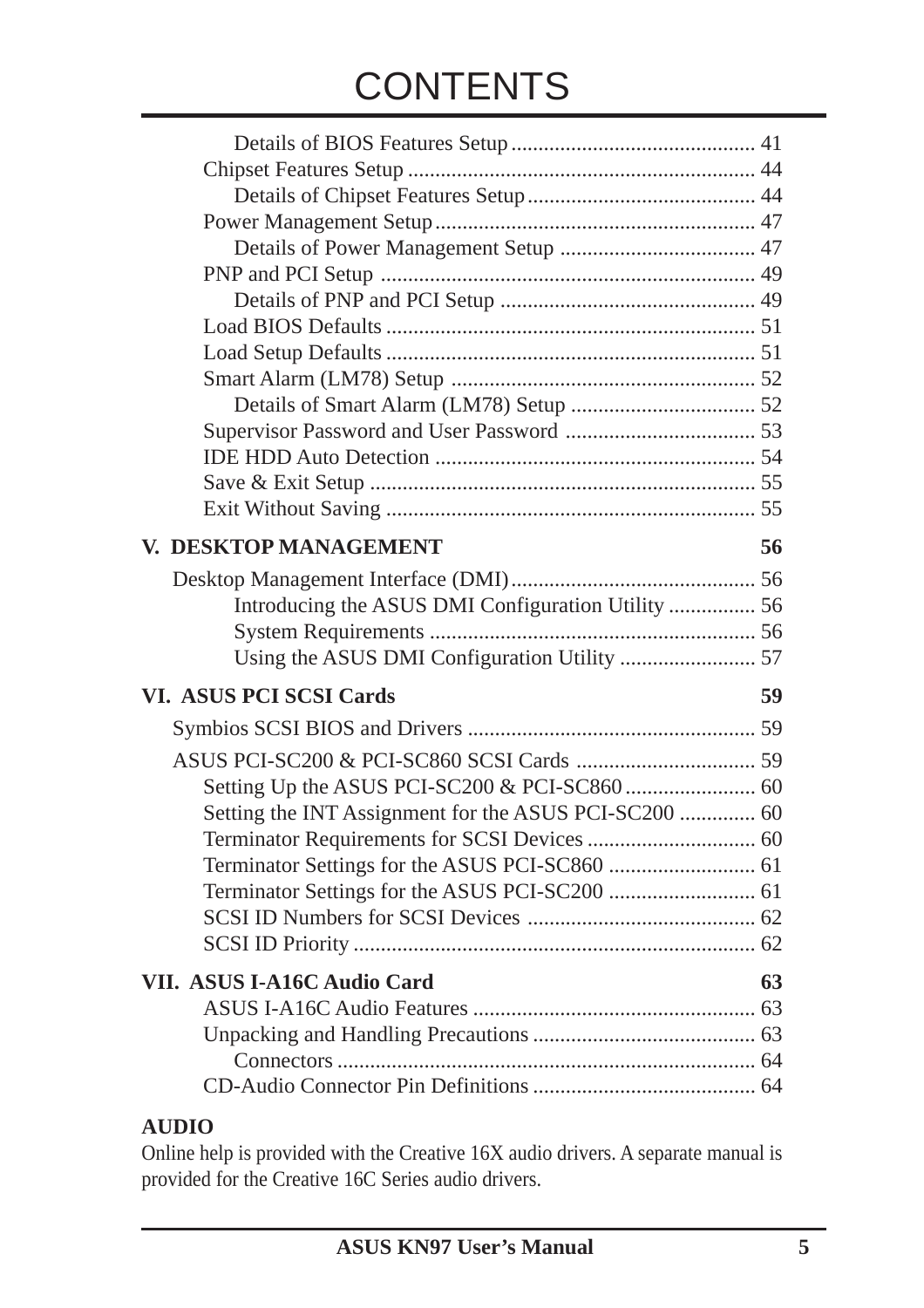## **Federal Communications Commission Statement**

This device complies with FCC Rules Part 15. Operation is subject to the following two conditions:

- This device may not cause harmful interference, and
- This device must accept any interference received, including interference that may cause undesired operation.

This equipment has been tested and found to comply with the limits for a Class B digital device, pursuant to Part 15 of the FCC Rules. These limits are designed to provide reasonable protection against harmful interference in a residential installation. This equipment generates, uses and can radiate radio frequency energy and, if not installed and used in accordance with manufacturer's instructions, may cause harmful interference to radio communications. However, there is no guarantee that interference will not occur in a particular installation. If this equipment does cause harmful interference to radio or television reception, which can be determined by turning the equipment off and on, the user is encouraged to try to correct the interference by one or more of the following measures:

- Re-orient or relocate the receiving antenna.
- Increase the separation between the equipment and receiver.
- Connect the equipment to an outlet on a circuit different from that to which the receiver is connected.
- Consult the dealer or an experienced radio/TV technician for help.

**WARNING!** The use of shielded cables for connection of the monitor to the graphics card is required to assure compliance with FCC regulations. Changes or modifications to this unit not expressly approved by the party responsible for compliance could void the user's authority to operate this equipment.

## **Canadian Department of Communications Statement**

This digital apparatus does not exceed the Class B limits for radio noise emissions from digital apparatus set out in the Radio Interference Regulations of the Canadian Department of Communications.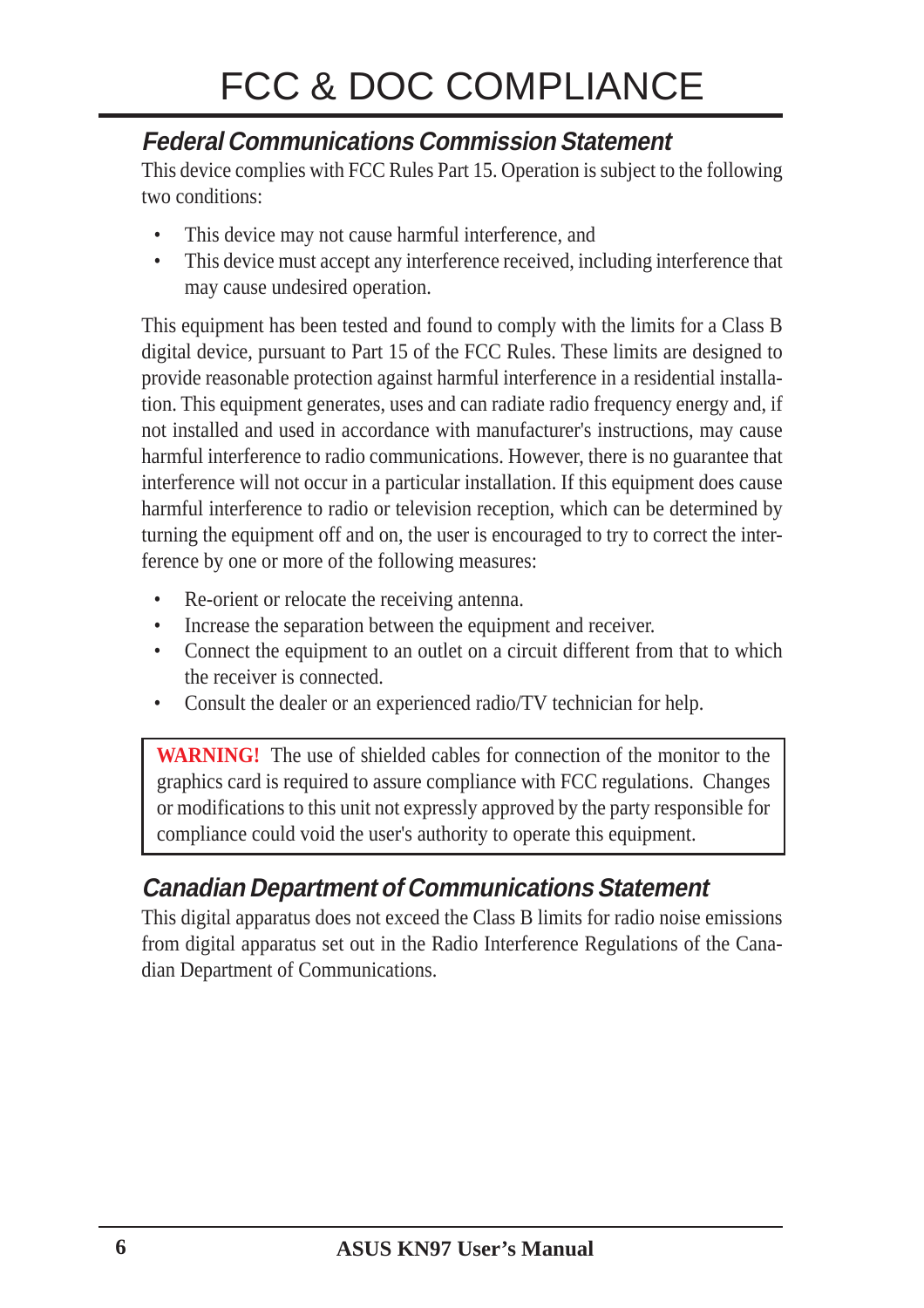## How this Manual is Organized

This manual is divided into the following sections:

- **I. Introduction:** Manual information and checklist
- **II.** Features: Information and specifications concerning this product
- **III.** Installation: Instructions on setting up the motherboard.
- **IV.** BIOS Software Instructions on setting up the BIOS software
- **V. Support Software** Information on the included support software
- **VI. ASUS SCSI Cards** Installation of ASUS SCSI cards (optional)
- **VII. ASUS Audio Card** Installation of an ASUS audio card (optional)

# Item Checklist

Check that your package is complete. If you discover damaged or missing items, contact your retailer.

- $\nabla$  ASUS KN97 motherboard
- $\boxtimes$  Retention mechanism & heatsink support
- $\boxtimes$  2 serial port ribbon cables attached to a mounting bracket
- $\boxtimes$  1 parallel ribbon cable with mounting bracket
- $\boxtimes$  1 IDE ribbon cable
- $\boxtimes$  1 floppy ribbon cable
- $\boxtimes$  ASUS KN97 Support Drivers & Utilities
	- Flash Memory Writer utility to update the FLASH BIOS
	- Desktop Management Interface (DMI) utility
	- LANDesk<sup>®</sup> Client Manager (LDCM) Software (with optional onboard LM78)
	- Audio drivers and utilities (with ASUS I-A16C audio bundle)
	- Readme files for descriptions and use of the files
	- Technical Support Form
- $\nabla$  This user's manual
- $\square$  Infrared module (optional)
- $\square$  USB cable with mounting bracket set (optional)
- □ ASUS PCI-SC200 Fast-SCSI or PCI-SC860 Ultra-Fast SCSI card (optional)
- $\Box$  ASUS I-A16C audio card and manual (optional)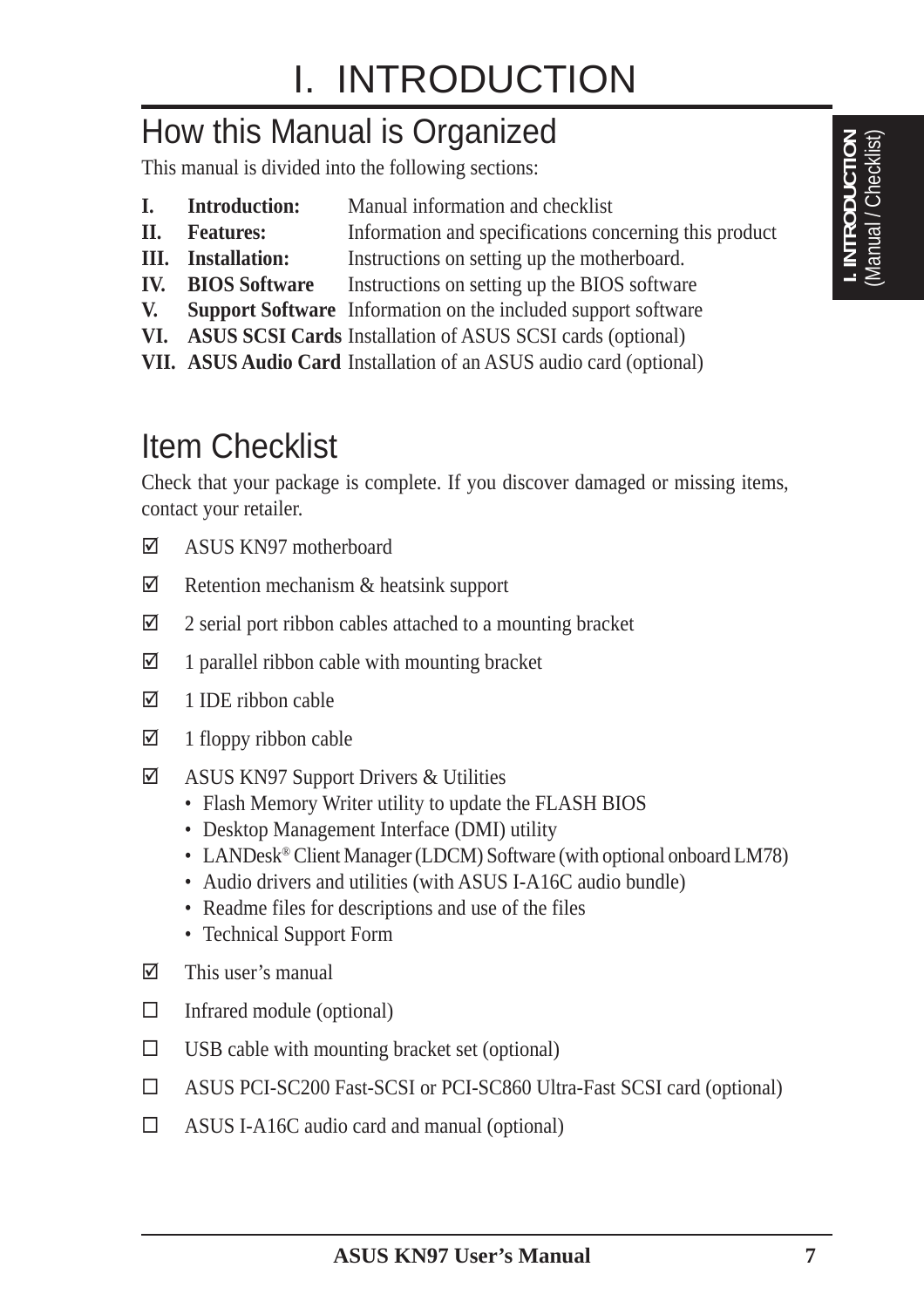# II. FEATURES

# Features of the ASUS KN97 Motherboard

The ASUS KN97 is carefully designed for the demanding PC user who wants many features processed by the fastest CPU in a small package. This motherboard:

- **Versatile Processor Support:** Intel Pentium® II (233MHz–333MHz) processor on SEC slot or Intel Pentium® Pro (150–200MHz) processor with the C-P6S1 Pentium Pro SEC Card.
- **Intel Chipset:** Features Intel's 440FX PCIset with I/O subsystems.
- **Easy Installation:** Is equipped with BIOS that supports auto detection of hard drives, PS/2 mouse, and Plug and Play devices to make setup of hard drives, expansion cards, and other devices virtually automatic.
- **ISA & PCI Expansion Slots:** Provides three 16-bit ISA, and five 32-bit PCI slots.
- **Super Multi-I/O:** Provides two high-speed UART compatible serial ports and one parallel port with EPP and ECP capabilities. UART2 can also be directed from COM2 to the Infrared Module for wireless connections.
- **Desktop Management Interface (DMI):** Supports DMI through BIOS which allows hardware to communicate within a standard protocol creating a higher level of compatibility. (Requires DMI-enabled components.) (See section V)
- **PCI Bus Master IDE Controller:** Comes with an onboard PCI Bus Master IDE controller with two connectors that supports four IDE devices in two channels, supports PIO Modes 3 and 4 and Bus Master IDE DMA Mode 2, and supports Enhanced IDE devices such as Tape Backup and CD-ROM drives. Two floppy drives of either 5.25inch or 3.5inch (1.44MB or 2.88MB) are also supported without an external card. Supports Japanese standard "Floppy 3 mode" (3.5-inch disk drive: 1.2MB) and LS-120 floppy disk drives (3.5-inch disk drive: 120 MB, 1.44MB, 720K). BIOS supports IDE CD-ROM or SCSI device boot-up.
- **CPU Built-In Level 2 Cache:** 512KB or 256KB Pipelined Burst Level 2 cache in the Pentium II Single Edge Contact (SEC) cartridge.
- **Versatile Memory Support:** Equipped with six SIMM sockets to support (4, 8, 16, 32, or 64MB) 72-pin Fast Page Mode (FPM) or Extended Data Output (EDO), or Burst EDO SIMMs. Maximum memory of SIMMs not to exceed 384MB.
- **SCSI BIOS:** Supports optional ASUS SCSI controller cards through onboard firmware.
- **IrDA:** Supports an optional infrared port module for wireless interface.
- **Concurrent PCI:** Concurrent PCI allows multiple PCI transfers from PCI master busses to memory to CPU.
- **Intelligence:** Supports Fan Status Monitoring and Alarm, Temperature Monitoring and Alert, Voltage Monitoring and Alert, System Resources Alert, and Virus Write Protection through the optional onboard LM78 Hardware Monitor and Intel® LANDesk Client Manager (LDCM) software.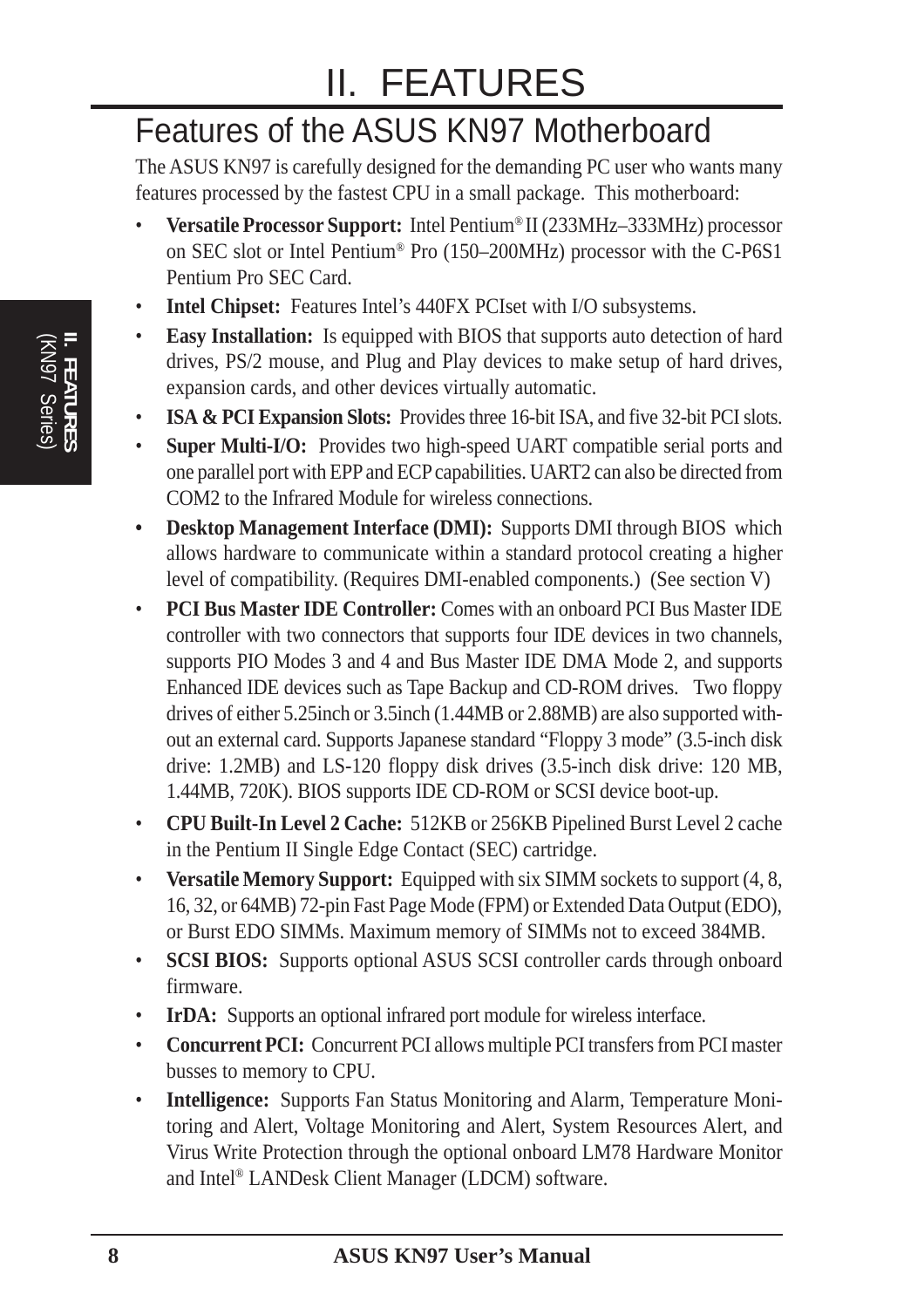# II. FEATURES

## The ASUS KN97 Motherboard



440FX PCIset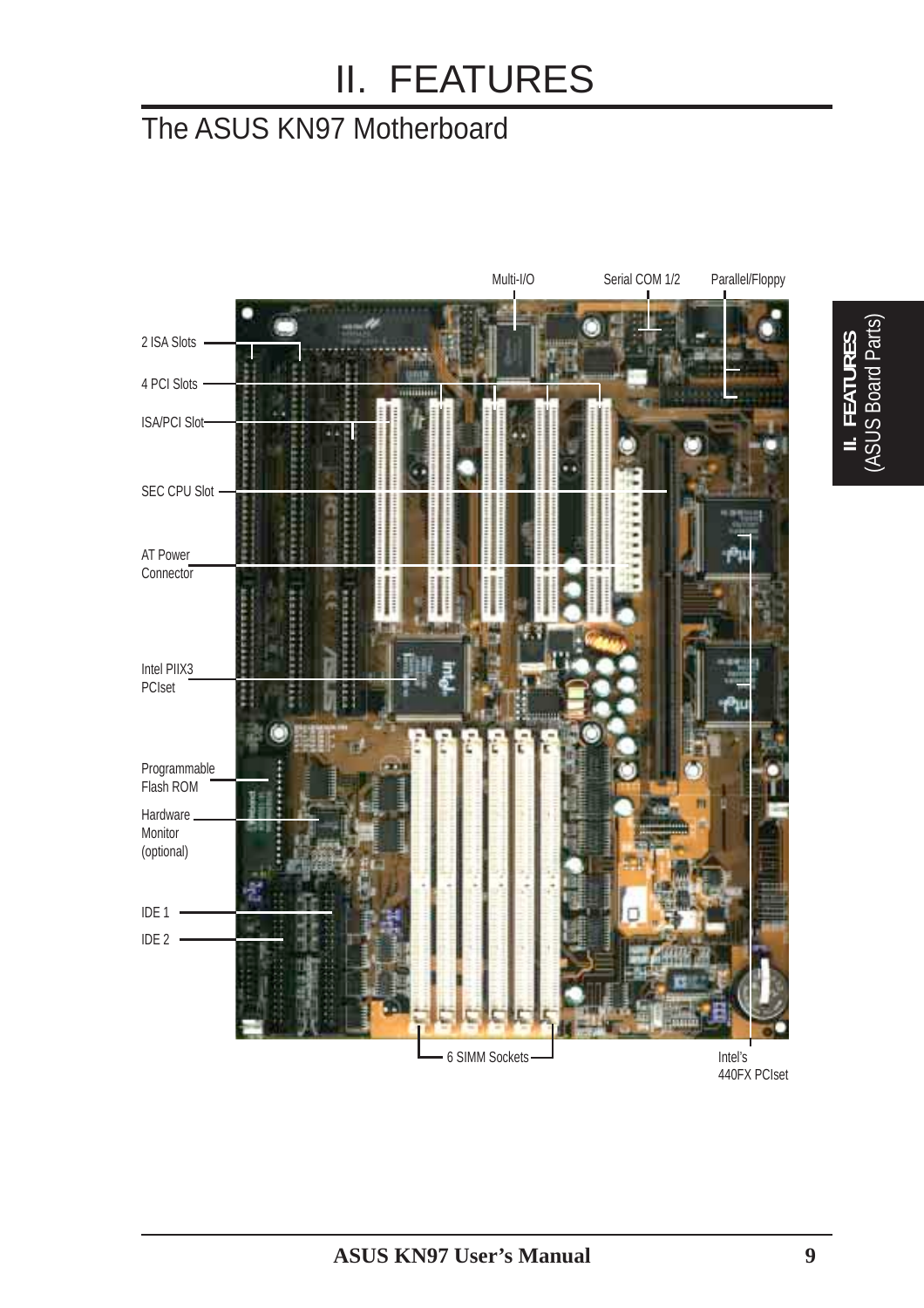## Layout of the ASUS KN97 Motherboard



The items in outline are only available on motherboards with the LM78 Hardware Monitor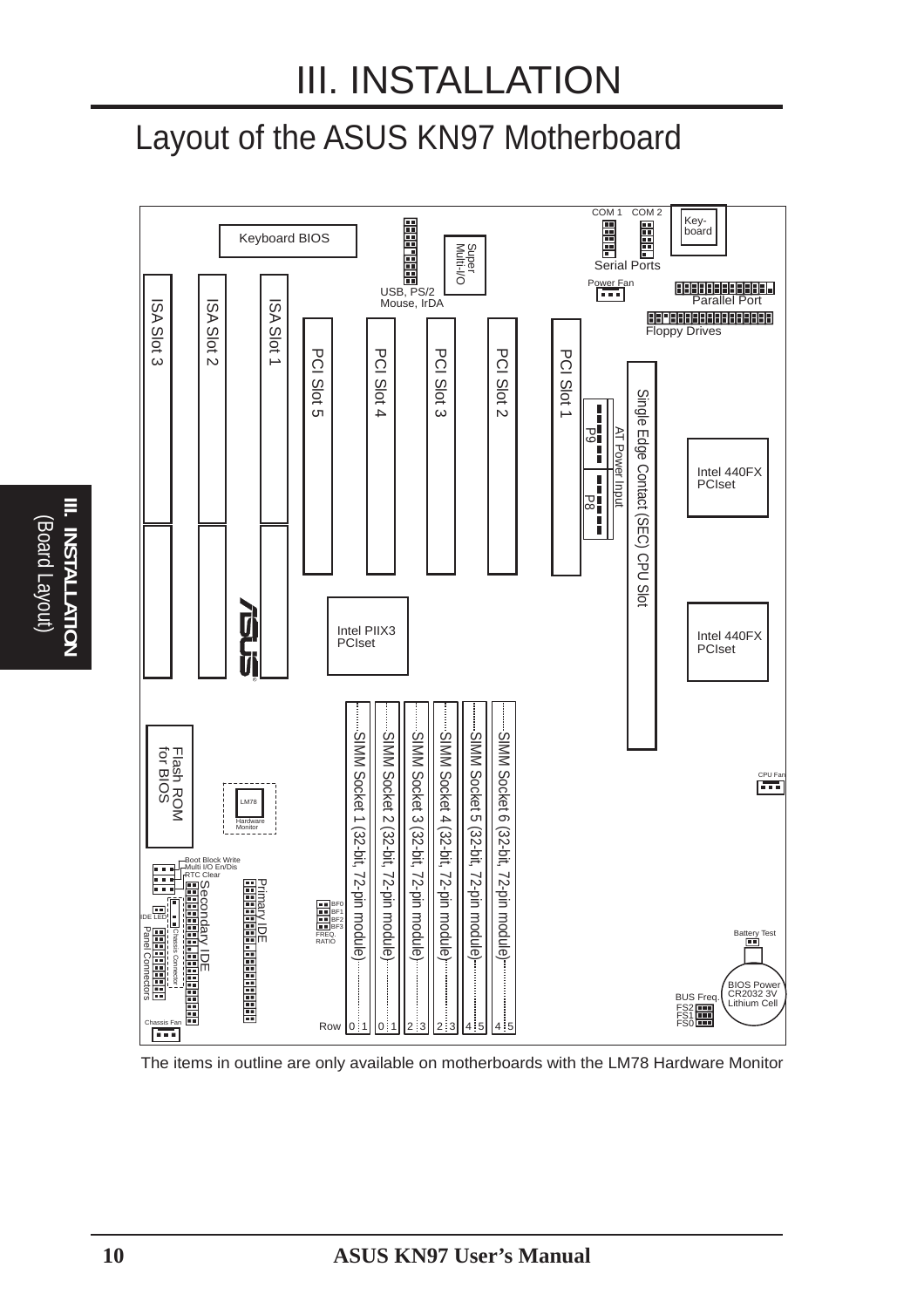#### **Jumpers**

- 
- 
- 
- 
- 
- 
- **Expansion Slots/Sockets**
- 
- 
- 
- 
- 
- 1) SIO p. 13 Onboard Multi-I/O Selection (En./Dis.)
- 2) BBLKW p. 13 Flash ROM Boot Block Programming (Protect/Prog.)
- 3) RTCLR p. 14 Real Time Clock (RTC) RAM (Keep/Clear CMOS)
- 4) BATTEST p. 14 Battery Test (Operation/Test Mode)
- 5) FS0, FS1, FS2 p. 15 CPU External Clock (BUS) Frequency Selection
- 6) BF0, BF1, BF2, BF3 p. 15 CPU to BUS Frequency Ratio
- 1) System Memory p. 16 System Memory Support
- 2) SIMM Sockets p. 17 SIMM Memory Module Support
- 3) SEC CPU Slot p. 20 Single Edge Contact CPU Support
- 4) SLOT1, SLOT2, SLOT3 p. 25 16-bit ISA Bus Expansion Slots**\***
- 5) PCI1, PCI2, PCI3, PCI4, PCI5 p. 25 32-bit PCI Bus Expansion Slots†

#### **Connectors**

- 1) KB p. 27 Keyboard Connector (5-pin female)
- 2) PRINTER p. 27 Parallel (Printer) Port Connector (25-pin female)
	-
- 3) FLOPPY p. 28 Floppy Drive Connector (34-pin Block)
- 4) PWR\_FAN, CPU\_FAN, CHA\_FANp. 28 Power Supply, CPU, Chassis Fan Power (3-pin block)
- 5) COM1, COM2 p. 29 Serial Port (Two 9-pin female)
- 6) PWRAT p. 29 AT Power Supply Connector (12-pin block)
- 7) IDE1, IDE2 p. 30 Primary / Secondary IDE Connector (40-pin blocks)
- 8) IDELED p. 30 IDE LED Activity Light
- 9) TB LED (PANEL) p. 31 System Power LED (2 pins)
- 10) SMI (PANEL) p. 31 SMI Switch Lead (2 pins)
- 11) RESET (PANEL) p. 31 Reset Switch Lead (2 pins)
- 12) KEYLOCK (PANEL) p. 31 Power LED (3 pins) & Keyboard Lock Switch (2 pins)
- 13) SPEAKER (PANEL) p. 31 Speaker Output Connector (4 pins)
- 14) CHASSIS (optional) p. 32 Chassis Open Alarm Lead (3-pin Block)
- 15) USBIRMOUSE p. 32 Universal Serial BUS Ports 1 & 2 (Two 4-pin female)

\* The onboard hardware monitor uses the I/O address 290H-297H so legacy ISA cards must not use this I/O address or else conflicts will occur.

† PCI slots 4&5 share the same interrupt number (INT#) so PCI cards on these two slots must be able to share an INT# or make sure that one of these PCI cards does not use an INT#.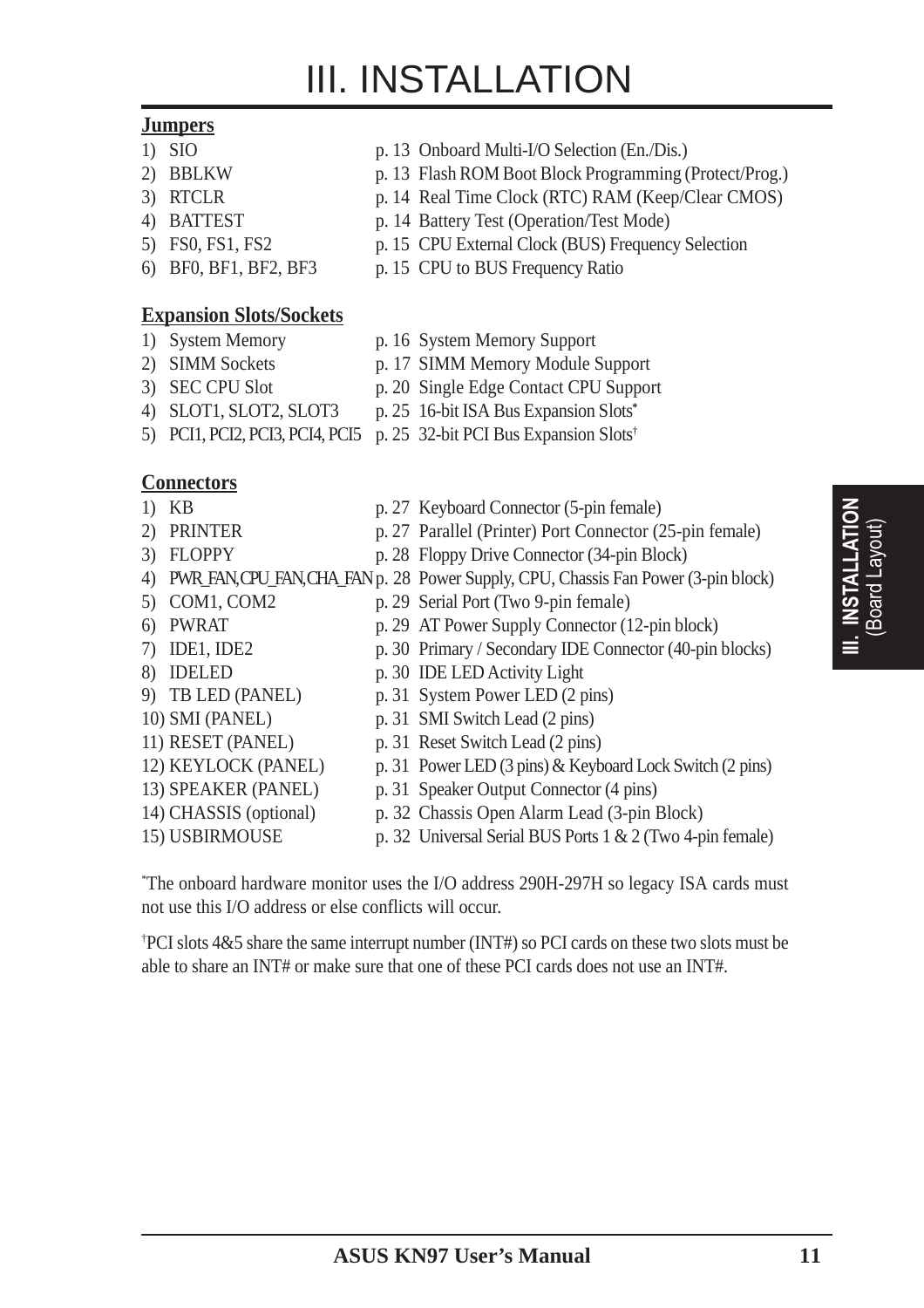## Installation Steps

Before using your computer, you must complete the following steps:

- **1. Set Jumpers on the Motherboard**
- **2. Install DRAM Modules**
- **3. Install the Central Processing Unit (CPU)**
- **4. Install Expansion Cards**
- **5. Connect Ribbon Cables, Cabinet Wires, and Power Supply**
- **6. Setup the BIOS Software**

## 1. Jumpers

Several hardware settings are made through the use of jumper caps to connect jumper pins (JP) on the motherboard. See "Map of the Motherboard" on page 4 for locations of jumpers. The jumper settings will be described numerically such as [----], [1-2], [2-3] for no connection, connect pins 1&2, and connect pins 2&3 respectively. Pin 1 for our motherboards is always on top  $\int_{0}^{\ln}$  or on the left  $\frac{p_{n+1}}{p_{n-1}}$  when holding the motherboard with the keyboard connector away from yourself. A "1" is written besides pin 1 on jumpers with three pins. The jumpers will also be shown graphically such as  $\bullet \bullet \bullet$  to connect pins  $1\&2$  and  $\bullet \bullet \bullet$  to connect pins  $2\&3$ . Jumpers with two pins will be shown as **For** Short (On) and **For** Short Open (Off). For manufacturing simplicity, the jumpers may be sharing pins from other groups. Use the diagrams in this manual instead of following the pin layout on the board. Settings with two jumper numbers require that both jumpers be moved together. To connect the pins, simply place a plastic jumper cap over the two pins as diagramed.

**WARNING!** Computer motherboards, baseboards and components, such as SCSI cards, contain very delicate Integrated Circuit (IC) chips. To protect them against damage from static electricity, you should follow some precautions whenever you work on your computer.

- 1. Unplug your computer when working on the inside.
- 2. Use a grounded wrist strap before handling computer components. If you do not have one, touch both of your hands to a safely grounded object or to a metal object, such as the power supply case.
- 3. Hold components by the edges and try not to touch the IC chips, leads or connectors, or other components.
- 4. Place components on a grounded antistatic pad or on the bag that came with the component whenever the components are separated from the system.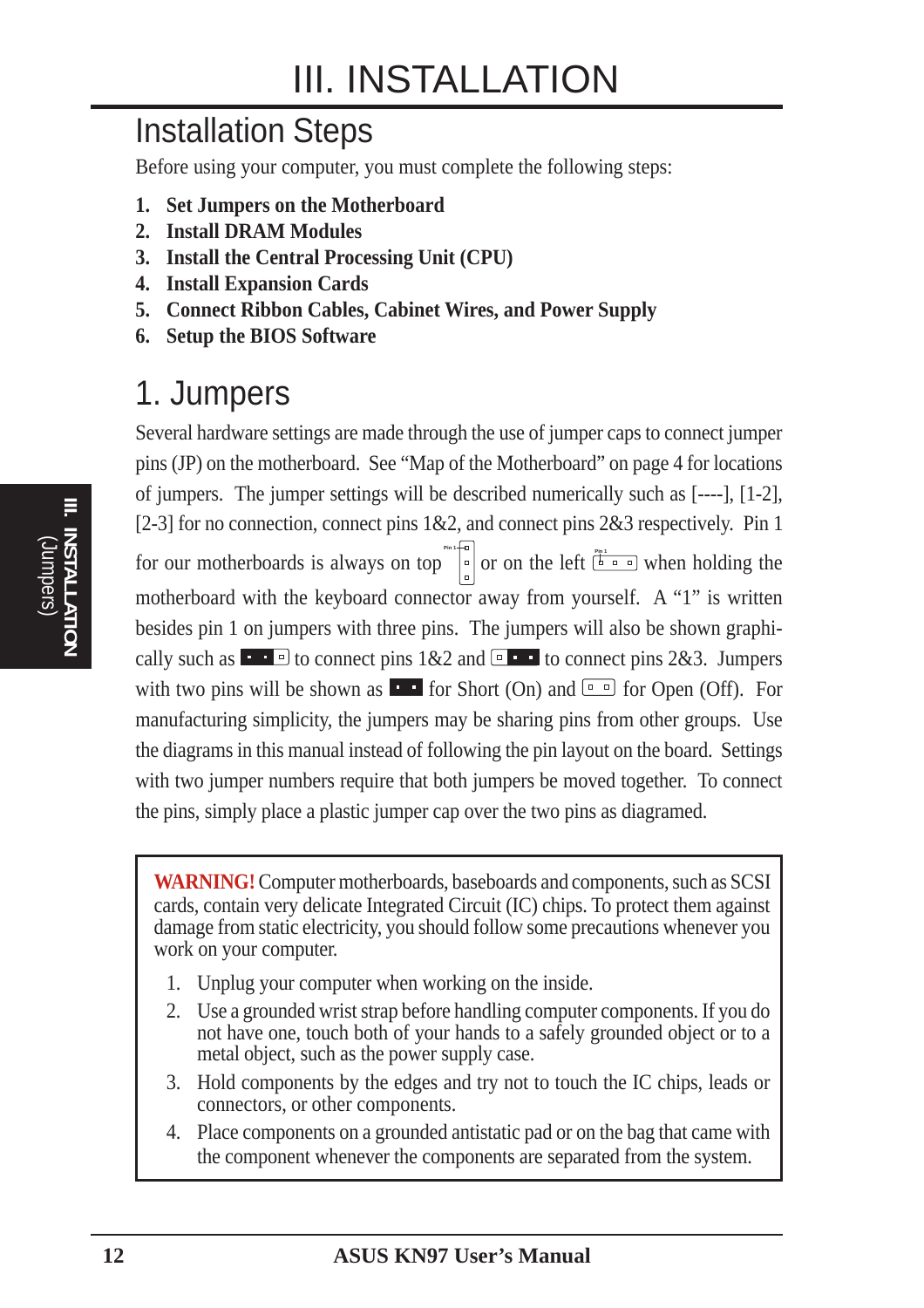### Jumper Settings

#### **1. Onboard Multi-I/O Selection (SIO)**

You can selectively disable each onboard multi-I/O item (floppy, serial, parallel, and IrDA) through the **Chipset Features Setup** under BIOS SOFTWARE *or* disable all multi-I/O items at once with the following jumper so you can use your own multi-I/O card.





#### **2. Flash ROM Boot Block Programming (BBLKW)**

This sets the operation mode of the boot block area of the Programmable Flash ROM to allow programming in the *Prog*ram position. This is required only if prompted by the **Flash Memory Writer Utility** as shown in BIOS SOFTWARE.



**III. INSTALLATION** (Jumpers)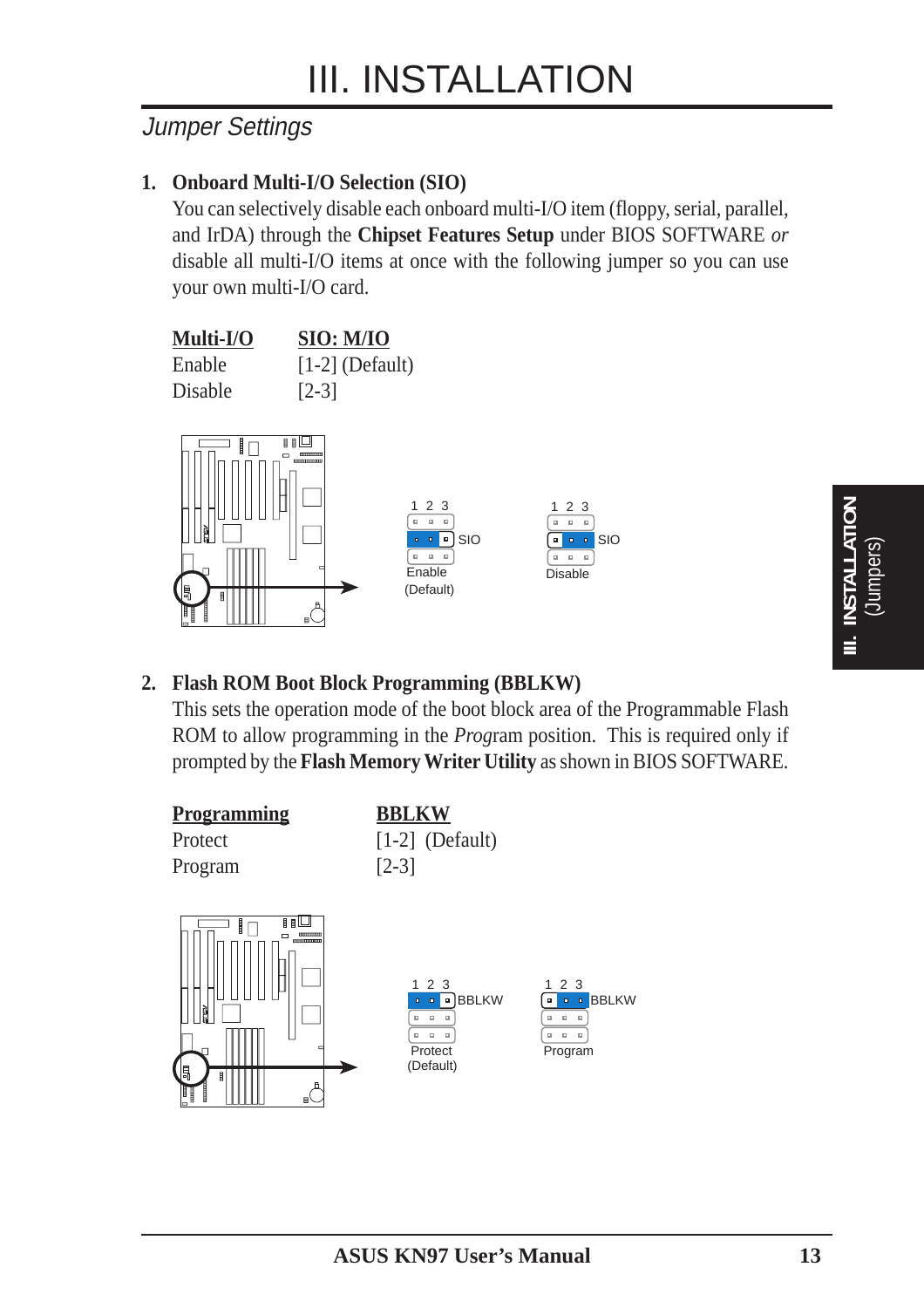#### **3. Real Time Clock (RTC) RAM (RTCLR)**

The CMOS RAM is powered by the onboard button cell battery. To clear the RTC data: (1) Turn off your computer and unplug your AC power, (2) Move this jumper to "Clear CMOS," (3) Move the jumper back to "Keep," (4) Turn on your computer, (5) Hold down <Delete> during bootup and enter BIOS setup to re-enter user preferences.

### **RTC RAM RTCLR**

Keep CMOS [2-3] (Default) Clear CMOS [1-2] (momentarily)





### **4. Battery Test (BATTEST)**

You can test the battery's current by removing this jumper and attaching a current meter the two pins.

**WARNING!** You must unplug the power cord to your power supply to ensure that there is no power to your motherboard. The CMOS RAM containing BIOS setup information *may* be cleared by this action. You *should* enter BIOS to "Load Setup Defaults" and re-enter any user information after removing and reapplying this jumper.



(Jumpers) **III. INSTALLATION**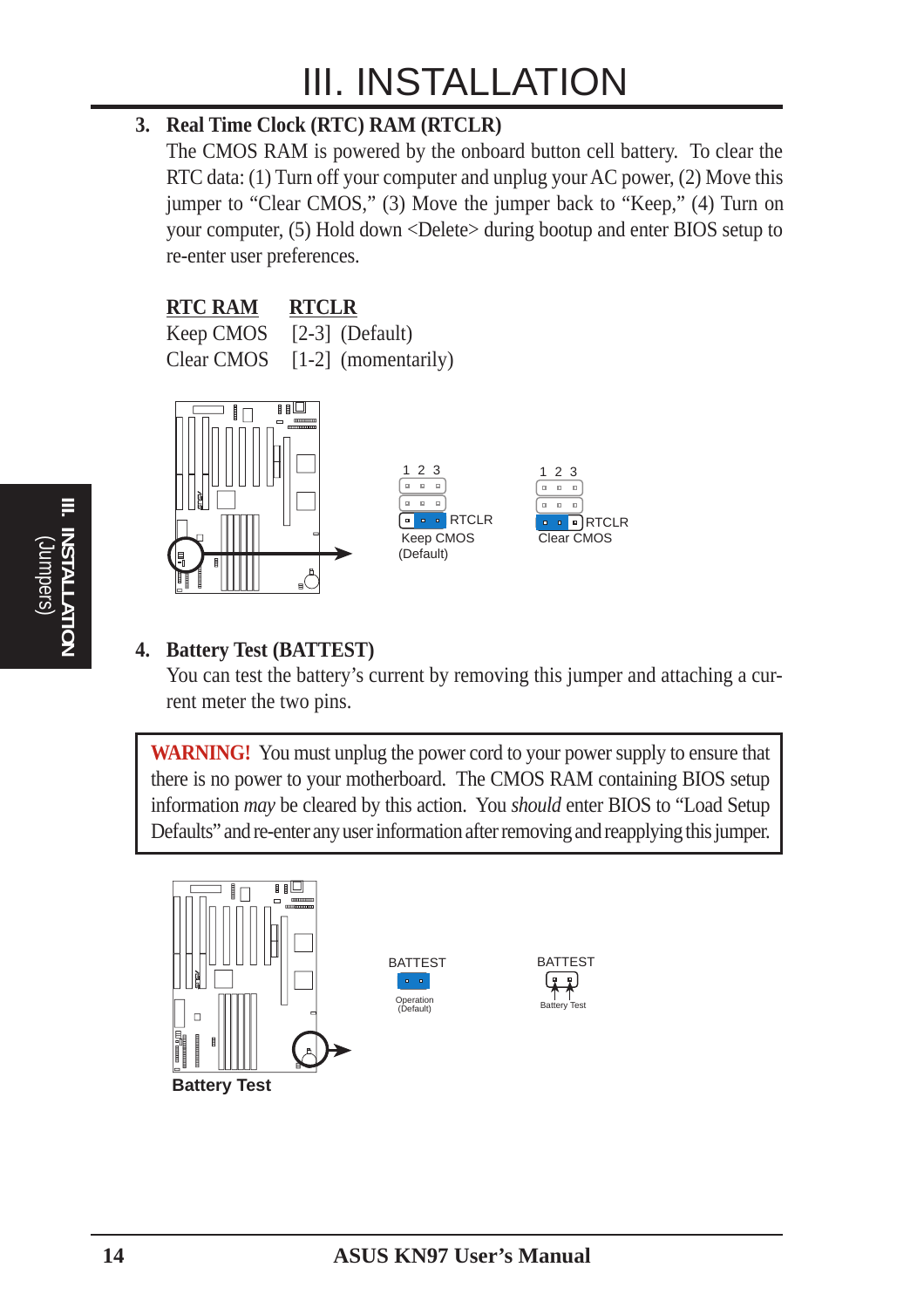#### **5. CPU External Clock (BUS) Frequency Selection (FS0, FS1, FS2)**

These jumpers tell the clock generator what frequency to send to the CPU. These allow the selection of the CPUs *External* frequency (or *BUS Clock*). The BUS Clock times the BUS Ratio equals the CPUs *Internal* frequency (the advertised CPU speed).

#### **6. CPU to BUS Frequency Ratio (BF0, BF1, BF2, BF3)**

These jumpers set the frequency ratio between the *Internal* frequency of the CPU and the *External* frequency (called the *BUS Clock*) within the CPU. These must be set together with the above jumpers *CPU External (BUS) Frequency Selection.*



**WARNING!** 68MHz, 75MHz, and 83MHz frequencies exceed the specifications for the onboard Intel Chipset and are not guaranteed to be stable.

|  |  |  | Set the jumpers by the internal speed of your processor as follows: |
|--|--|--|---------------------------------------------------------------------|
|  |  |  |                                                                     |

|                                                                                          |        |              |                  |                 | (BUS Freq.)             |            |            |        | (Freq. Ratio)   |      |
|------------------------------------------------------------------------------------------|--------|--------------|------------------|-----------------|-------------------------|------------|------------|--------|-----------------|------|
| <b>CPU Model</b>                                                                         | Freq.  | <b>Ratio</b> | <b>BUS Freq.</b> | FS <sub>2</sub> | FS1                     | <b>FS0</b> | <b>BF0</b> | BF1    | BF <sub>2</sub> | BF3  |
| [Reserved]                                                                               | 333MHz | 5.0x         | 66MHz            | $[1-2]$         | $[1-2]$                 | $[1-2]$    | [on]       | [off]  | [off]           | [on] |
| <b>Intel Pentium II</b>                                                                  | 300MHz | 4.5x         | 66MHz            | $[1-2]$         | $[1-2]$                 | $[1-2]$    | [off]      | on     | [off]           | [on] |
| Intel Pentium II                                                                         | 266MHz | 4.0x         | 66MHz            | $[1-2]$         | $[1-2]$                 | $[1-2]$    | on         | on     | [off]           | on   |
| Intel Pentium II                                                                         | 233MHz | 3.5x         | 66MHz            | $[1-2]$         | $[1-2]$ $[1-2]$         |            | [off]      | [off]  | on              | [on] |
| Pentium Pro                                                                              | 200MHz | 3.0x         | 66MHz            |                 | $[1-2]$ $[1-2]$ $[1-2]$ |            | on         | off    | on              | [on] |
| Pentium Pro                                                                              | 180MHz | 3.0x         | 60MHz            | $[2-3]$         | $[1-2]$                 | $11-21$    | lonl       | loff l | on              | on   |
| Pentium Pro                                                                              | 166MHz | 2.5x         | 66MHz            | $[1-2]$         | $[1-2]$                 | $[1-2]$    | [off]      | on     | on              | [on] |
| Pentium Pro                                                                              | 150MHz | 2.5x         | 60MHz            | $[2-3]$         | $[1-2]$ $[1-2]$         |            | [off]      | on     | on              | on   |
| inta<br>Intel Pentium II Processor in a SEC Cartridge<br>(233-333MHz 256/512KB L2 Cache) |        |              |                  |                 |                         |            |            |        |                 |      |

Intel Pentium Pro Processor (150-200MHz 256/512/1,024KB L2 Cache)

**NOTE:** Voltage Regulator Output Selection (VID) is not needed for the Pentium II and Pentium Pro processors because these CPUs send a VID signal directly to the onboard power controller.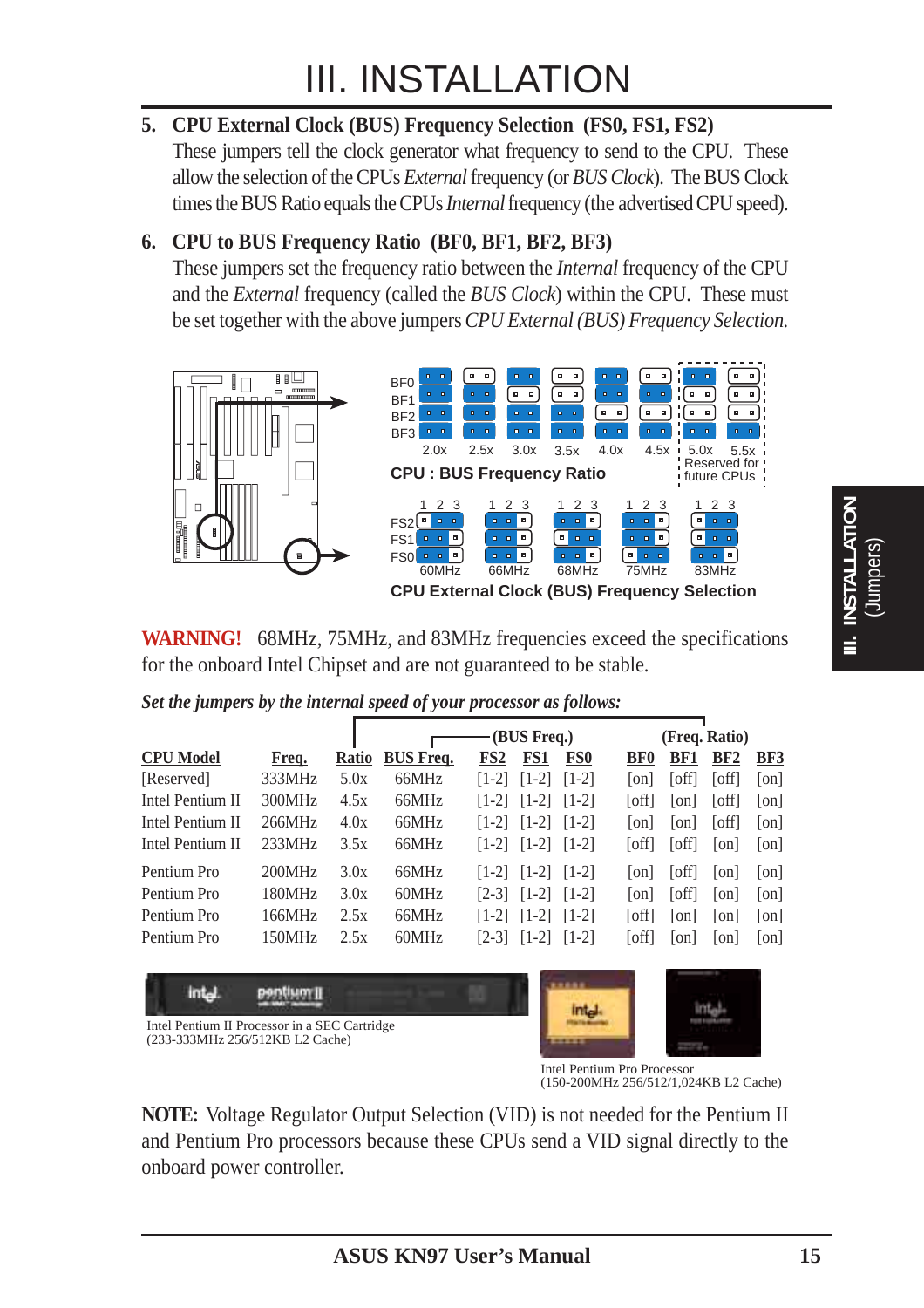# 2. System Memory (SIMM)

This motherboard supports six 72-pin SIMMs (Single Inline Memory Modules) of 4MB, 8MB, 16MB, 32MB, 64MB to form a memory size between 8MB to 384MB. The SIMMs can be either 60ns or 70ns Fast Page Mode (Asymmetric or Symmetric), Extended Data Output (EDO) (Burst Extended Data Output or BEDO and parity are not supported). To support ECC, you must use *true* (as opposed to phantom parity generated by TTL chips) 36-bit parity-type SIMM (e.g. 8 chips  $+4$  parity chips) in pairs for all modules. Mixing 32-bit non-parity SIMM (e.g., 8 chips) and 36-bit SIMM (e.g., 12 chips) will work minus the ECC feature.

**IMPORTANT:** Memory setup is required through "Auto Configuration" in the **CHIPSET FEATURES SETUP** of Section IV, BIOS software. Each bank must have the same size memory installed in pairs. Do not use memory modules with more than 24 chips per module. Modules with more than 24 chips exceed the design specifications of the memory subsystem and will be unstable.

| <b>Memory Slots</b>           | <b>SIMM Memory Module</b>                            |    | <b>Total Memory</b> |
|-------------------------------|------------------------------------------------------|----|---------------------|
| SIMM Slots $1 & 2$<br>(Bank0) | 4MB, 8MB, 16MB, 32MB, 64MB<br>72-pin FPM or EDO SIMM | x2 |                     |
| SIMM Slots $3 & 4$<br>(Bank1) | 4MB, 8MB, 16MB, 32MB, 64MB<br>72-pin FPM or EDO SIMM | x2 |                     |
| SIMM Slots $5 & 6$<br>(Bank2) | 4MB, 8MB, 16MB, 32MB, 64MB<br>72-pin FPM or EDO SIMM | x2 |                     |
|                               | Total System Memory (Max 384MB)                      |    |                     |

*Install memory in any or all of the banks in any combination as follows:*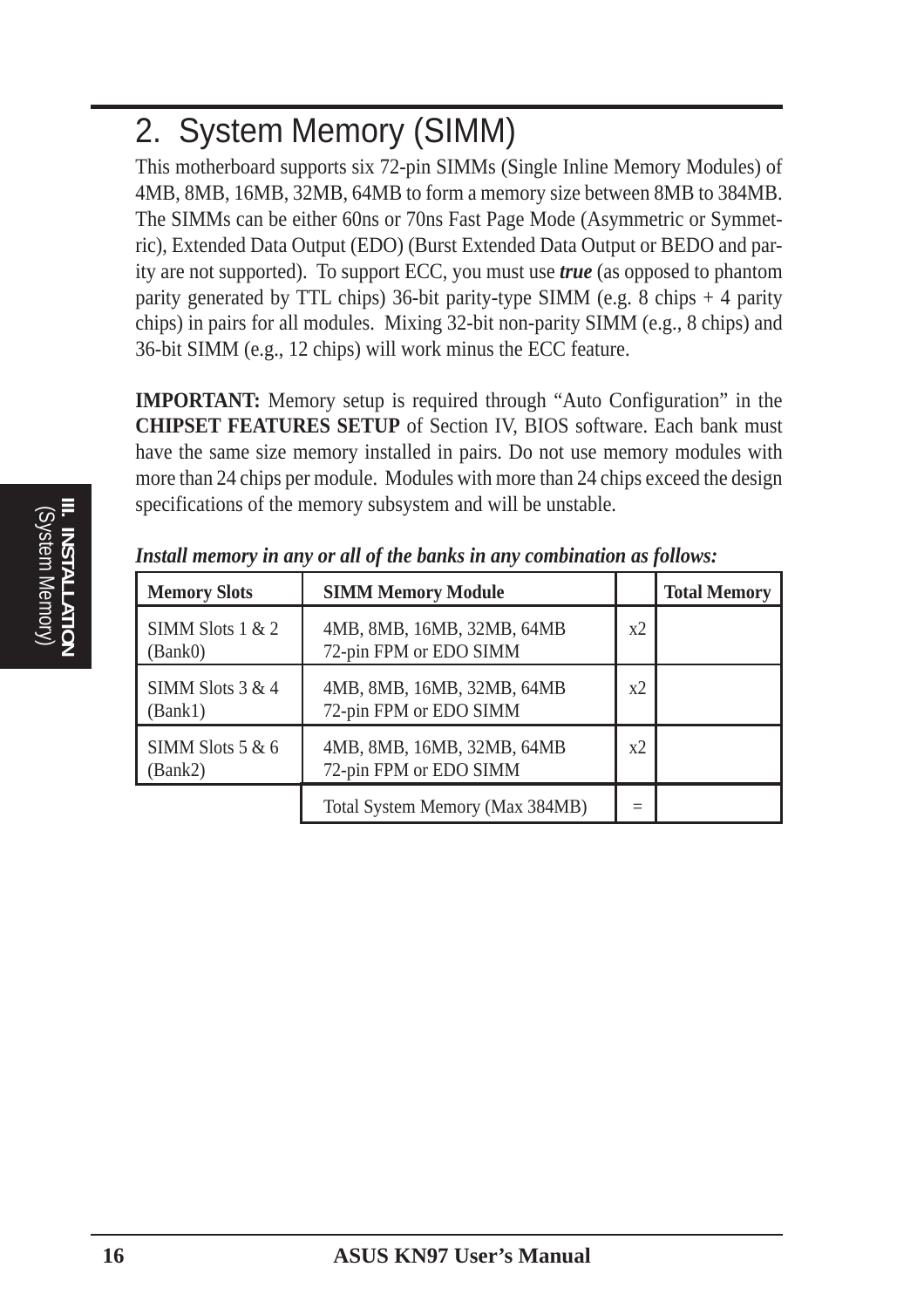### SIMM Memory Installation

1. The SIMM memory modules will only fit one way as shown. The central notch of the module must be aligned with the rib midway inside the slot while the other notch at one end of the module must be aligned with the plastic safety tab on the slot.



- 2. Push the memory module gently but firmly into place starting from a 45-degree angle making sure that all the contacts are aligned with the socket.
- 3. With your fingertips (pointer) on the slot's clips and your thumbs holding down its top edges, push the SIMM into a vertical position so that it clicks into place.



- 4. The plastic guides must go through the two mounting holes on the SIMM's sides.
- 5. If you need to remove one or more memory modules, remove them by pushing the clips outward. The SIMM will be released from its slot, and you can pull the SIMM straight up and out of the slot.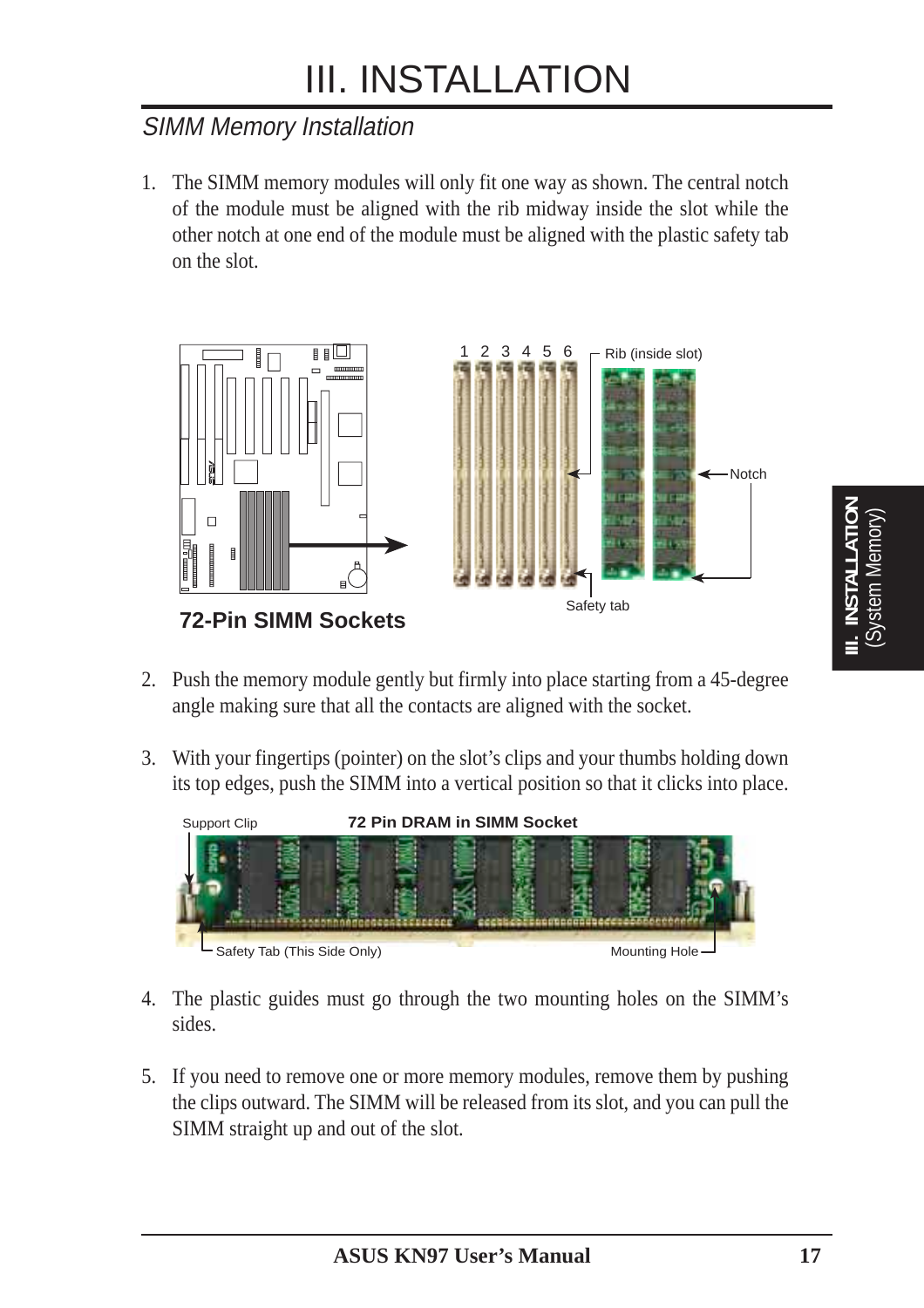# 3. Central Processing Unit (CPU)

The ASUS KN97 motherboard provides a Single Edge Contact (SEC) slot for a Pentium II processor packaged in an SEC cartridge (pages 18–22) or a Pentium Pro processor installed in the ASUS C-P6SI Pentium Pro SEC Card (pages 23–24).

### Pentium II Processor

**WARNING!** Be sure that sufficient air circulation is available across the processor's passive heatsink. Without sufficient circulation, the processor could overheat and damage both the processor and the motherboard. You may install an auxiliary fan, if necessary.

You should check to see that you have the following 9 items. (**NOTE:** The pictures in the following pages will have the same item numbers next to them for your reference. The design and color of your items may be slightly different.)



**Attach Mount Bridges (Items 1,2)** (Factory Installed)



**Pentium II Retention Mechanism (Item 3)**





**Heatsink Support Base/Top Bar (Items 4-7)** Pentium II Processor Heatsink (Item 8)

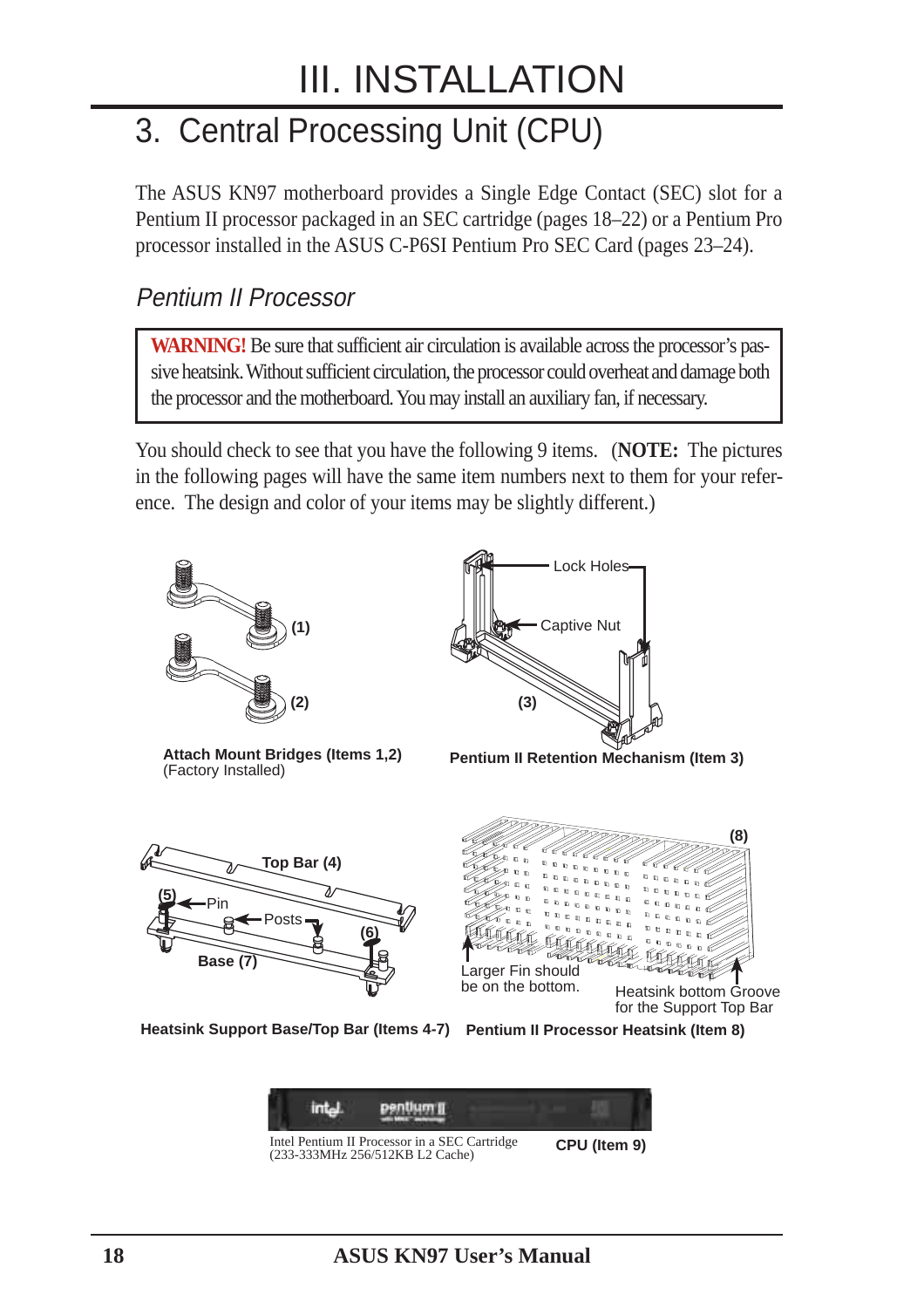#### **The ASUS KN97 As Shipped**

Four screws should be showing next to each corner of the SEC CPU Slot using two attach mount bridges from the underside of the motherboard. A bottom heatsink support base must be mounted over the two chipsets located to the side of the slot.



**NOTE:** Encircled items are screws from the mount bridges **(1 & 2)**

SEC CPU slot

#### **Installing the Pentium II Processor:**

**1. Mount the Pentium II Retention Mechanism:** The retention mechanism is designed to fit into the SEC slot only one way.

**TIP:** Orient the mechanism's lock holes toward the motherboard's chipsets (see motherboard layout for the location of the Intel 440FXPCIset).

Be sure to align the notch in the mechanism with the small rib on one side of the slot. Screw the captive nuts in place

WARNING! Do not overtighten the captive nuts. Doing so could damage your motherboard. Tighten captive nuts to no more than 6±1 inch/pound.

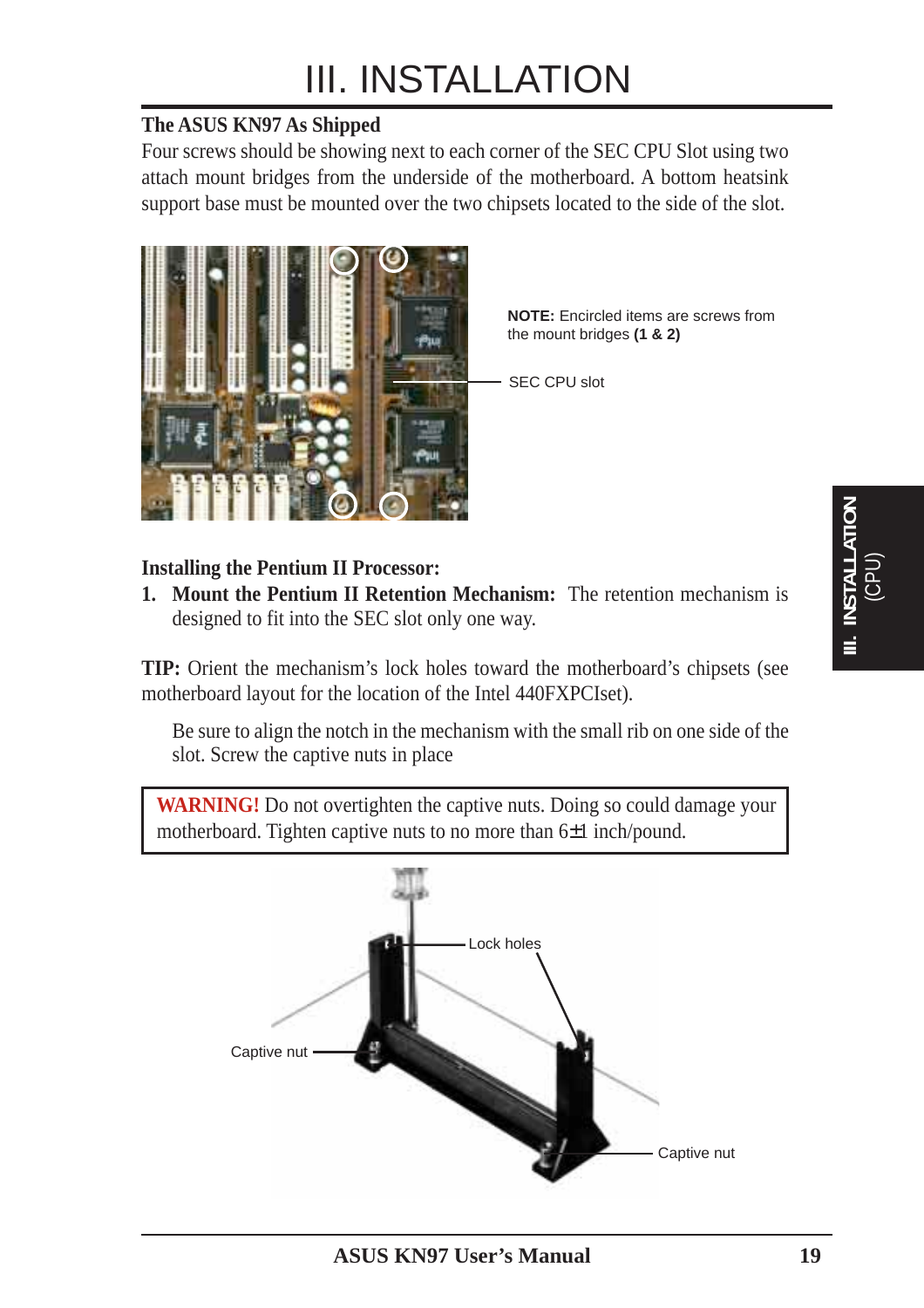**2. Mount the Heatsink:** Place the SEC cartridge face down on a flat surface and lay the heat sink flush on the back (metal side) of the SEC cartridge. Check the orientation of the heatsink against the pictures. The thicker fin must be orientated toward the bottom. The top clamp is wider than the bottom clamp so only this orientation will fit. With a screw driver, push the clamps one at a time into the SEC cartridge. Be sure that the heatsink is firmly pressed against the SEC cartridge. When correctly installed, no light must be showing through between the thermal pad of the heatsink and the SEC cartridge.

**WARNING!** If the heatsink is not mounted tightly against the SEC cartridge, the CPU will overheat. You may install an auxiliary fan to provide adequate circulation across the processor's passive heatsink.





**SEC Cartridge with Heatsink (Side View) SEC Cartridge with Heatsink (Top View)**

**3. Insert the SEC Cartridge:** Push the SEC cartridge's two locks inward (the preceding picture shows the locks in the outward position and inward in the picture below). With the heatsink facing the motherboard's chipsets, press the cartridge gently but firmly until it is full inserted.

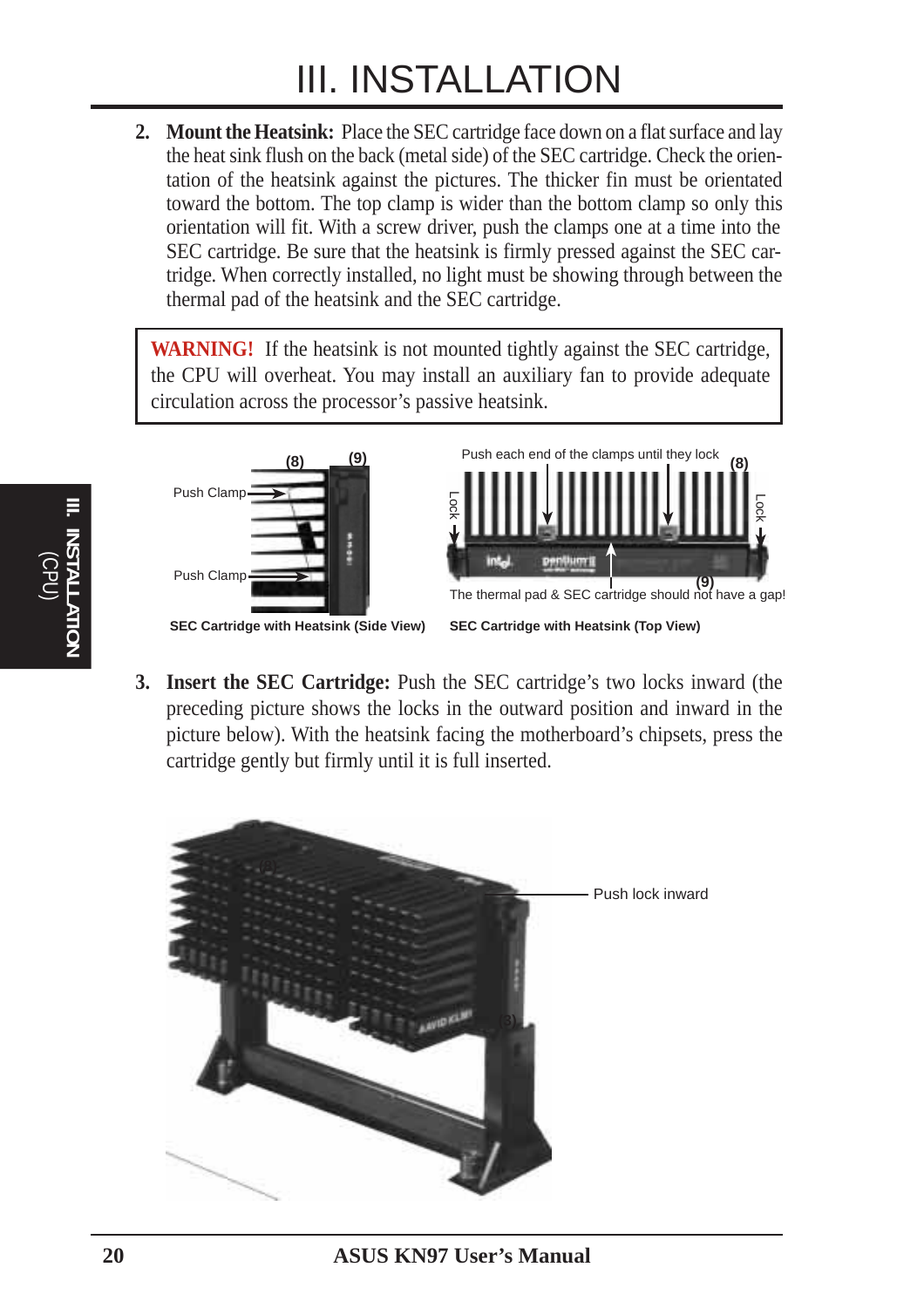**4. Secure the SEC Cartridge:** Secure the SEC cartridge in place by pushing the SEC cartridge locks outward so that the lock shows through the retention mechanism's lock holes.



**5. Secure the Heatsink:** Install the heatsink support base into the motherboard. This is not, however, necessary if you use a heatsink with fan (see next page). The support base is necessary to secure the heatsink (without fan). Secure the heatsink by sliding the heatsink support top bar into the bottom groove of the heatsink until it locks into the heatsink support base posts.



**6. Set Jumpers:** Refer to jumper settings for "CPU to BUS Frequency Ratio" and jumpers for "BUS Frequency Selection" if you haven't set them yet.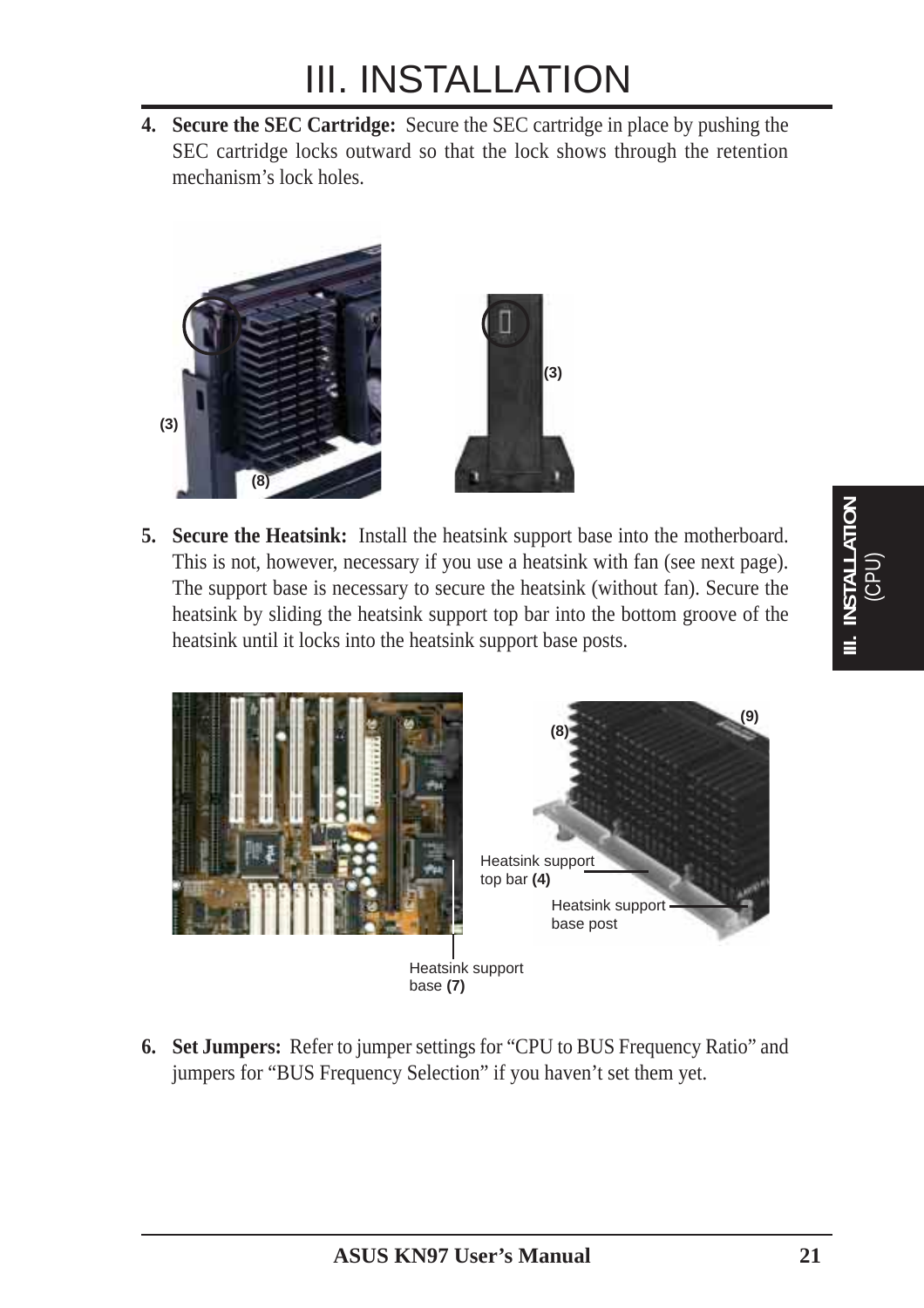The heatsinks shown in this manual are for reference purposes only. The recommended heatsinks for the Pentium II processor are those with three-pin fans that can be connected to the CPU fan connector on motherboard. These heatsinks have the added benefits of proper heat dissipation and with the LM78 hardware monitor, the ability to monitor the fan's RPM and use the alert function through the included LANDesk Client Manager (LDCM) software.

### AAVID Heatsink



The procedures for installing the AAVID heatsink with fan is similar as that for the heatsink without a fan. You will not, however, be able to use the heatsink support top bar because of the fan. The heatsink support top bar will, however, still be included in the package, in case you use a heatsink without a fan.

### Elan Vital Heatsink



The procedures for installing the Elan Vital heatsink with fan is also similar as that for the heatsink without a fan. The Elan Vital heatsink, however, comes with a lever to clamp the heatsink into the SEC cartridge. Mount the heatsink in the orientation as shown then flip the lever from "Unlock" to "Lock." You will not be able to also use the heatsink support top bar because of the fan. The heatsink support top bar will, however, still be included in the package, in case you use a heatsink without a fan.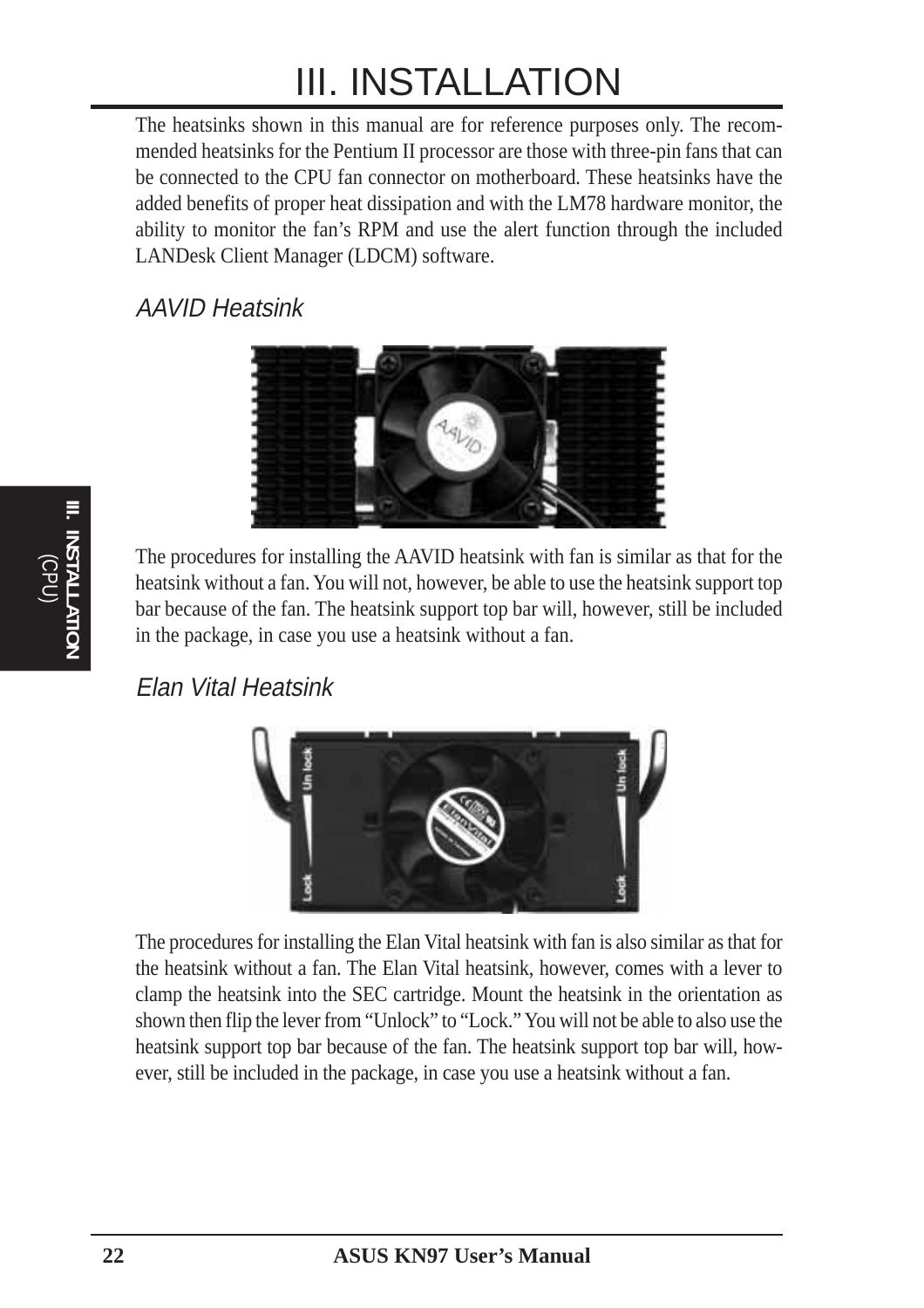## Pentium Pro SEC Card

The C-P6S1 Pentium Pro SEC Card allows you to interface a 387-pin ZIF Socket 8 onto your Pentium II Slot so that Pentium Pro processors can be used on Pentium II motherboards.



### **Installing the Pentium Pro Processor**

**1. Mount the Metal Support Frame:** Place the Metal Support Frame over the C-P6S1 Pentium Pro SEC Card as shown and tighten the three support frame screws, if necessary.



3 Support Frame Screw Holes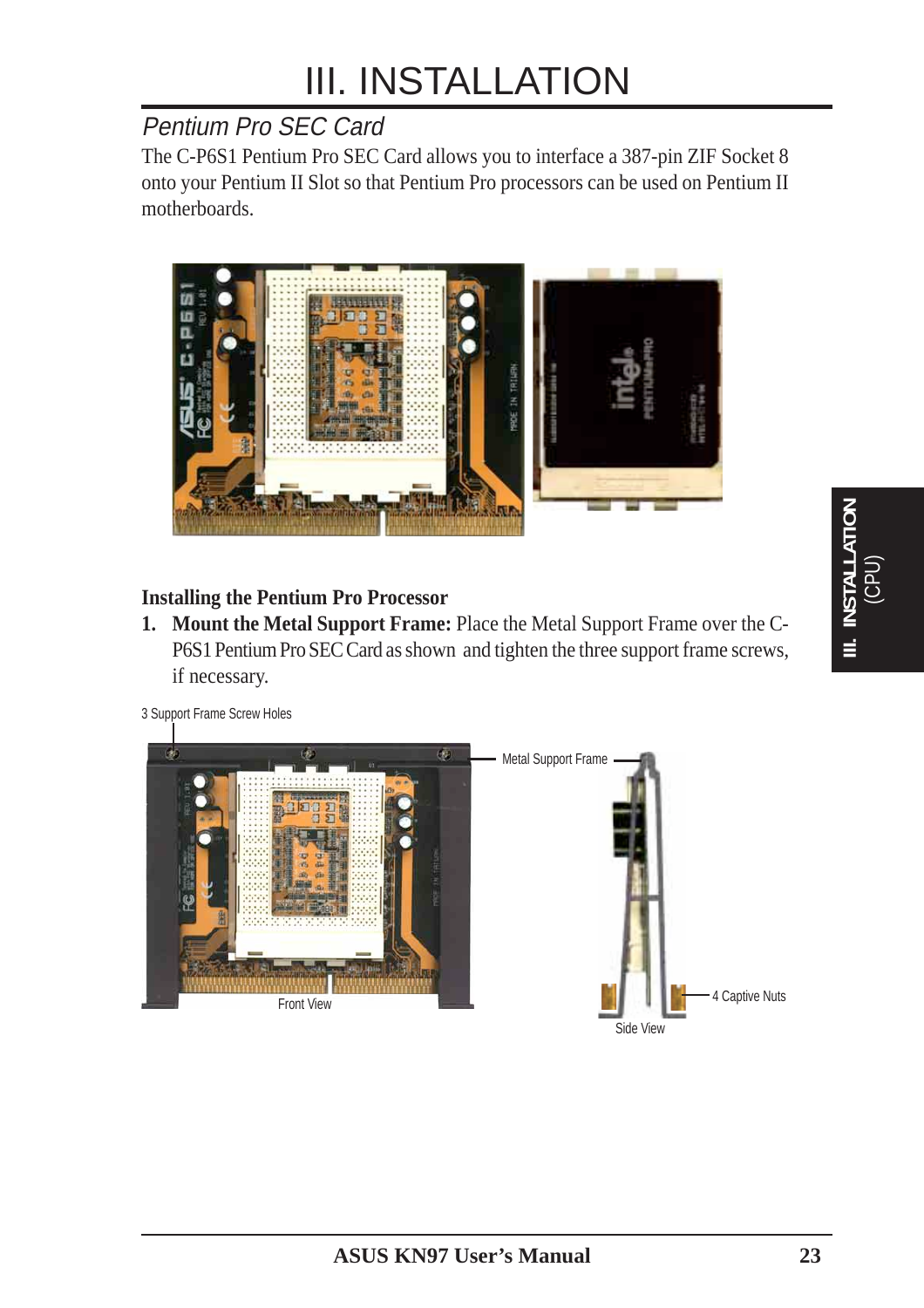**2. Secure the SEC Card:** Place the four plastic washers over the mount bridge screws (encircled) and secure the C-P6S1 Pentium Pro SEC Card using the four captive nuts.

**WARNING!** Do not overtighten the captive nuts. Doing so could damage your motherboard. Tighten captive nuts to no more than 6±1 inch/pound.



**3. Install the Processor:** Install a Pentium Pro processor with a heatsink and fan. To install the processor, open the ZIF socket by first pulling the lever sideways away from the socket's "Lock" then upwards to a 90-degree right angle. Insert the CPU with the correct orientation. Look to see that the pins are more dense on one half compared to the other half. With the added weight of the CPU fan, no force is required to insert the CPU. Once completely inserted, hold down on the fan and close the socket's lever.

**WARNING!** Without a fan, the CPU can overheat and cause damage to both the CPU and the motherboard.

**4. Set Jumpers:** Refer to jumper settings for "CPU to BUS Frequency Ratio" and jumpers for "BUS Frequency Selection" if you haven't set them yet.

**24 ASUS KN97 User's Manual**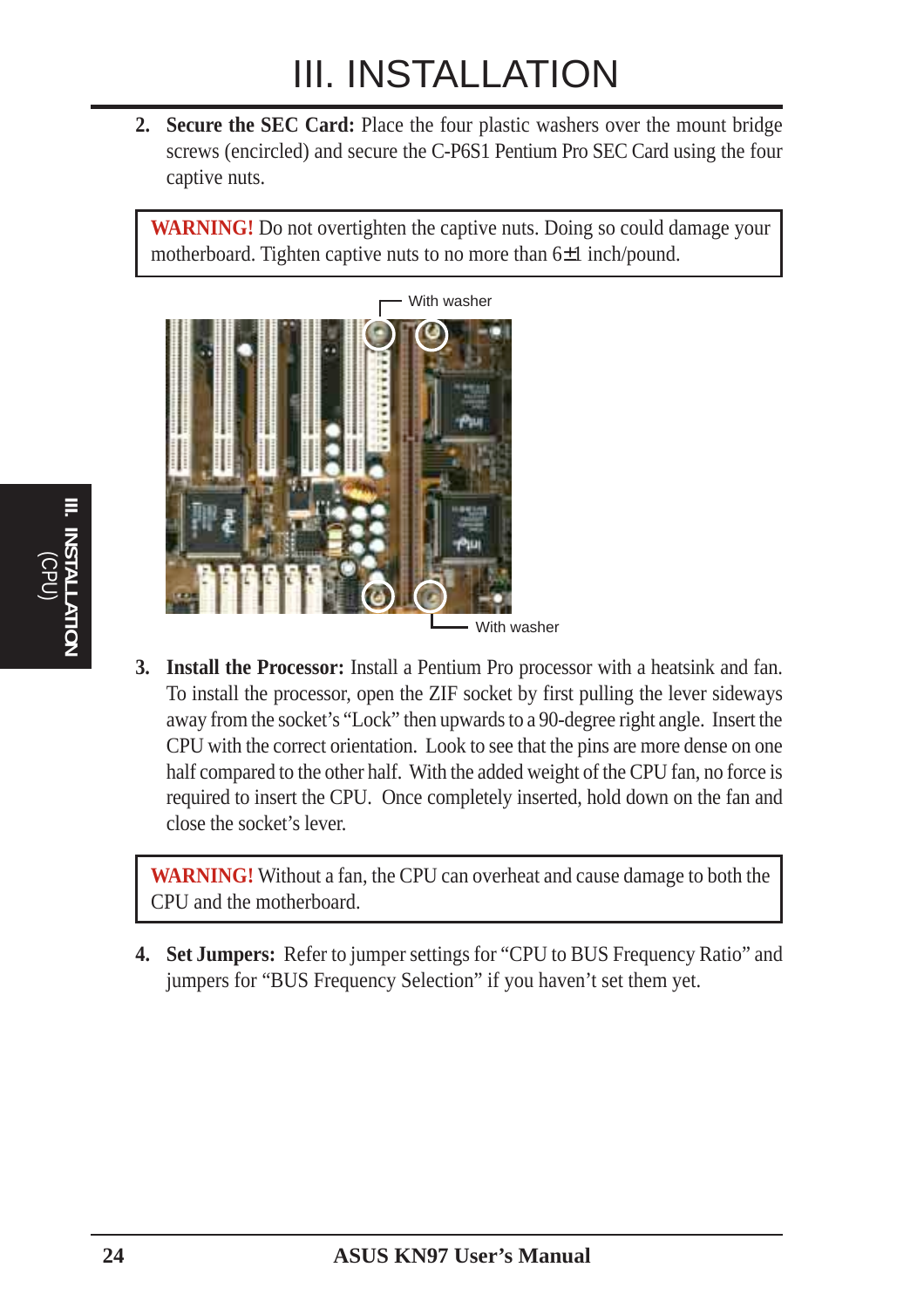# 4. Expansion Cards

**WARNING!** Unplug your power supply when adding or removing expansion cards or other system components. Failure to do so may cause severe damage to both your motherboard and expansion cards.

First read your expansion card documentation for hardware and software settings that may be required to set up your specific card.

### Expansion Card Installation Procedure

- 1. Read the documentation for your expansion card.
- 2. Set any necessary jumpers on your expansion card.
- 3. Remove your computer system's cover.
- 4. Remove the bracket on the slot you intend to use. Keep the bracket for possible future use.
- 5. Carefully align the card's connectors and press firmly.
- 6. Secure the card on the slot with the screw you removed in step 4.
- 7. Replace the computer system's cover.
- 8. Set up the BIOS if necessary (such as *IRQ xx Used By ISA: Yes* in PNP AND PCI SETUP)
- 9. Install the necessary software drivers for your expansion card.

### Assigning IRQs for Expansion Cards

Some expansion cards need to use an IRQ to operate. Generally an IRQ must be exclusively assigned to one use. In a standard design there are 16 IRQs available but most of them are already in use, leaving 6 IRQs free for expansion cards.

Both ISA and PCI expansion cards may require to use IRQs. System IRQs are available to cards installed in the ISA expansion bus first, then any remaining IRQs are available to PCI cards. Currently, there are two types of ISA cards. The original ISA expansion card design, now referred to as legacy ISA cards, requires that you configure the card's jumpers manually and then install it in any available slot on the ISA bus. You may use Microsoft Diagnostics (MSD.EXE) utility located in the Windows directory to see a map of your used and free IRQs. If you use Windows 95, the **Resources** tab under **Device Manager** displays the resource settings being used by a particular device (to gain access, double-click the **System** icon under the **Control Panel** program). Ensure that no two devices share the same IRQs or your computer will experience problems when those two devices are in use at the same time.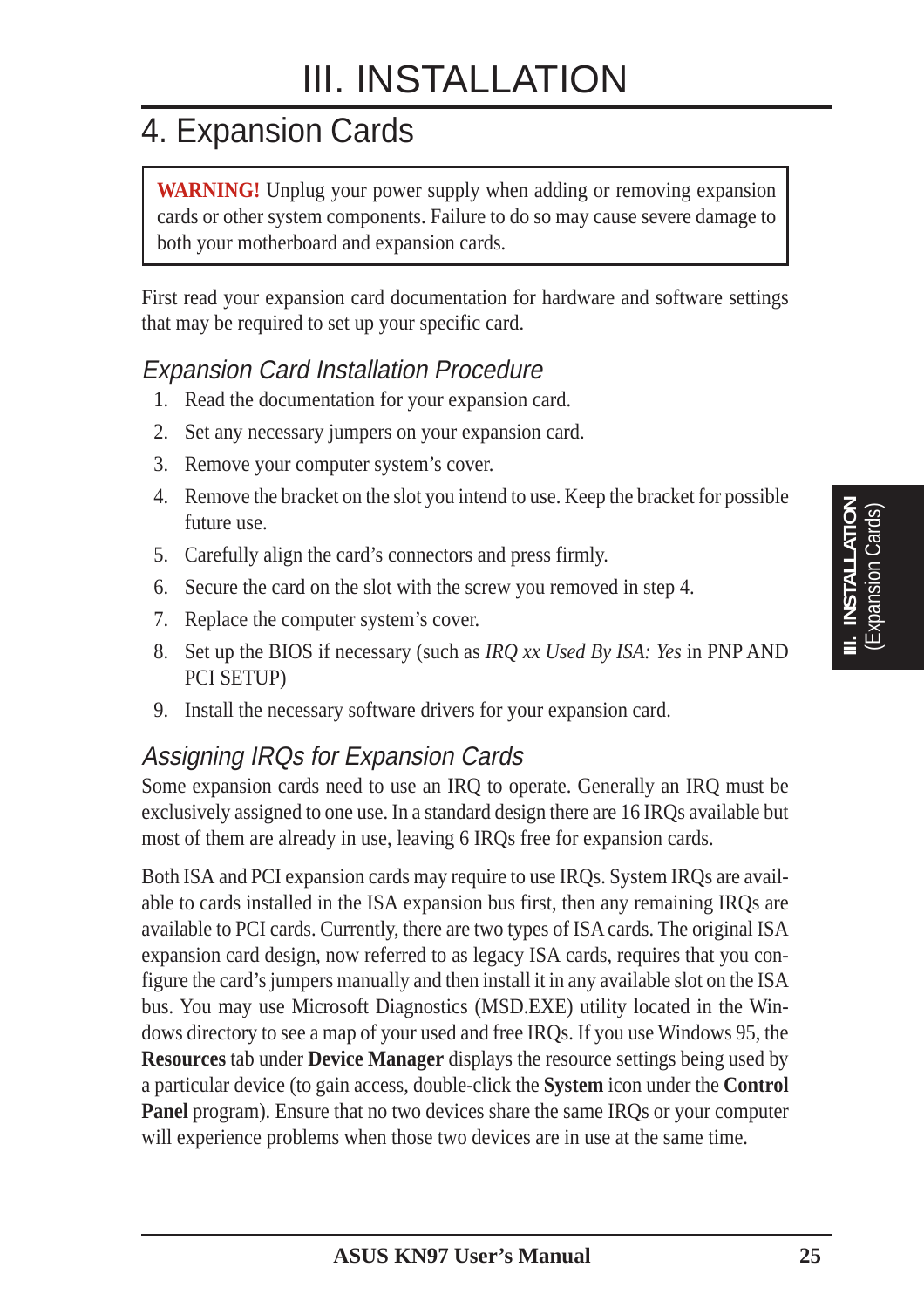To simplify this process, this motherboard complies with the Plug and Play (PnP) specification, which was developed to allow automatic system configuration whenever a PnP-compliant card is added to the system. For PnP cards, IRQs are assigned automatically from those available.

If the system has both legacy and PnP ISA cards installed, IRQs are assigned to PnP cards from those not used by legacy cards. The PCI and PNP configuration section of the BIOS setup utility can be used to assign which IRQs are being used by legacy cards. For older legacy cards that do not work with the BIOS, you may contact your vendor for an ISA Configuration Utility.

An IRQ number is automatically assigned to PCI expansion cards after those used by legacy and PnP ISA cards. In the PCI bus design, the BIOS automatically assigns an IRQ to a PCI slot that contains a card requiring an IRQ. To install a PCI card, you need to set the INT (interrupt) assignment. Since all the PCI slots on this motherboard use an INTA #, set the jumpers on your PCI cards to INT A.

## Assigning DMA Channels for ISA Cards

Some ISA cards, both legacy and PnP, may also need to use a DMA (Direct Memory Access) channel. DMA assignments for this motherboard are handled the same way as the IRQ assignment process described earlier. You can select a DMA channel in the PCI and PnP configuration section of the BIOS Setup utility.

**IMPORTANT:** To avoid conflicts, reserve the necessary IRQs and DMAs for legacy ISA cards (under PNP AND PCI SETUP of the BIOS SOFTWARE, choose *Yes* in *IRQ xx Used By ISA* and *DMA x Used By ISA* for those IRQs and DMAs you want to reserve).

### ISA Cards and Hardware Monitor

The onboard hardware monitor uses the I/O address 290H-297H so legacy ISA cards must not use this I/O address otherwise conflicts will occur.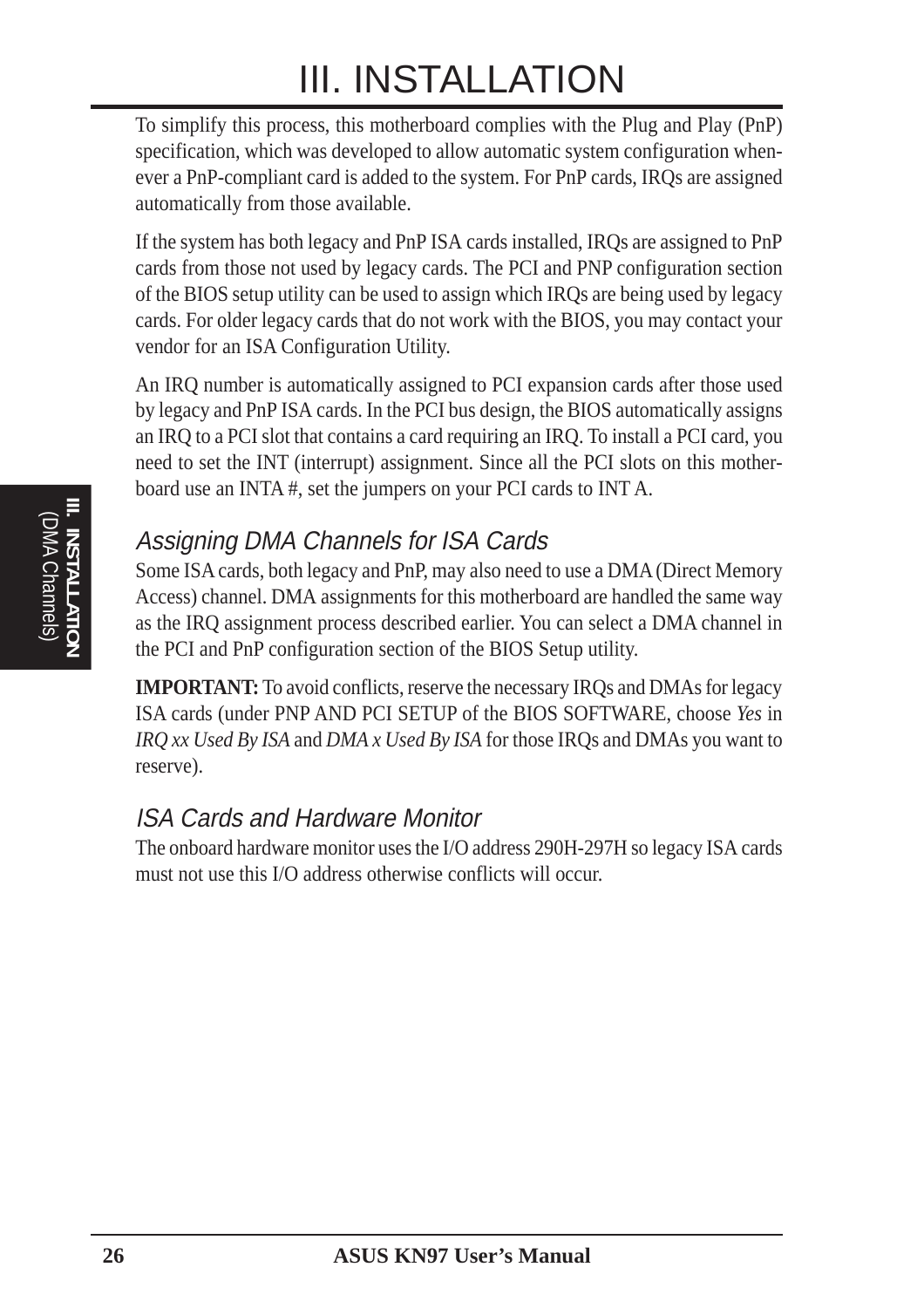## 5. External Connectors

**WARNING!** Some pins are used for connectors or power sources. These are clearly differentiated from jumpers as shown in the baseboard layout on page 10. Placing jumper caps over these pins will cause damage to your baseboard.

**IMPORTANT:** Connect ribbon cables such that the red stripe is on the pin 1 side of the connector. The four corners of the connectors are labeled on the baseboard. Pin 1 is the side closest to the power connector on hard and floppy disk drives. IDE ribbon cable must be less than 18in. (46cm), with the second drive connector no more than 6in. (15cm) from the first connector.

#### **1. Keyboard Connector (KB )**

This **5-pin female** connector is for either a standard IBM-compatible, 101/102 key, or 104-key (Windows 95-compatible) keyboard.





Onboard Keyboard Connector (5-pin female)



This motherboard accepts a 5-pin AT Keyboard Connector

### **2. Parallel Printer Connector (PRINTER)**

This **26-pin block** connector supports the included parallel port ribbon cable with mounting bracket. Connect the ribbon cable to this connector and mount the bracket to the case on an open slot. You can make available the parallel port and choose the *IRQ Onboard Parallel Port* in **Chipset Features** of the BIOS SOFTWARE. **(Pin 26 is removed to prevent inserting in the wrong orientation when using ribbon cables with pin 26 plugged)**

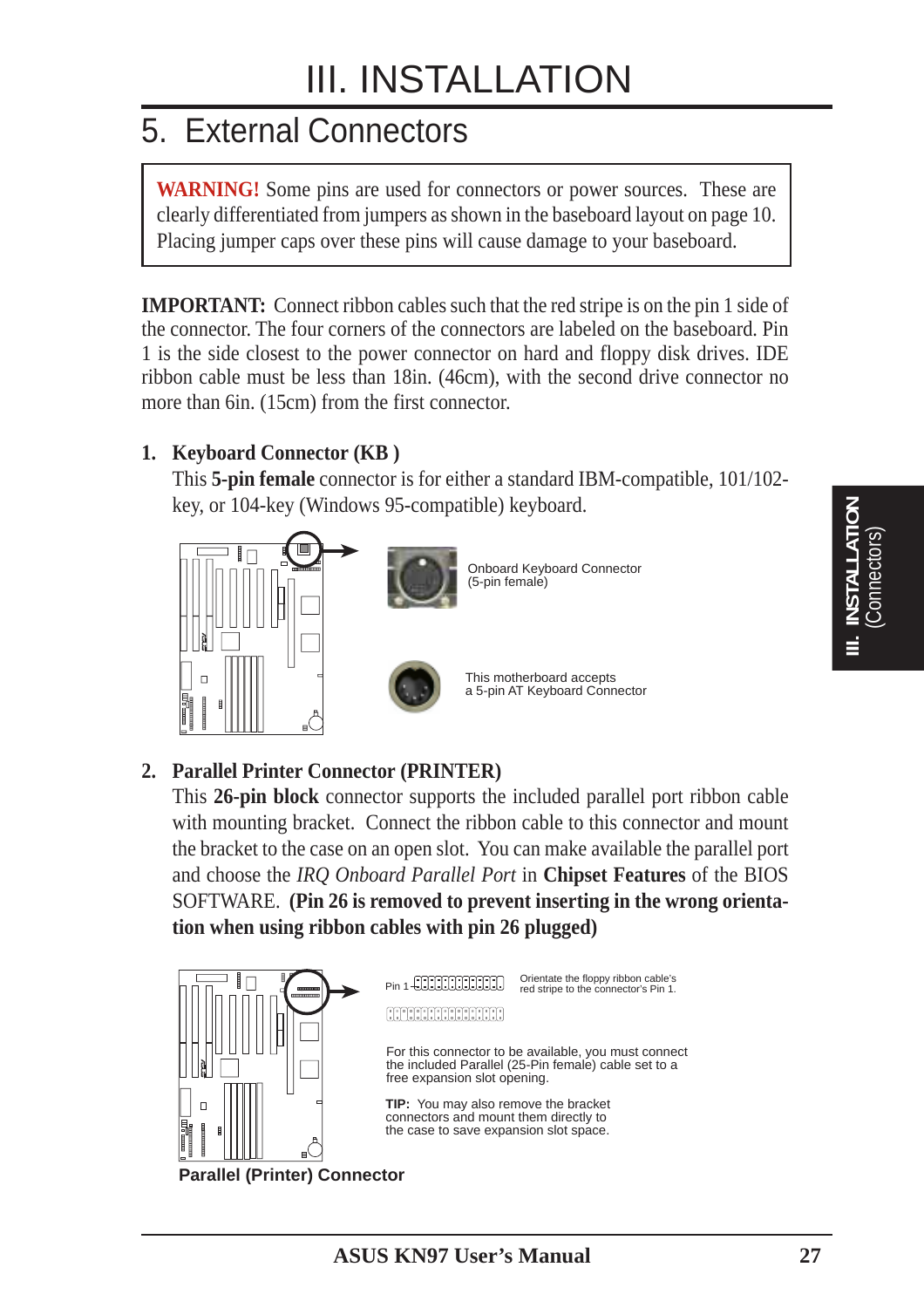#### **3. Floppy Disk Drive Connector (FLOPPY )**

This **34-pin block** connector supports the provided floppy drive ribbon cable. After connecting the single end to the board, connect the two plugs on the other end to the floppy drives. **(Pin 5 is removed to prevent inserting in the wrong orientation when using ribbon cables with pin 5 plugged).**



**GEORGE COMPLETE** 

Pin 1

Orientate the floppy ribbon cable's red stripe to the connector's Pin 1.

**Floppy Drive Connector**

#### **4. Power Supply, CPU Fan Connectors (FAN)**

These connectors support cooling fans of 500mAmp (6watts) or less. Orientate the fans so that the heat sink fins allow airflow to go across the onboard heat sink(s) instead of the expansion slots. Depending on the fan manufacturer, the wiring and plug may be different. The red wire should be positive, while the black should be ground. Connect the fan's plug to the board taking into consideration the polarity of the this connector. **NOTE: The "Rotation" signal is to be used only by a specially designed fan with rotation signal.**

**WARNING!** The CPU and/or motherboard will overheat if there is no airflow across the CPU and heatsinks. Damage may occur to the motherboard and/or the CPU fan if these pins are incorrectly used. **These are not jumpers, do not place jumper caps over these pins.**



Power Supply Fan Power Chassis Fan Power



**12Volt CPU Fan Power**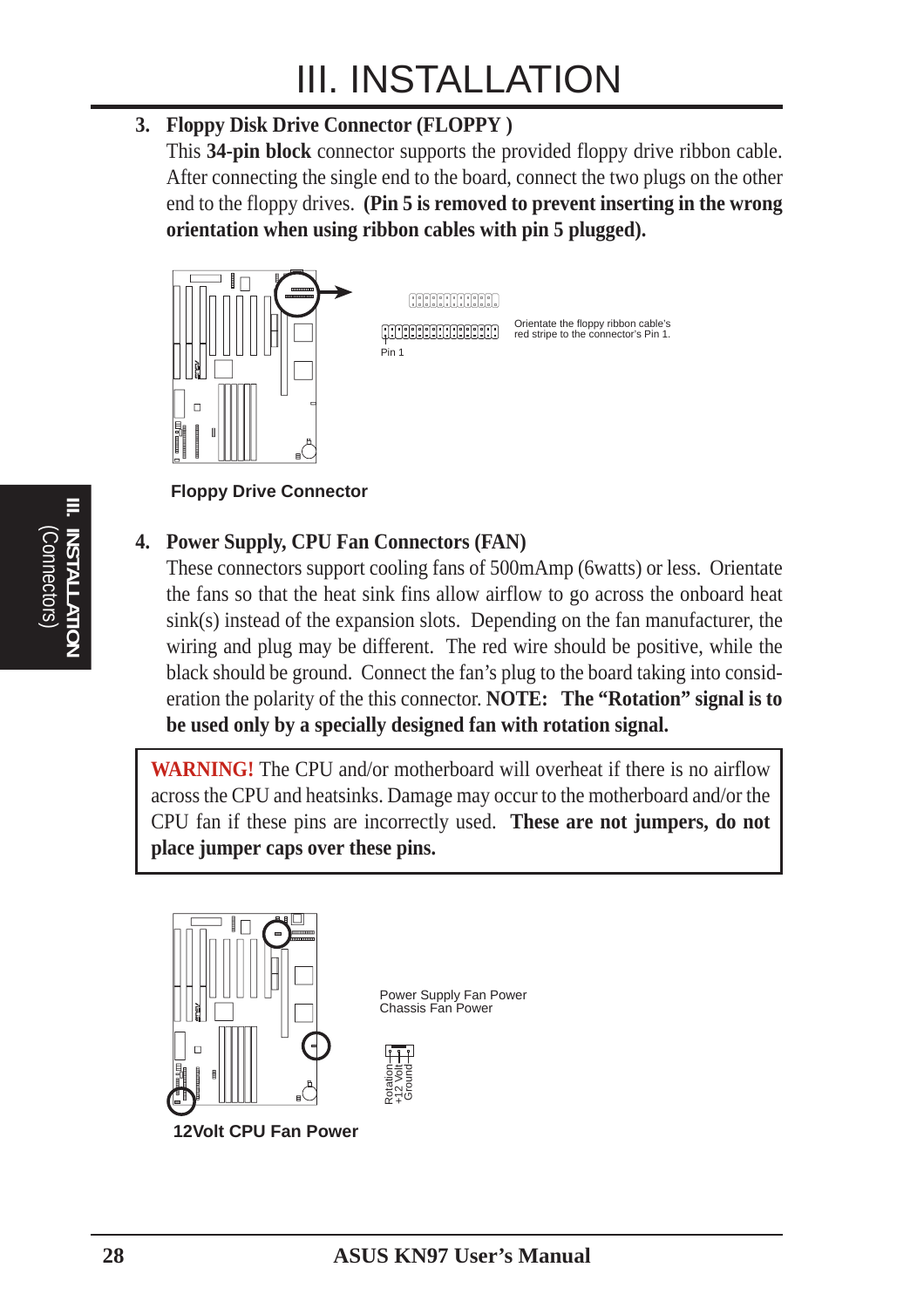#### **5. Serial Port Connectors (COM1, COM2)**

These 10-pin block connectors support the provided serial port ribbon cables with mounting bracket. Connect the ribbon cables to these connectors and mount the bracket to the case on an open slot. You can make available the parallel port and choose the IRQ through the *Onboard Serial Port* in **Chipset Features** of the BIOS SOFTWARE. **(Pin 10 is removed to prevent inserting in the wrong orientation when using ribbon cables with pin 10 plugged).**





For these connectors to be available, you must connect the included serial cable set from COM1 (using the 9-Pin male) & COM2 (using the 25-Pin male) to a free expansion slot opening.

**TIP:** You may also remove the bracket connectors and mount them directly to the case to save expansion slot space

**Serial Port Connectors**

### **6. AT Power Supply Connector (PWRAT)**

This 12-pin block connector connects to a standard 5-volt power supply. To connect the leads from the power supply, ensure first that the power supply is not plugged. Most power supplies provide two plugs (P8 and P9), each containing six wires, two of which are black. Orient the connectors so that the black wires are together.



Using a slight angle, align the plastic guide pins on the lead to their receptacles on the connector. Once aligned, press the lead onto the connector until the lead locks into place.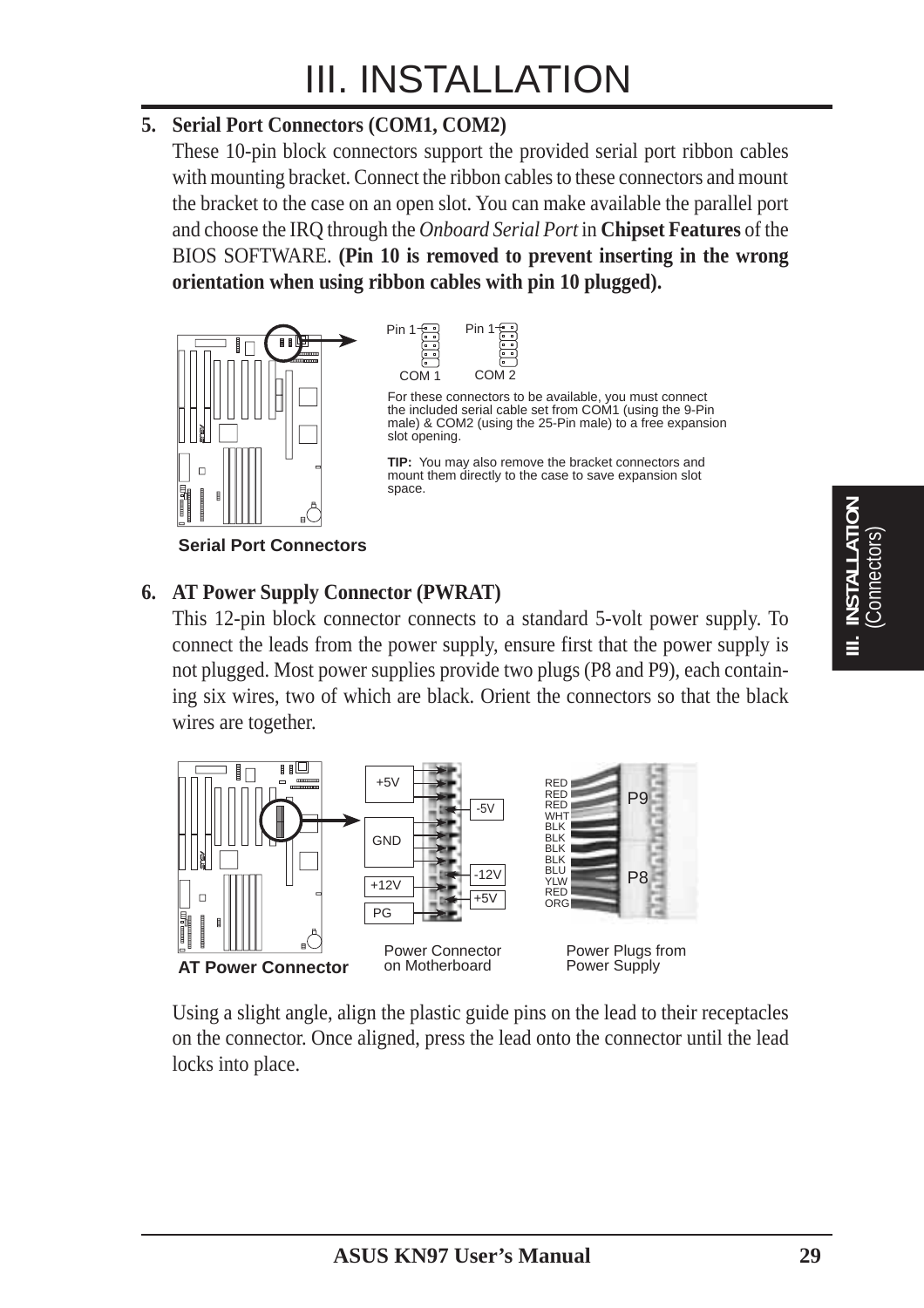#### **7. Primary/Secondary IDE connectors (IDE1, IDE2)**

These 40-pin block connectors support the provided IDE hard disk ribbon cable. After connecting the single end to the board, connect the two plugs at the other end to your hard disk(s). If you install two hard disks, you must configure the second drive to Slave mode by setting its jumper accordingly. Please refer to the documentation of your hard disk for the jumper settings. BIOS now supports SCSI device or IDE CD-ROM bootup (see "HDD Sequence SCSI/IDE First" & "Boot Sequence" in the **BIOS Features Setup** of the BIOS SOFTWARE) **(Pin 20 is removed to prevent inserting in the wrong orientation when using ribbon cables with pin 20 plugged).**

**TIP:** You may configure two hard disks to be both Masters using one ribbon cable on the primary IDE connector and another ribbon cable on the secondary IDE connector. You may install one operating system on an IDE drive and another on a SCSI drive and select the boot disk through BIOS Features Setup.



**IDE (Hard Drive) Connectors**

#### **8. IDE activity LED (IDELED)**

This connector supplies power to the cabinet's IDE activity LED. Read and write activity by devices connected to the Primary or Secondary IDE connectors will cause the LED to light up.

Primary IDE Connector

Orientate the IDE ribbon cable's red stripe to the connector's Pin 1.



**IDE (Hard Drive) LED Lead**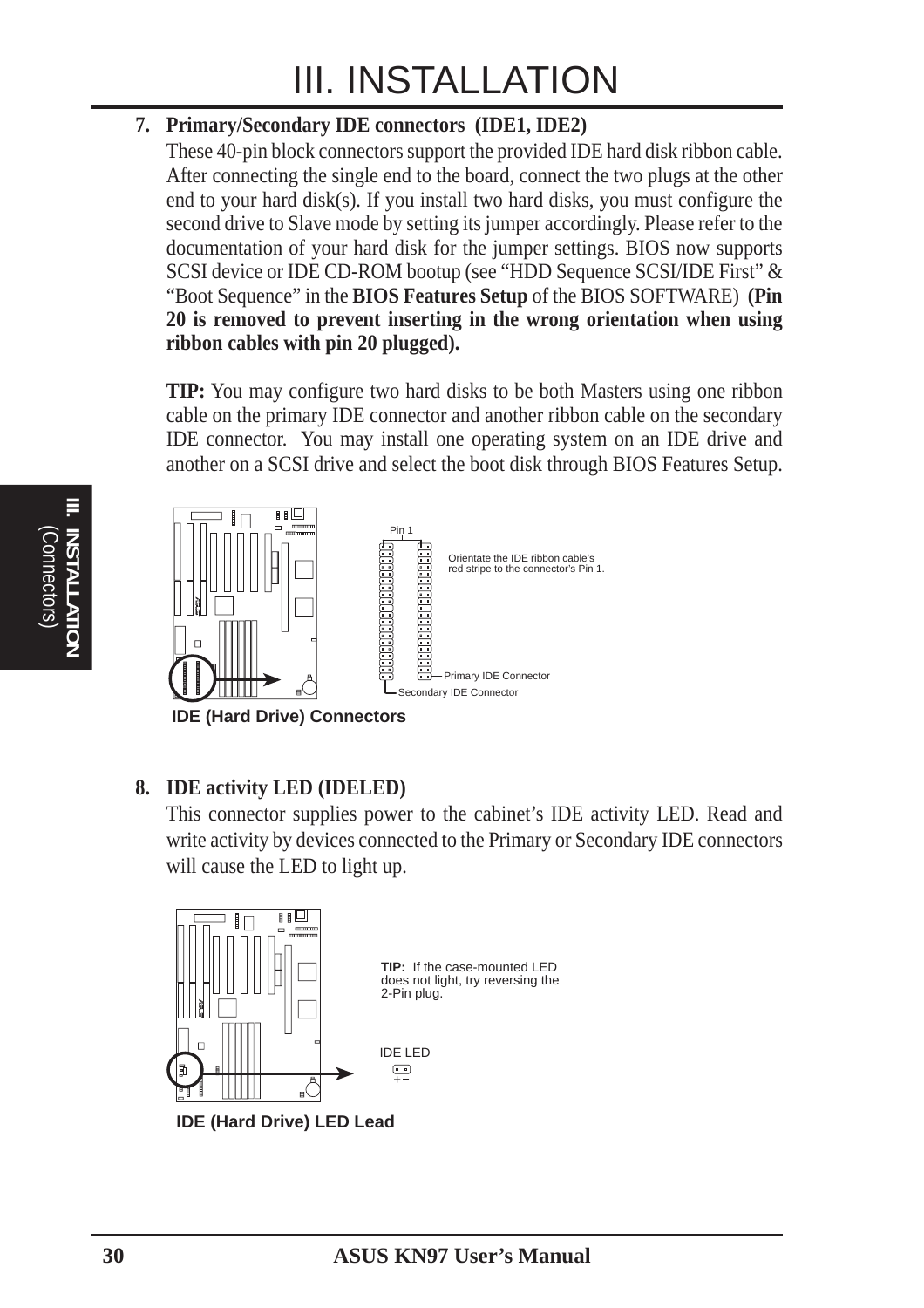#### **9. Turbo LED Lead (TB LEAD)**

The turbo function is always on. The turbo LED connection is labeled here but the LED will remain constantly lit while the system power is on. You may wish to connect the Power LED from the system case to this lead.

#### **10. SMI Suspend Switch Lead (SMI)**

This allows the user to manually place the system into a suspend mode or "Green" mode where system activity will be instantly decreased to save electricity and expand the life of certain components when the system is not in use. This 2-pin connector (see the figure below) connects to the case-mounted suspend switch. If you do not have a switch for the connector, you may use the "Turbo Switch" since it does not have a function. SMI is activated when it detects a *short to open* moment and therefore leaving it shorted will not cause any problems. May require one or two pushes depending on the position of the switch. Wake-up can be controlled by settings in the BIOS but the keyboard will always allow wakeup (the SMI lead cannot wake-up the system). If you want to use this connector, "Suspend Switch" in the **Power Management Setup** of the BIOS SOFTWARE section should be on the default setting of *Enable.*

#### **11. Reset Switch Lead (RESET)**

This 2-pin connector connects to the case-mounted reset switch for rebooting your computer without having to turn off your power switch This is a preferred method of rebooting to prolong the life of the system's power supply.

#### **12. System Power LED (KEYLOCK)**

This 3-pin connector connects the system power LED, which lights when the system is powered on and blinks when it is in sleep mode.

#### **Keyboard Lock Switch Lead (KEYLOCK)**

This 2-pin connector connects to the case-mounted keyboard lock switch to allow keyboard locking.

#### **13. Speaker Connector (SPEAKER)**

This 4-pin connector connects to the case-mounted speaker.





**System Panel Connectors**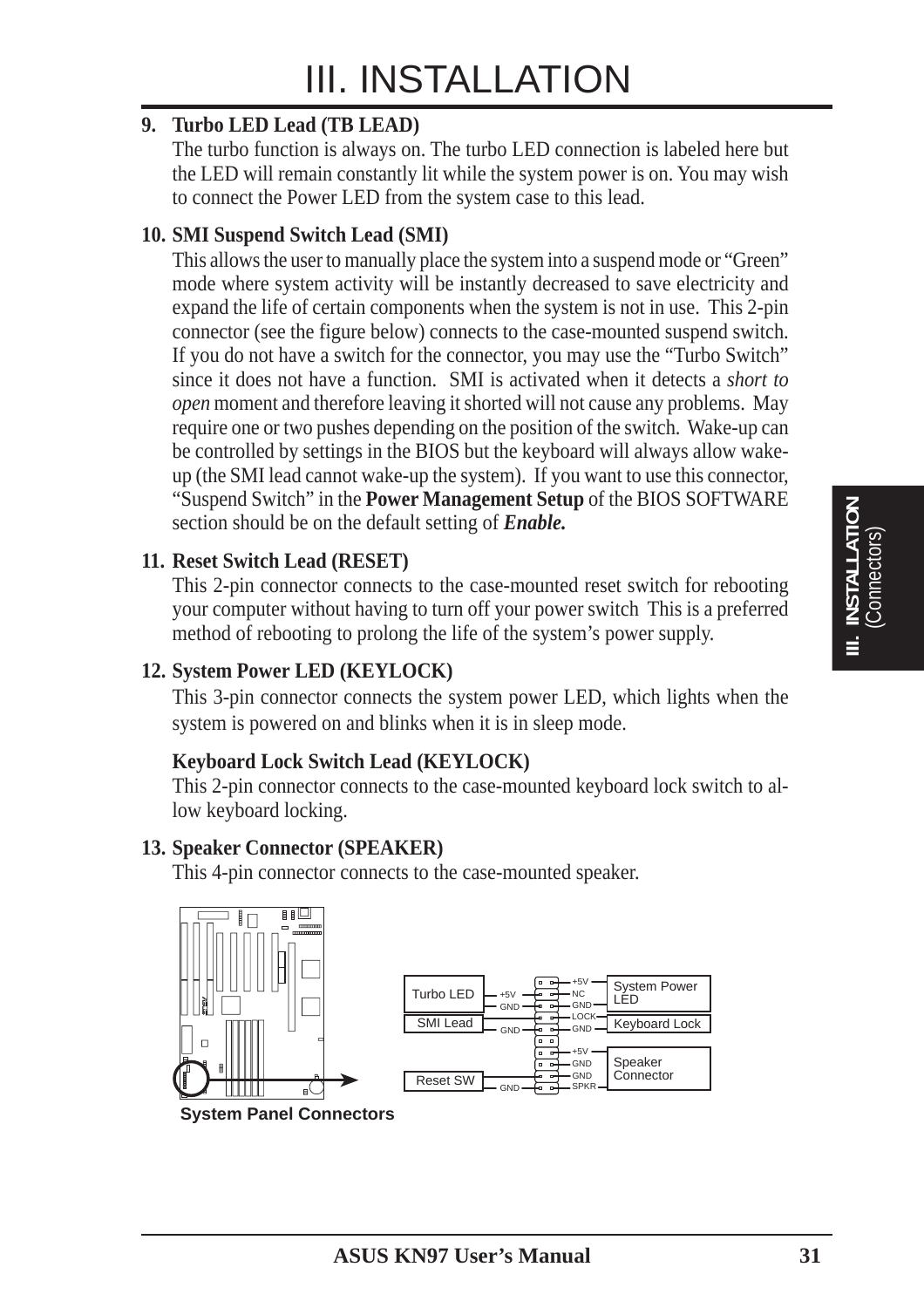#### **14. Chassis Open Alram Lead (CHASSIS)**

This lead is for an open chassis monitor. A high level signal to the CHASSIS lead will indicate to the system that the chassis has been opened. The +3V lead comes from the onboard button cell battery to retain its function even if the power cord has been unplugged from the AT power supply. Be sure that the load on the +5V lead is minimal to prevent constant battery replacements.



**Chassis Open Alarm Lead**

**15. USB, Infrared (IrDA), P/2 Mouse Module Connector (USBIRMOUSE)**

If you want to use USB, PS/2 mouse, or infrared devices, you need to purchase an external connector set. The external connector set connects to the 18-pin block and mounts to an open slot on your computer's chassis. The system will direct IRQ12 to the PS/2 mouse if one is detected. If not detected, expansion cards can use IRQ12. See *PS/2 Mouse Control* in **BIOS Features Setup** and *USB Function* in **PnP and PCI Setup** of the BIOS SOFTWARE.



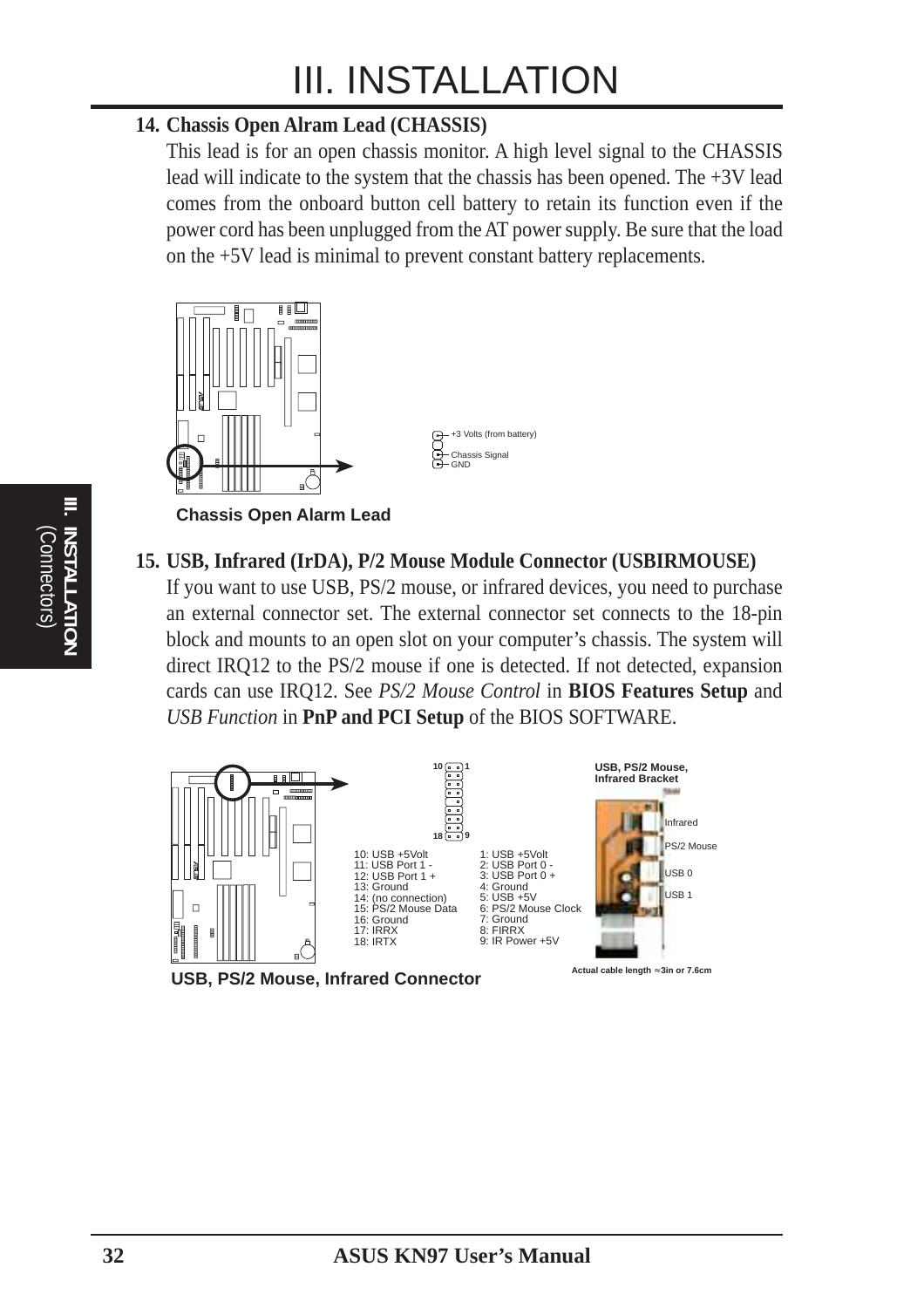## Power Connection Procedures

- 1. After all jumpers and connections are made, close the system case cover.
- 2. Make sure that all switches are off (in some systems, marked with  $\bigcirc$ ).
- 3. Connect the power supply cord into the power supply located on the back of your system case as instructed by your system user's manual.
- 4. Connect the power cord into a power outlet that is equipped by a surge protector.
- 5. You may then turn on your devices in the following order:
	- a. Your monitor
	- b. External SCSI devices (starting with the last device on the chain)
	- c. Your system power.
- 6. The power LED on the front panel of the system case will light. The monitor LED may light up after the system's if it complies with "Green" standards or if it has a power standby feature. The system will then run power-on tests. While the tests are running, additional messages will appear on the screen. If you do not see anything within 30 seconds from the time you turn on the power, the system may have failed a power-on test. Recheck your jumper settings and connections or call your retailer for assistance.
- 7. During power-on, hold down <Delete> to enter BIOS setup. Follow the next section "BIOS SOFTWARE" for instructions.
- **\* Powering Off your computer:** You must first quit or shut down your operating system before switching off the power switch.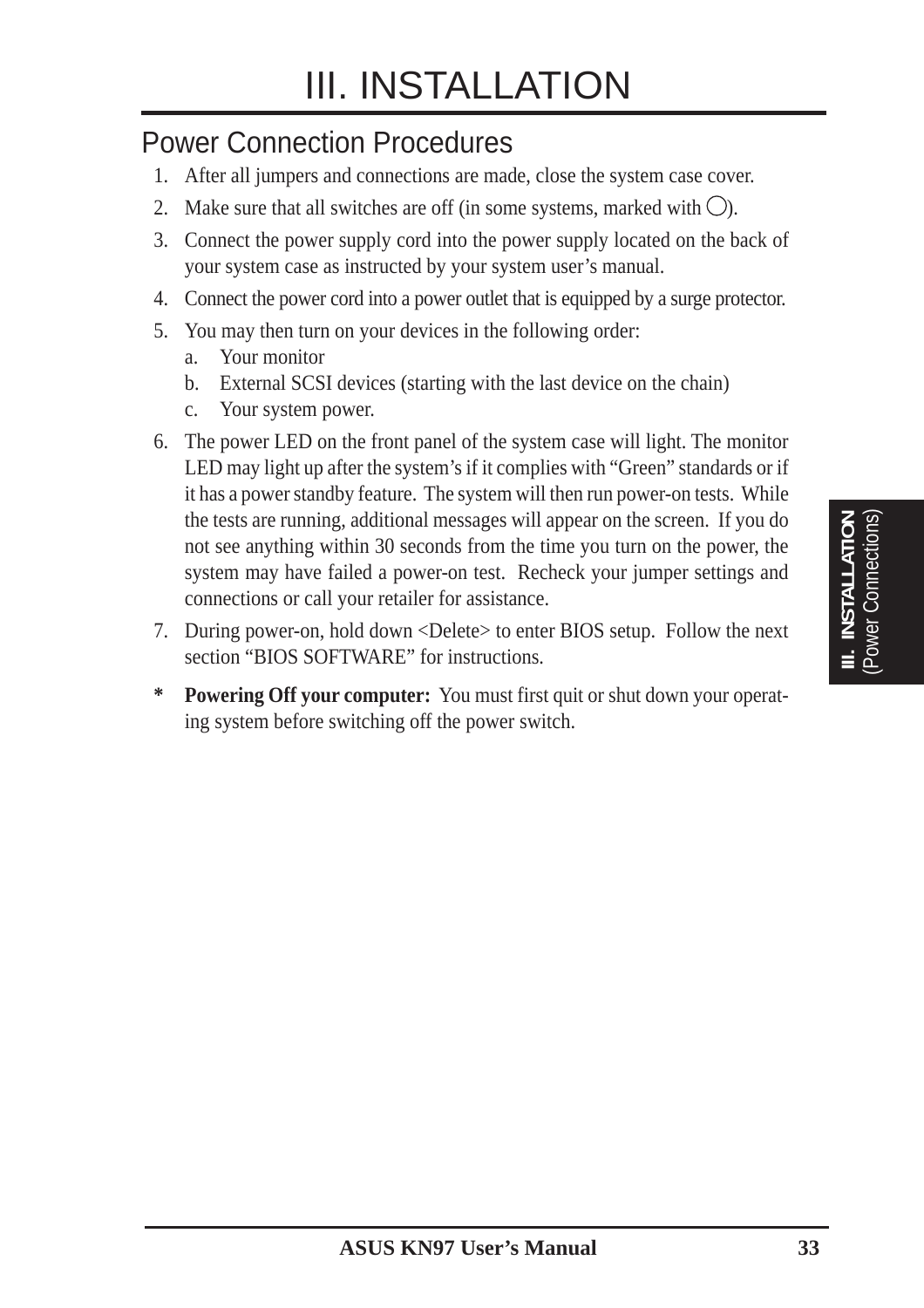## Support Software

**FILELIST.TXT –** View this file to see the files included in the support software.

**PFLASH.EXE –** This is the Flash Memory Writer utility that updates the BIOS by uploading a new BIOS file to the programmable flash ROM chip on the baseboard. To determine the BIOS version, check the last four numbers of the code displayed on the upper left corner of your screen during the test routines when you turn on your machine.

**xxxxip.xxx** – BIOS file for the KN97 for use with a Pentium Pro processor on the ASUS C-P6S1 SEC card.

**xxxxi.xxx** – BIOS file for the KN97 for use with a Pentium II processor.

## Flash Memory Writer Utility

The flash memory writer utility must be run while the system is in **real mode**. In particular, the "Update BIOS Main Block From File" and "Update BIOS Including Boot Block and ESCD" options require real mode. To run this utility, boot from a system floppy disk without the AUTOEXEC.BAT and CONFIG.SYS files.

| è                                                                                                                                               |  |
|-------------------------------------------------------------------------------------------------------------------------------------------------|--|
| and the state of the state of the state of the state of the state of the state of the state of the state of th<br>š<br>$\subseteq$<br>$\vec{0}$ |  |
| E<br>Ε                                                                                                                                          |  |

| <b>ASUSTeK PNP BIOS</b><br>FLASH MEMORY WRITER V1.5<br>Copyright (C) 1995, ASUSTeK COMPUTER Inc. |
|--------------------------------------------------------------------------------------------------|
| Flash Type -- SST 29EE010                                                                        |
| Current BIOS Revision: #401A0-xxxx                                                               |
| Choose one of the following:                                                                     |
| 1. Save Current BIOS To File                                                                     |
| 2. Update BIOS Main Block From File                                                              |
| 3. Advanced Features                                                                             |
| Enter Choice: [1]                                                                                |
| Press ESC To Exit                                                                                |

xxxx denotes the current BIOS version stored in the Flash EPROM

**IMPORTANT:** If "unknown" is displayed after **Flash Type --** , the memory chip is not programmable or is not supported with the PnP BIOS and therefore cannot be programmed by the Flash Memory Writer utility.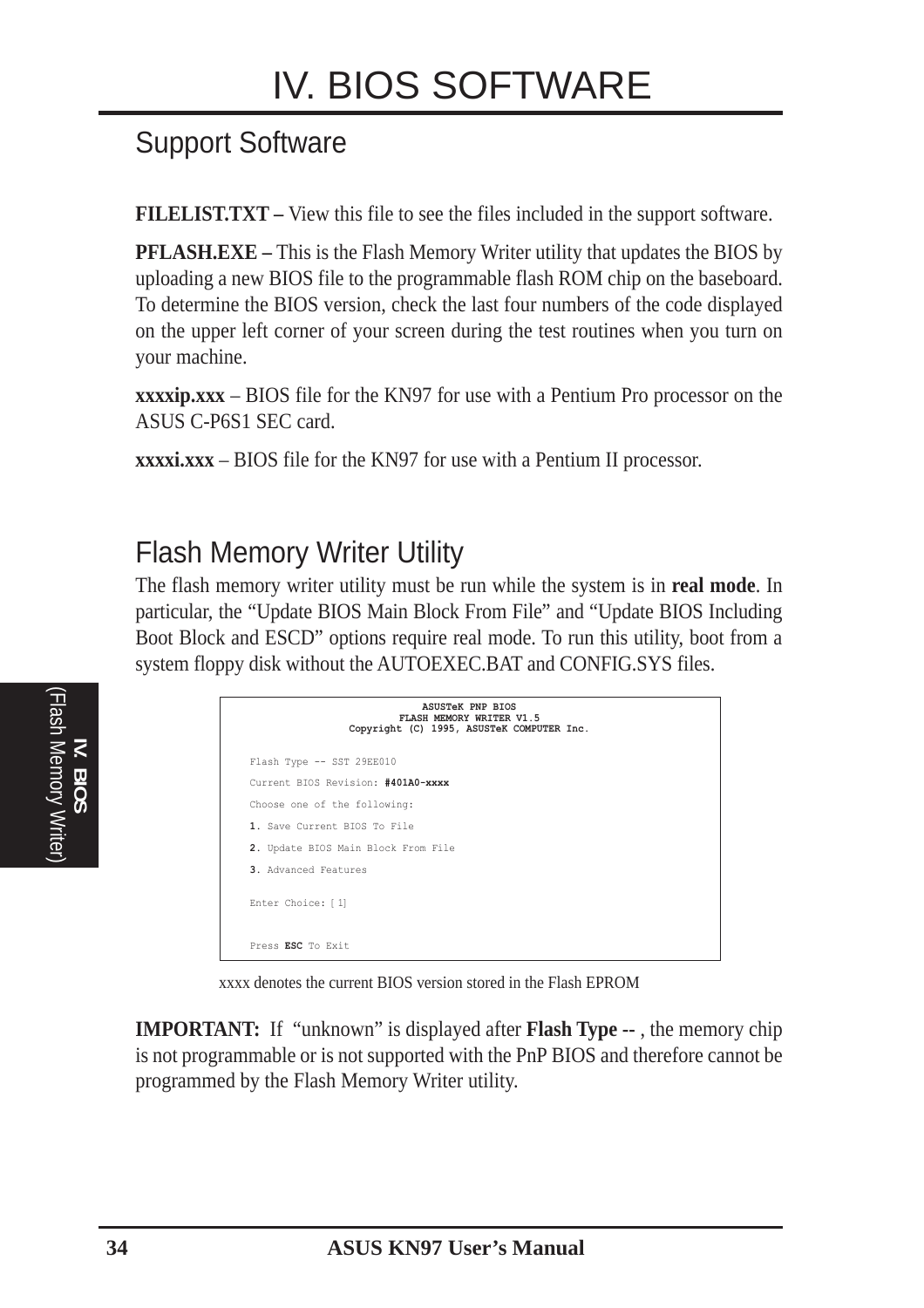### Main Menu

#### **1. Save Current BIOS To File**

This option allows you to copy the contents of the flash memory onto a floppy disk. This gives you a backup copy of the original motherboard BIOS in case you need to reinstall it. Create a bootable DOS diskette without AUTOEXEC.BAT and CONFIG.SYS and save both PFLASH.EXE and the BIOS file(s) to it. **Note:** BIOS FEATURES SETUP Boot Sequence needs to be set to *A* first in order to boot from your disk drive A.

#### **2. Update BIOS Main Block From File**

This option updates the BIOS from a file on the disk. The file can be either a new file or a backup file created by the "Save Current BIOS To File" option. If the boot block in the file is different from the current boot block, this option will not update the main block. Instead, it will display the following messages.

> Boot Block of New BIOS is different from old one !!! Please Use 'Advanced Features' to flash whole BIOS !!!

#### **3. Advanced Features**

This option displays the Advanced Features screen for clearing the PnP configuration record and updating the motherboard BIOS.

Advanced Features Menu

| <b>Advanced Features</b>                     |
|----------------------------------------------|
| Flash Type -- SST 29EE010                    |
| Current BIOS Revision: #401A0-xxxx           |
| Choose one of the following:                 |
| 1. Clear PNP ESCD Parameter Block            |
| 2. Update BIOS Including Boot Block and ESCD |
| Enter Choice: [2]                            |
| Press ESC To Exit                            |

xxxx denotes the current BIOS version stored in the Flash EPROM

#### **1. Clear PNP ESCD Parameter Block**

This option erases the Plug-and-Play (PnP) configuration record.

#### **2. Update BIOS Including Boot Block and ESCD**

This option updates the boot block, the baseboard BIOS, and the PnP extended system configuration data (ESCD) parameter block from a new BIOS file.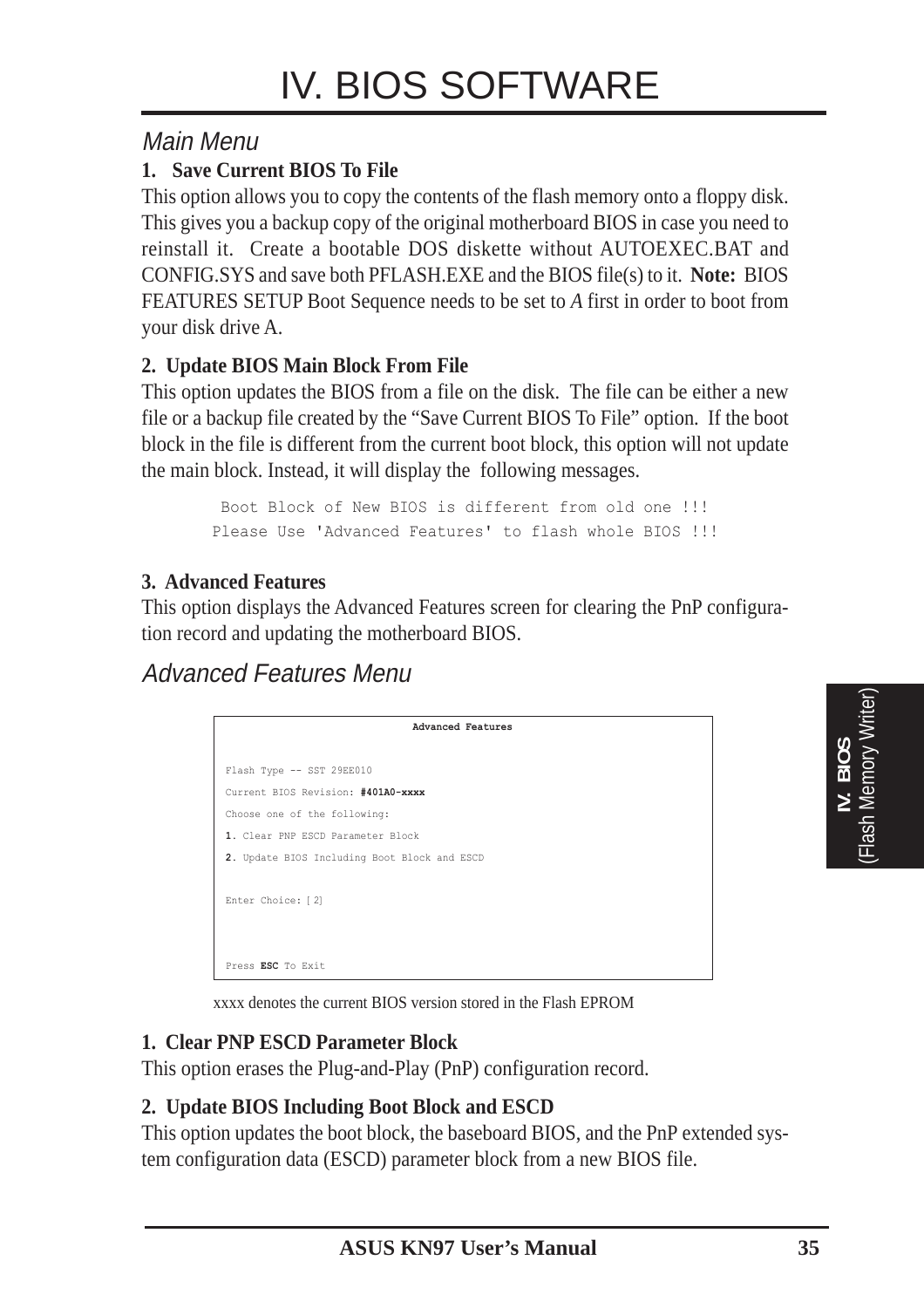# IV. BIOS SOFTWARE

## Managing & Updating your Motherboard's BIOS

#### **About the BIOS files:**

When purchasing the ASUS KN97 motherboard, the BIOS image file (xxxxi.xxx) is pre-programmed for the Pentium II processor. Another BIOS image file (xxxxip.xxx) will be provided on the support disk for use with the Pentium Pro processor when the C-P6S1 SEC card is purchased. Make sure that the correct BIOS is installed for your motherboard and processor configuration or else your system may be unstable.

#### **Updating BIOS (only when necessary):**

- 1. Download an updated BIOS file from the Internet (WWW or FTP) or BBS, and save it to the disk you created earlier. See ASUS Contact Information on page 3 for details.
- 2. Turn off your computer, open the system cabinet, and set the **Flash ROM Boot Block Programming** jumper of the baseboard to *Program* or *Enabled.*
- 3. Boot from the floppy disk you created earlier.
- 4. At the DOS prompt, type PFLASH <Enter>
- 5. Select option "2. Update BIOS Main Block From File" from the Main Menu (or option "2. Update BIOS Including Boot Block and ESCD" from the Advanced Features menu if prompted by option 2 of the Main Menu).
- 6. On the next screen displayed, type the complete filename and extension of the new BIOS file, and press <Enter>. The utility then updates the BIOS file from disk.

**WARNING!** If you encounter problems while updating the new BIOS, **do not** turn off the system because doing so may prevent your system from restarting. Instead, repeat the process. If the problem persists, use the original BIOS file you saved to the disk earlier. If the utility is unable to successfully update a complete BIOS file, your system may not boot up. If this happens, your system will need service.

- 7. After successfully updating the new BIOS file, exit the utility. Turn off the system, then set the **Flash ROM Boot Block Programming** jumper of the baseboard back to its default setting of *Protect* or *Disabled*.
- 8. Turn on your computer and hold down <Delete> to run the CMOS Setup Utility. Select "Load Setup Defaults" to load the new BIOS, after which you may set other items from the main menu.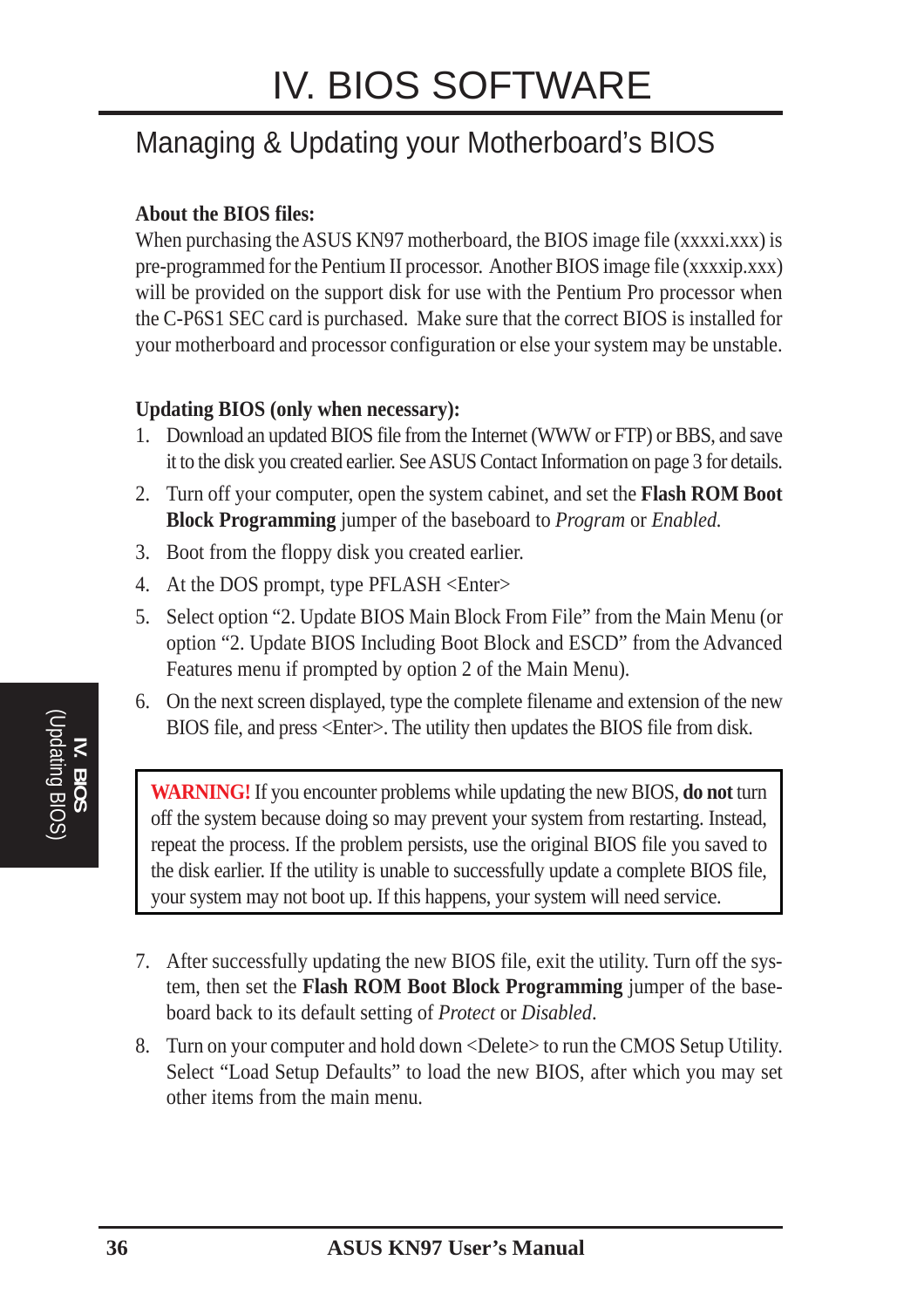# 6. BIOS Setup

The motherboard supports two programmable Flash ROM chips: 5 Volt and 12 Volt. Either of these memory chips can be updated when BIOS upgrades are released. Use the Flash Memory Writer utility to download the new BIOS file into the ROM chip as described in detail in this section.

All computer motherboards provide a Setup utility program for specifying the system configuration and settings. If your motherboard came in a computer system, the proper configuration entries may have already been made. If so, invoke the Setup utility, as described later, and take note of the configuration settings for future reference; in particular, the hard disk specifications.

If you are installing the motherboard, reconfiguring your system or you receive a Run Setup message, you will need to enter new setup information. This section describes how to configure your system using this utility.

The BIOS ROM of the system stores the Setup utility. When you turn on the computer, the system provides you with the opportunity to run this program. This appears during the Power-On Self Test (POST). Press <Delete> to call up the Setup utility. If you are a little bit late pressing the mentioned key(s), POST will continue with its test routines, thus preventing you from calling up Setup. If you still need to call Setup, reset the system by pressing  $\langle \text{Ctrl} \rangle + \langle \text{Alt} \rangle + \langle \text{Delete} \rangle$ , or by pressing the Reset button on the system case. You can also restart by turning the system off and then back on again. But do so only if the first two methods fail.

When you invoke Setup, the CMOS SETUP UTILITY main program screen will appear with the following options:

| STONDARD CHOS SETUP                               | SMORT DEARM (EN78) SETUP                       |
|---------------------------------------------------|------------------------------------------------|
| <b>810S FEATURES SETUP</b>                        | SUPERVISOR PASSHORD                            |
| CHIPSET FEATURES SETUP                            | <b>USER PRSSHOUD</b>                           |
| <b><i>POWER MANAGEMENT SETUP</i></b>              | TOE HOD RUTO DETECTION                         |
| FMP TIMO PCT SETUP                                | SIVE & EXIT SETUP                              |
| LOAD B10S DEFINILTS.                              | <b>EXIT WITHOUT SAVING</b>                     |
| LOOD SETUP DEFAILTS                               |                                                |
| <b>Ouit</b><br>t se<br>Save & Exit Setup<br>F10 1 | <b>Select Item</b><br>(Shift)F2 : Change Color |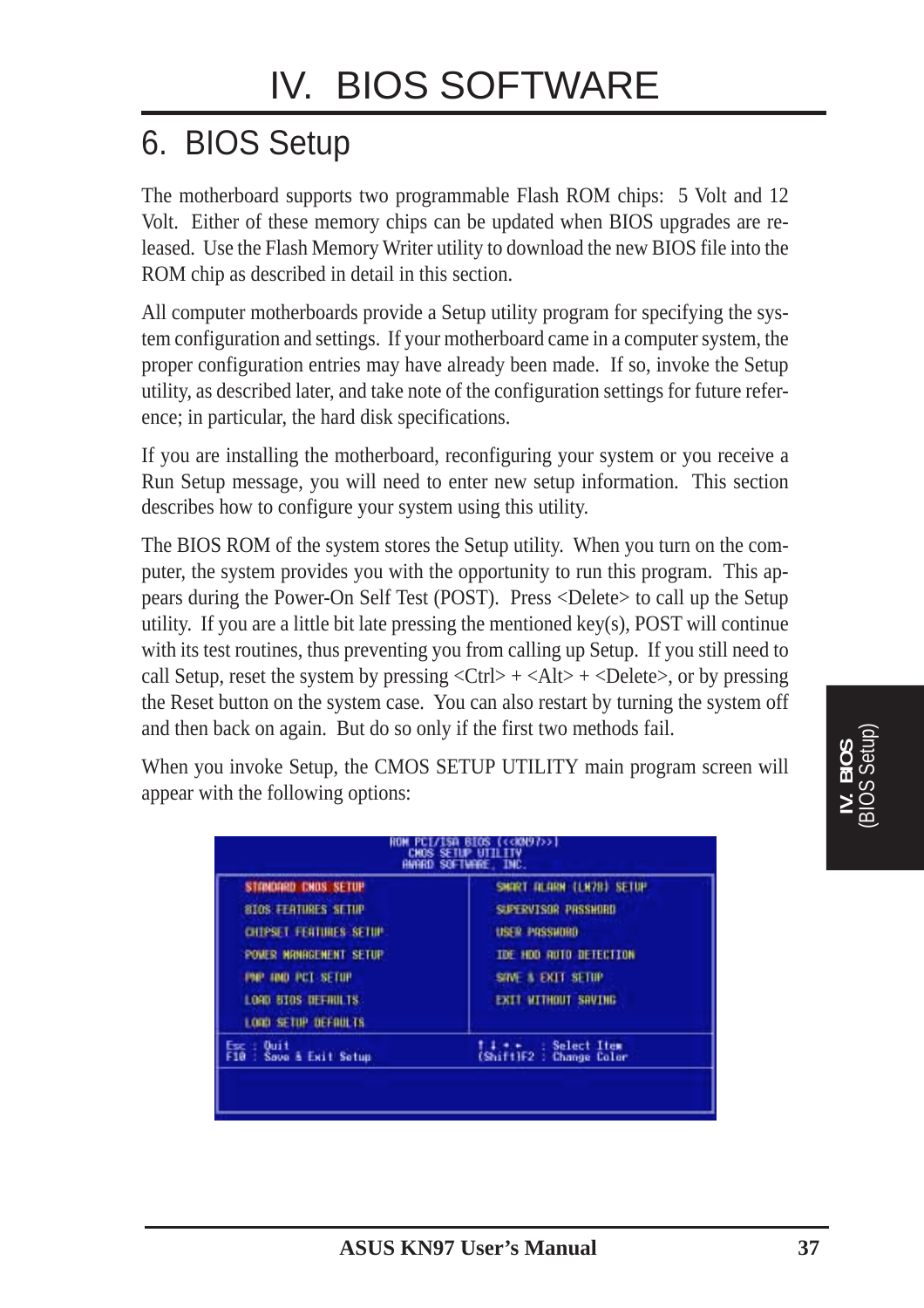### Load Defaults

The "Load BIOS Defaults" option loads the minimum settings for troubleshooting. "**Load Setup Defaults**", on the other hand, is for loading optimized defaults for regular use. Choosing defaults at this level, will modify all applicable settings.

A section at the bottom of the above screen displays the control keys for this screen. Take note of these keys and their respective uses. Another section just below the control keys section displays information on the currently highlighted item in the list.

## Standard CMOS Setup

This "Standard CMOS Setup" option allows you to record some basic system hardware configuration and set the system clock and error handling. If the motherboard is already installed in a working system, you will not need to select this option anymore. However, if the configuration stored in the CMOS memory on the board gets lost or damaged, or if you change your system hardware configuration, you will need to respecify the configuration values. The configuration values usually get lost or corrupted when the power of the onboard CMOS battery weakens.

| <b>LCOMPTEEL</b><br>STANDARD CNOS SETUP<br>AWARD SOFTWARE, INC.                                                                       |              |                                                                        |                                |      |                            |  |
|---------------------------------------------------------------------------------------------------------------------------------------|--------------|------------------------------------------------------------------------|--------------------------------|------|----------------------------|--|
| Date (mm:dd:yy) : Fri, 3gl. 11, 1997<br>Time (hh:mm:ss) : 5 : 21 : 59<br><b>HERD DISKS</b><br><b>ST/E</b><br><b>TYPE</b>              |              |                                                                        | CYLS HEAD PRECOMP LANDZ SECTOR |      | <b>MDDE</b>                |  |
| <b>Primary Master</b><br>: Ruta<br><b>Primury Slave</b><br><b>NOTAL</b><br>Secondary Naster<br><b>None</b><br>Secondary Slave<br>None | 8888<br>,,,, | 0000                                                                   | 自由自由                           | 日本の話 | NORMEL<br>Ũ                |  |
| Drive R : 1.44M, 3.5 in.<br>Drive B. : None<br>Floppy 3 Mode Support : Disabled<br>Video<br>EGA/VGA                                   |              | <b>Base Newprus</b><br><b>Extended Newpry:</b><br><b>Other Memory:</b> |                                | 512K |                            |  |
| <b>All Frrors</b><br>Halt On<br>Ouit<br>ES0<br>$\frac{1}{2}$ Shift)F2<br>Help<br>F1                                                   | Change Color | Select Item                                                            | Total Memory:                  |      | 512K<br>PU/PD/+/- : Modify |  |

**IV. BIOS**<br>(Standard CMOS) (Standard CMOS)

> The precedong screen provides you with a list of options. At the bottom of this screen are the control keys for this screen. Take note of these keys and their respective uses.

> User-configurable fields appear in a different color. If you need information on the selected field, press <F1>. The help menu will then appear to provide you with the information you need. The memory display at the lower right-hand side of the screen is read-only and automatically adjusts accordingly.

## Details of Standard CMOS Setup:

#### **Date**

To set the date, highlight the "Date" field and then press either <Page Up>/<Page Down> or  $\langle + \rangle \langle - \rangle$  to set the current date. Follow the month, day and year format. Valid values for month, day and year are: **Month: (1** to **12), Day: (1** to **31), Year: (**up to **2079)**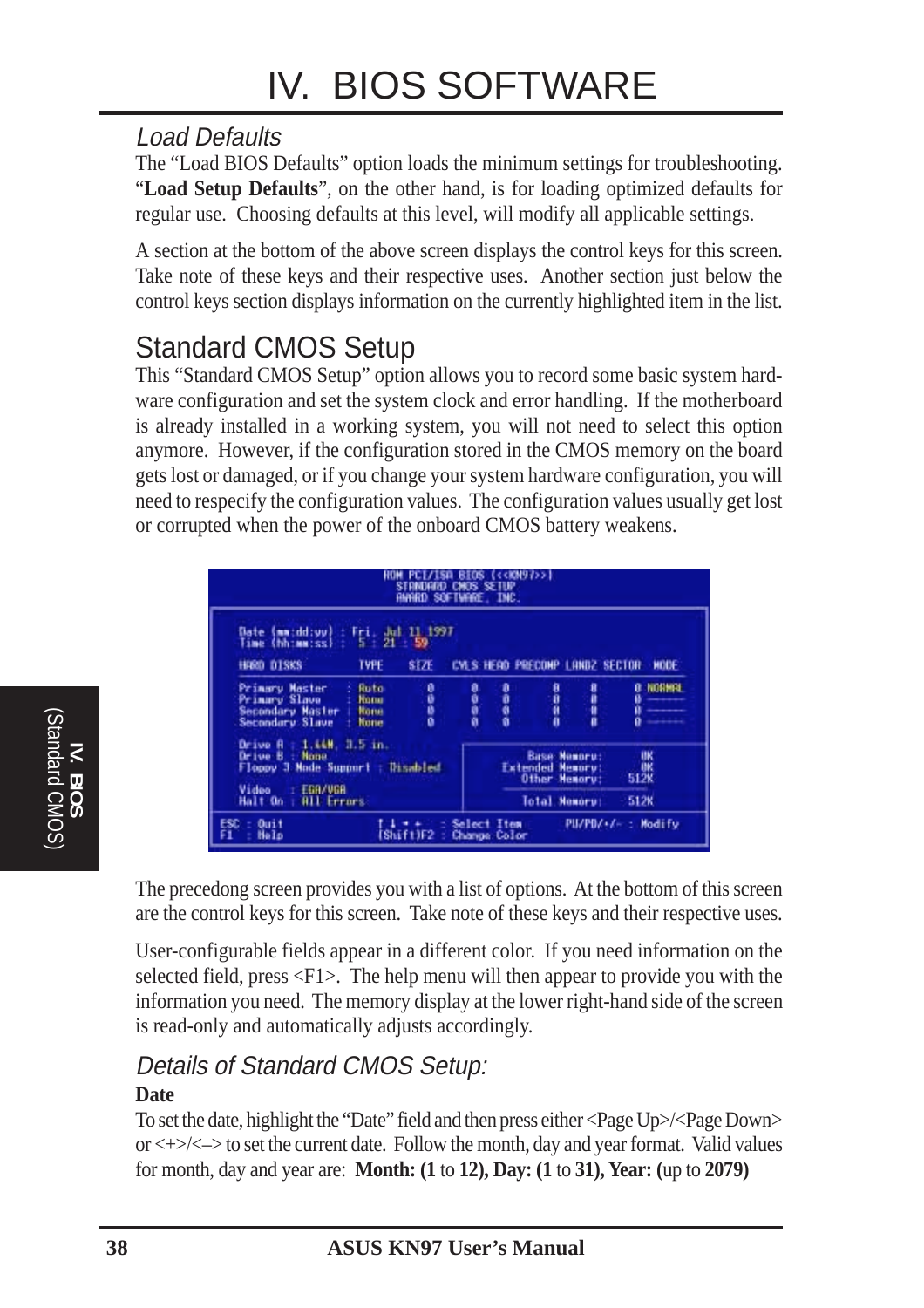#### **Time**

To set the time, highlight the "Time" field and then press either <Page Up>/<Page Down> or  $\langle + \rangle$  to set the current time. Follow the hour, minute and second format. Valid values for hour, minute and second are: **(Hour: (00 to 23), Minute: (00 to 59), Second: (00 to 59)**. Press <Enter> twice if you do not want to modify the current time.

**NOTE:** You can bypass the date and time prompts by creating an AUTOEXEC.BAT file. For information on how to create this file, please refer to the MS-DOS manual.

#### **Hard Disks**

This field records the specifications for all non-SCSI hard disk drives installed in your system. The onboard PCI IDE connectors provide Primary and Secondary channels for connecting up to four IDE hard disks or other IDE devices. Each channel can support up to two hard disks; the first of which is the "master" and the second is the "slave".

Specifications for SCSI hard disks need not to be entered here since they operate using device drivers and are not supported by any the BIOS. If you install either the optional PCI-SC200 or PCI-SC860 SCSI controller card into the motherboard, see section VI for instructions. If you install other vendor's SCSI controller card, refer to their respective documentations on how to install the required SCSI drivers.

#### **For IDE hard disk drive setup, you can:**

- Use the *Auto* setting for detection during bootup.
- Use the IDE HDD AUTO DETECTION in the main menu to automatically enter the drive specifications.
- Enter the specifications yourself manually by using the "User" option.

The entries for specifying the hard disk type include **CYLS** (number of cylinders), **HEAD** (number of read/write heads), **PRECOMP** (write precompensation), **LANDZ** (landing zone), **SECTOR** (number of sectors) and **MODE**. The **SIZE** field automatically adjusts according to the configuration you specify. The documentation that comes with your hard disk should provide you with the information regarding the drive specifications.

The **MODE** entry is for IDE hard disks only, and can be ignored for MFM and ESDI drives. This entry provides three options: *Normal, Large, LBA*, or *Auto* (see below). Set **MODE** to the *Normal* for IDE hard disk drives smaller than 528MB; set it to *LBA* for drives over 528MB that support Logical Block Addressing (LBA) to allow larger IDE hard disks; set it to *Large* for drives over 528MB that do not support LBA. *Large* type of drive can only be used with MS-DOS and is very uncommon. Most IDE drives over 528MB support the *LBA* mode.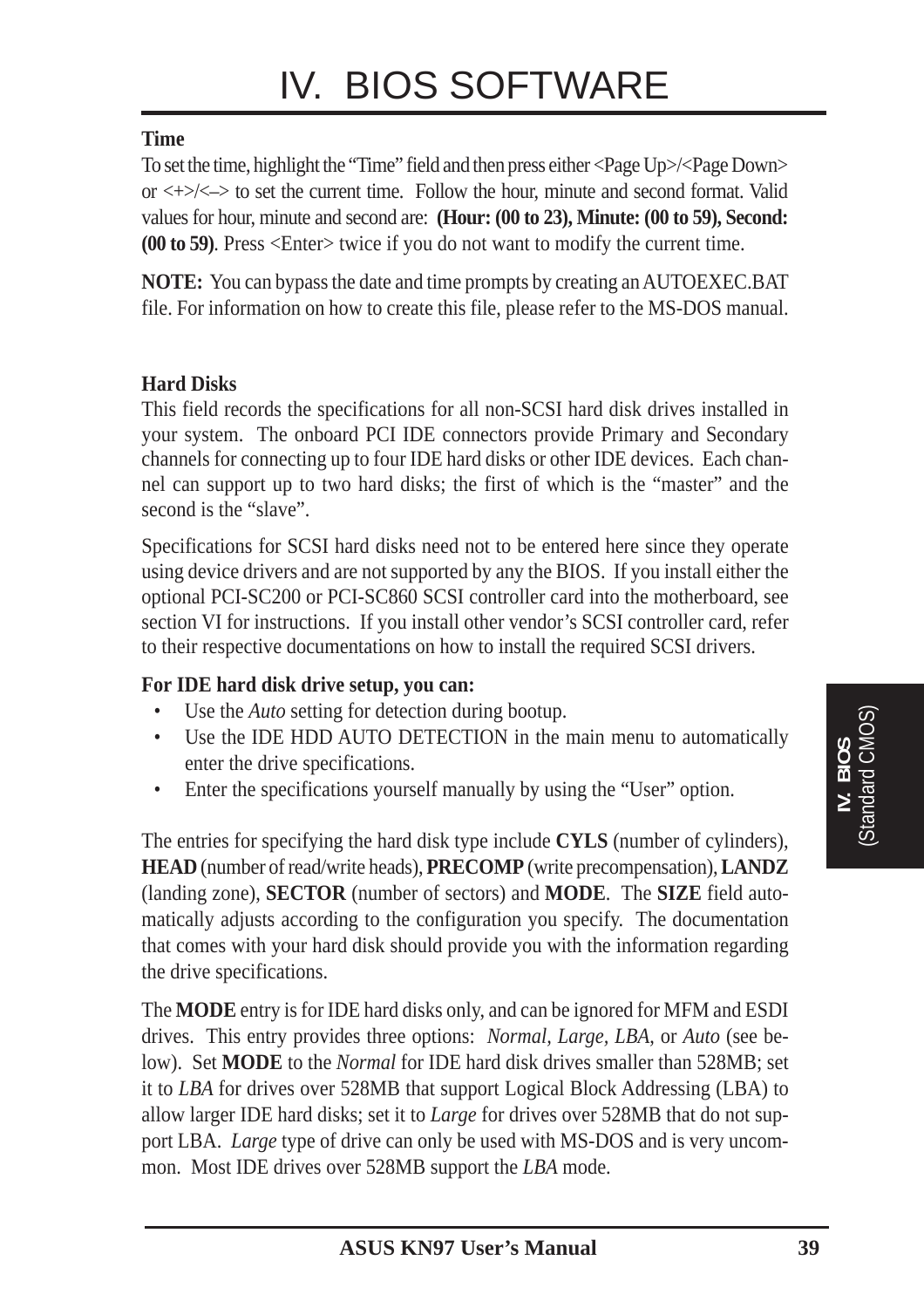# IV. BIOS SOFTWARE

#### **Auto detection of hard disks on bootup**

For each field: Primary Master, Primary Slave, Secondary Master, and Secondary Slave, you can select *Auto* under the TYPE and MODE fields. This will enable auto detection of your IDE hard disk during bootup. This will allow you to change your hard disks (with the power off) and then power on without having to reconfigure your hard disk type. If you use older hard disks that do not support this feature, then you must configure the hard disk in the standard method as described earlier by the "User" option.

**NOTE:** After the IDE hard disk drive information has been entered into BIOS, new IDE hard disk drives must be partitioned (such as with FDISK) and then formatted before data can be read from and write on. Primary IDE hard disk drives must have its partition set to *active* (also possible with FDISK).

**NOTE:** SETUP Defaults are noted in parenthesis next to each function heading.

#### **Drive A / Drive B (None)**

These fields record the types of floppy disk drives installed in your system. The available options for drives A and B are: *360KB, 5.25 in.; 1.2MB, 5.25 in.; 720KB, 3.5 in.; 1.44MB, 3.5 in.; 2.88MB, 3.5 in.; None*

To enter the configuration value for a particular drive, highlight its corresponding field and then select the drive type using the left- or right-arrow keys.

#### **Floppy 3 Mode Support (Disabled)**

This is the Japanese standard floppy drive. The standard stores 1.2MB in a 3.5inch diskette. This is normally disabled but you may choose from either: *Drive A, Drive B, Both, and Disabled*

#### **Video (EGA/VGA)**

Set this field to the type of video display card installed in your system. The options are *EGA/VGA*, *CGA 49*, *CGA 80*, and *Mono* (for Hercules or MDA)*.*

If you are using a VGA or any higher resolution card, choose *EGA/VGA*.

#### **Halt On (All Errors)**

This field determines which types of errors will cause the system to halt. Choose from *All Errors*; *No Errors*; *All*,*But Keyboard, All*,*But Diskette*; and *All,But Disk/Key.*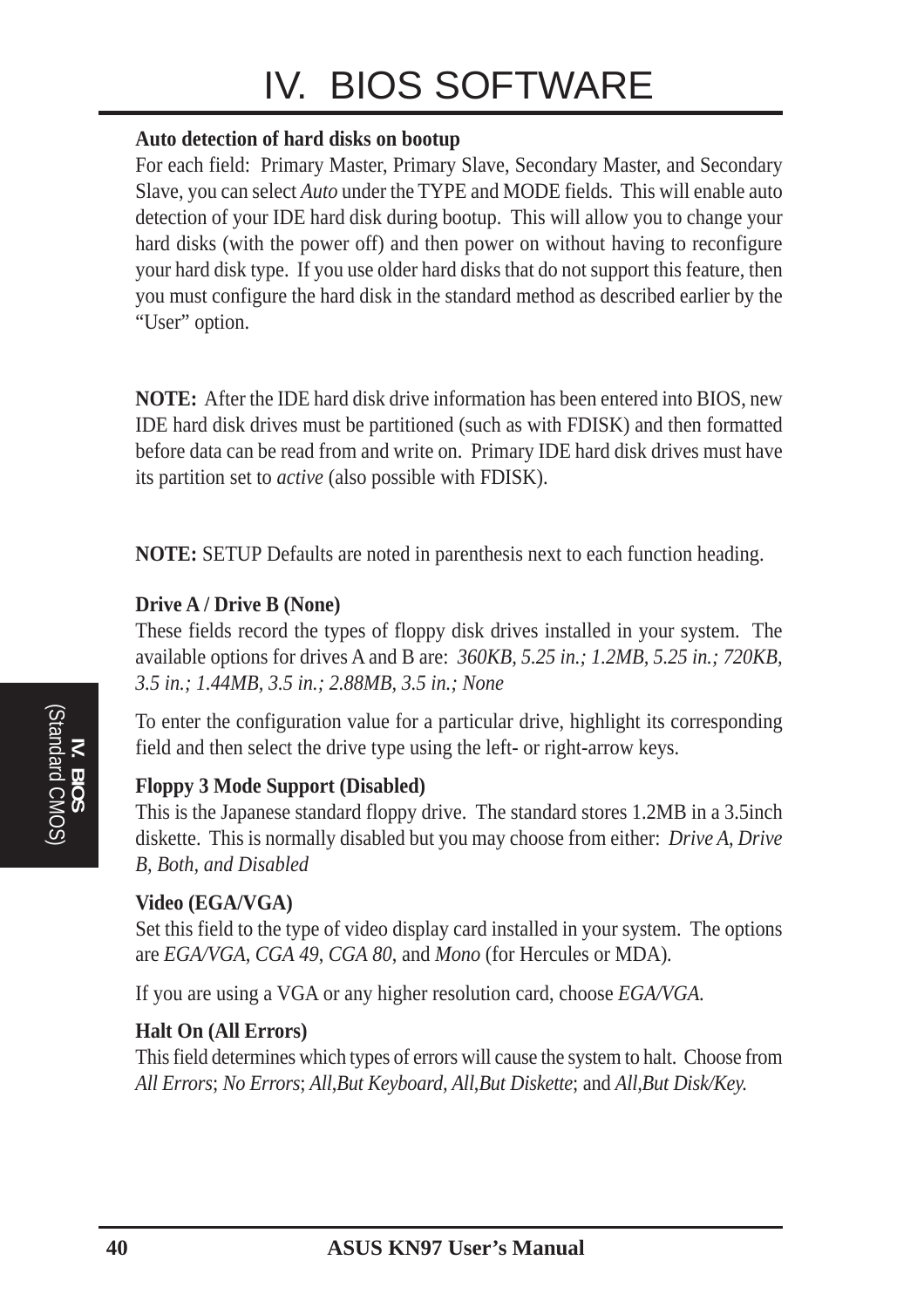## BIOS Features Setup

This "BIOS Features Setup" option consists of configuration entries that allow you to improve your system performance, or let you set up some system features according to your preference. Some entries are required by the motherboard's design to remain in their default settings.

|                                                                                                                                                                                                                                                                                                                                                                                                                                                                                                                                                                                                                                | HDM PCI/ISA BIOS (< <rn97>) <br/>BIOS FEATURES SETUP<br/>AWARD SOFTWARE, INC.</rn97>                                                                                                                                                                                                                                                                                                                                                                                                                                                                                                                                                                                                                                                                                                                                          |
|--------------------------------------------------------------------------------------------------------------------------------------------------------------------------------------------------------------------------------------------------------------------------------------------------------------------------------------------------------------------------------------------------------------------------------------------------------------------------------------------------------------------------------------------------------------------------------------------------------------------------------|-------------------------------------------------------------------------------------------------------------------------------------------------------------------------------------------------------------------------------------------------------------------------------------------------------------------------------------------------------------------------------------------------------------------------------------------------------------------------------------------------------------------------------------------------------------------------------------------------------------------------------------------------------------------------------------------------------------------------------------------------------------------------------------------------------------------------------|
| Disabled<br>Virus Warning<br>CPU Level 1 Cache<br>Enabled<br>CPU Level 2 Cache<br>Enabled<br><b>BIOS Update</b><br>Enabled<br>CPU Fast String<br>Finibiled.<br><b>Deturbo Node</b><br><b>Disabled</b><br><b>Ouick Power On Self Test</b><br>Enabled<br>HDD Sequence SCSI/IDE First:<br><b>TIXE</b><br>C.R<br>Boot: Sequence<br><b>Boot Up Floppy Seek</b><br>Disabled<br>Floppy Disk Access Control<br>R/W<br>HEID MEDIC<br><b>IDE HDD Block Mode Sectors</b><br>Security Ontion<br>Sustem<br><b>PS/2 Mouse Function Control:</b><br><b>Huto</b><br>PCI/VGA Palette Snoop<br>Disabled<br>0S/2 Onboard Newary > 66M<br>Disabled | <b>RON 810S</b><br>Enabled.<br>Shadow<br>Video<br>CBLEE<br>C8008<br><b>Shadow</b><br>Disabled<br>٠<br><b>CFFFF</b><br>00000<br><b>Shadow</b><br>Disabled<br>$\bullet$<br>00000<br><b>D3FFF</b><br>$\blacklozenge$<br><b>Shadow</b><br><b>Disabled</b><br>$0$ $H$ $H$<br><b>DARNIE</b><br><b>Disabled</b><br>۰<br>Shadow<br>08000<br><b>DBITT</b><br><b>Contract</b><br><b>Shadow</b><br>Disabled<br>00880<br>Disabled<br>DEEFE<br>Shadow<br><b>Boot Up NumLock Status</b><br>Un.<br>High<br><b>Boot Up System Speed</b><br>Typematic Rate Setting<br>Disabled<br>Typematic Rate (Chars/Sec);<br>6. 7<br>250<br>Ivoematic Delay (Msec)<br>ESC<br>Time : Select Item<br>$0$ uit<br>目弦<br><b>Help</b><br>PU/PD/+/+++<br>Modify<br><b>Old Values</b><br>(ShitE)E2<br>Color<br>Lond BIOS<br>Defaults.<br>F7<br>Load Setup Defaults |

A section at the lower right of the screen displays the control keys you can use. Take note of these keys and their respective uses. If you need information on a particular entry, highlight it and then press  $\langle F1 \rangle$ . A pop-up help menu will appear to provide you with the information you need. <F5> loads the last set values, <F6> and <F7> loads the BIOS default values and Setup default values, respectively.

**NOTE:** SETUP Defaults are noted in parenthesis next to each function heading.

## Details of BIOS Features Setup

#### **Virus Warning (Disabled)**

This field protects the boot sector and partition table of your hard disk against accidental modifications. Any attempt to write to them will cause the system to halt and display a warning message. If this occurs, you can either allow the operation to continue or use a bootable virus-free floppy disk to reboot and investigate your system. This setting is recommended because conflicts with new operating systems. Installation of new operating systems require that you disable this to prevent write errors.

#### **CPU Level 1 Cache / CPU Level 2 Cache (Enabled)**

These fields allow you to choose from the default of *Enabled* or choose *Disabled* to turn on or off the CPU's Level 1 and Level 2 built-in cache.

#### **BIOS Update (Enabled)**

This functions as an update loader integrated into the BIOS to supply the processor with the required data. The BIOS will load the update on all processors during system bootup in the default position of *Enabled*.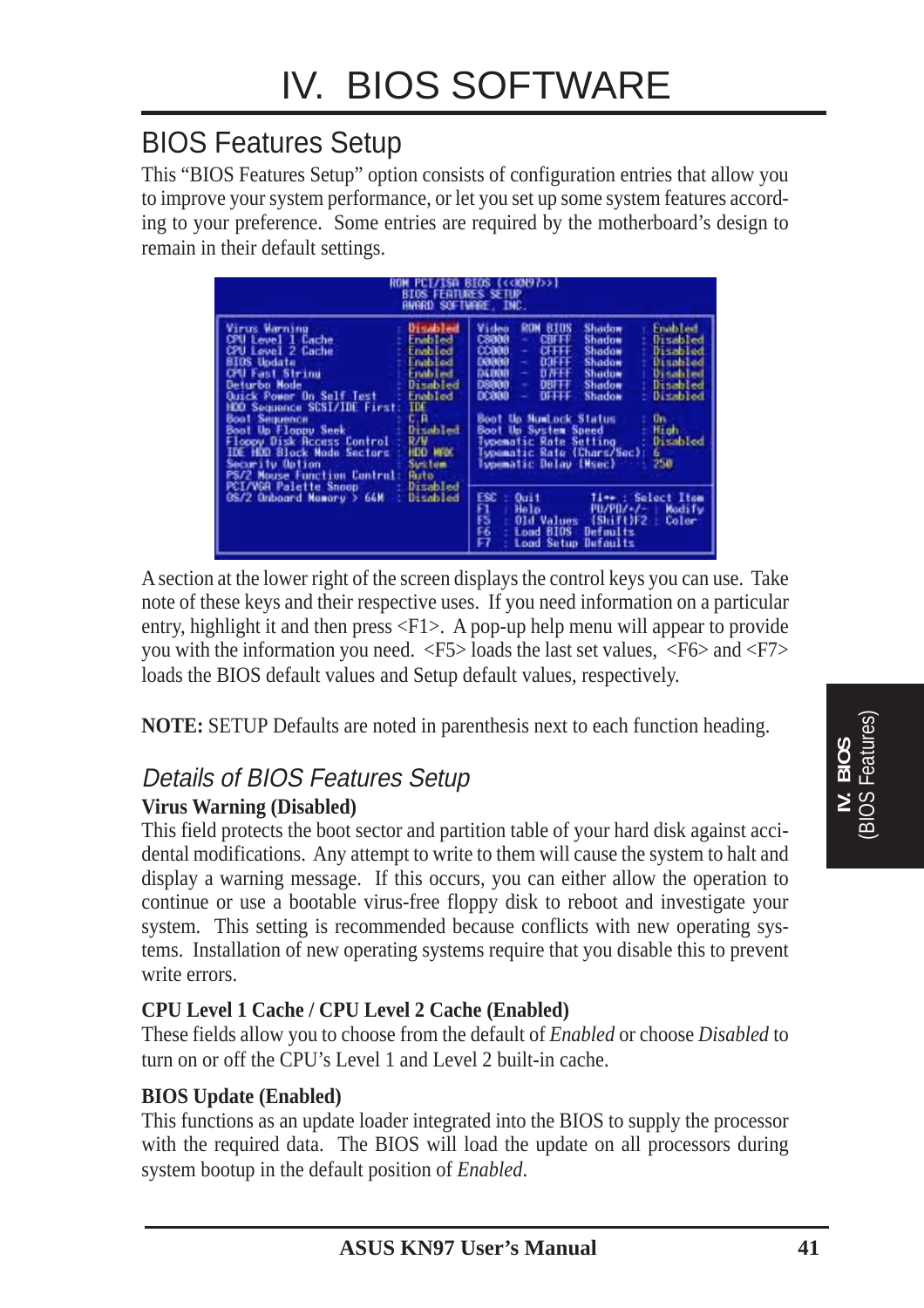#### **CPU Fast String (Enabled)**

Leave on default setting of *Enabled* for best performance.

#### **Deturbo Mode (Disabled)**

When *Enabled*, FLUSH# signal is held asserted to disable caching and the P6 bus pipeline will be stalled. This allows software to run at a reduced-speed. The default is set to *Disabled* to allow maximum processing speed.

#### **Quick Power On Self Test (Enabled)**

This field speeds up the Power-On Self Test (POST) routine by skipping retesting a second, third, and forth time. Setup default setting for this field is *Enabled*. A complete test of the system is done on each test.

#### **HDD Sequence SCSI/IDE First (IDE)**

When using both SCSI and IDE hard disk drives, IDE is always the boot disk using drive letter C (default setting of *IDE*). This new feature allows a SCSI hard disk drive to be the boot disk when set to *SCSI*. This allows multiple operating systems to be used on both IDE and SCSI drives or the primary operating system to boot using a SCSI hard disk drive.

#### **Boot Sequence (C,A)**

This field determines where the system looks first for an operating system. Options are *C,A*; *A,CDROM,C*; *CDROM,C,A*; *D,A*; *E,A*; *F,A*; *C only*; *LS/ZIP, C*; and *A,C*. The setup default setting is to check first the hard disk and then the floppy disk drive, that is, *C, A*.

#### **Boot Up Floppy Seek (Disabled)**

When enabled, the BIOS will seek drive A once.

#### **Floppy Disk Access Control (R/W)**

This allows protection of files from the computer system to be copied to floppy disks by allowing the setting of *Read Only* to only allow reads from the floppy disk drive but not writes. The setup default *R/W* allows both reads and writes.

#### **IDE HDD Block Mode Sectors (HDD MAX)**

This field enhances hard disk performance by making multi-sector transfers instead of one sector per transfer. Most IDE drives, except older versions, can utilize this feature. Selections are *HDD MAX*, *Disabled*, *2*, *4*, *8*, *16*, and *32*.

#### **Security Option (System)**

When you specify a *Supervisor Password* and/or *User Password* (explained later in this section), the Security Option field determines when the system prompts for the password. The default setting is *System*, where the system prompts for the User Password every time you start your system. The other option is *Setup*, where the system goes through its startup routine unless the Setup utility is called, when the system prompts for the Supervisor Password.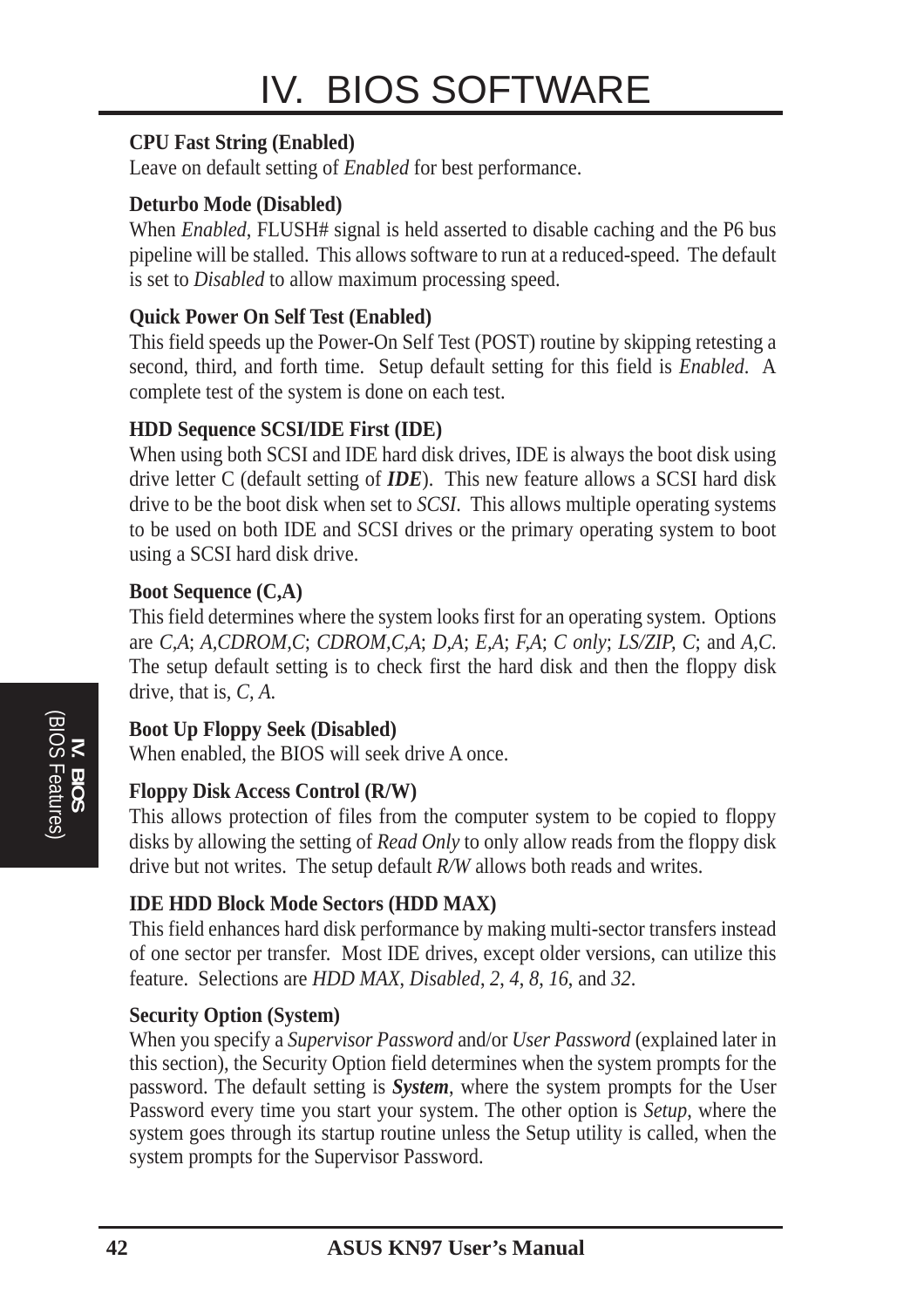#### **PS/2 Mouse Function Control (Auto)**

The default of *Auto* allows the system to detect a PS/2 mouse on bootup. If detected, IRQ12 will be used for the PS/2 mouse. IRQ12 will be reserved for expansion cards if a PS/2 mouse is not detected. *Enabled* will always reserve IRQ12, whether on bootup a PS/2 mouse is detected or not.

#### **PCI/VGA Palette Snoop (Disabled)**

Some display cards that are nonstandard VGA such as graphics accelerators or MPEG Video Cards may not show colors properly. The setting *Enabled* should correct this problem. Otherwise leave this on the setup default setting of *Disabled*.

#### **OS/2 Onboard Memory > 64M (Disabled)**

When using OS/2 operating systems with installed DRAM of greater than 64MB, you need to set this option to *Enabled* otherwise leave this on the setup default of *Disabled*.

......................................................................................................................................

#### **Video ROM BIOS Shadow (Enabled)**

This field allows you to change the video BIOS location from ROM to RAM. Relocating to RAM enhances system performance, as information access is faster than the ROM.

#### **C8000-CBFFF to DC000-DFFFF (Disabled)**

These fields are used for shadowing other expansion card ROMs. If you install other expansion cards with ROMs on them, you will need to know which addresses the ROMs use to shadow them specifically. Shadowing a ROM reduces the memory available between 640K and 1024K by the amount used for this purpose.

#### **Boot Up NumLock Status (On)**

This field enables users to activate the Number Lock function upon system boot.

#### **Boot Up System Speed (High)**

This has no function and should be left on the setup default.

#### **Typematic Rate Setting (Disabled)**

When enabled, you can set the two typematic controls listed next. Setup default setting is *Disabled*.

#### **Typematic Rate (Chars/Sec) (6)**

This field controls the speed at which the system registers repeated keystrokes. Options range from 6 to 30 characters per second. Setup default setting is *6;* other settings are *8*, *10*, *12*, *15*, *20*, *24*, and *30*.

#### **Typematic Delay (Msec) (250)**

This field sets the time interval for displaying the first and second characters. Four delay rate options are available: *250*, *500*, *750*, and *1000*.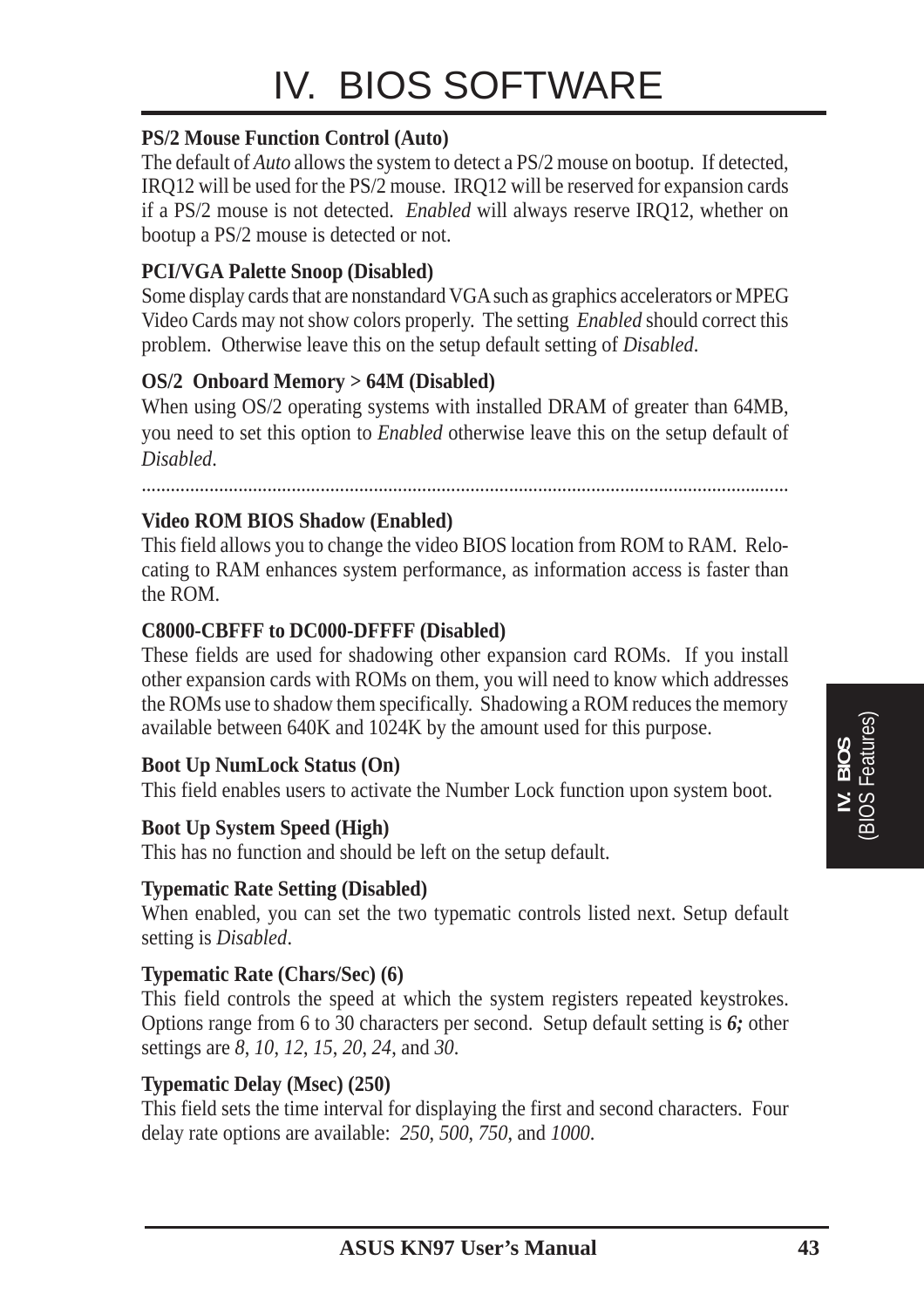## Chipset Features Setup

This "Chipset Features Setup" option controls the configuration of the board's chipset. Control keys for this screen are the same as for the previous screen.

| AWARD SOFTWARE, INC.                                                                                                                                                                                                                                                                                                                                                                                                                                                                                                              | ISA BIOS (< <kn97>&gt;)<br/>CHIPSET FEATURES SETUP</kn97>                                                                                                                                                                                                                                                                                                                                                                                                                                                                                              |
|-----------------------------------------------------------------------------------------------------------------------------------------------------------------------------------------------------------------------------------------------------------------------------------------------------------------------------------------------------------------------------------------------------------------------------------------------------------------------------------------------------------------------------------|--------------------------------------------------------------------------------------------------------------------------------------------------------------------------------------------------------------------------------------------------------------------------------------------------------------------------------------------------------------------------------------------------------------------------------------------------------------------------------------------------------------------------------------------------------|
| <b>6Bos. DRIM</b><br><b>Buto Configuration</b><br>DRAM Read Burst (B/E/F)<br>u2/3/4<br>DRAM Write Burst (B/E/F)<br>66/6/6<br>읡<br>RIS Precharge<br>RAS to CAS Delay<br>0 WS<br>MA Wait State<br><b>CROW Refresh Type</b><br><b>BAS Only</b><br>CPU-to-PCI IDE Pasting<br>Enabled<br><b>USMC</b> Write Posting<br>Enabled<br>CPU-to-PCI Write Post<br>Enabled<br>PCI-to-DRAM Pipeline<br>Enabled<br>PCI Burst Write Combining:<br>Enabled<br>Read-Around-Hrite<br>Enabled<br>l Huselk<br>16-bit 1/0 Recovery Time<br><b>BUSCLK</b> | <b>Onboard FDC Controller</b><br>Enabled<br><b>Onboard FDC Swap R &amp; B</b><br>No Serio<br><b>JEBN/TROA</b><br><b>Onboard Serial Port 1</b><br><b>JFBN/TRUC</b><br>Onboard Serial Part 2<br><b>STRACTROT</b><br>Onboard Parallel Part<br><b>Parallel Port Mode</b><br><b>ECP-EPP</b><br>UGRT2 Use: Infrared<br><b>Bisabled</b><br><b>Onboard PCI IDE Enable</b><br>Both.<br><b>IDE &amp; Master Mode</b><br><b>Huto</b><br><b>0 Slave Mode</b><br>ID€<br><b>Buto</b><br><b>TDE 1 Mastor Mode</b><br>listo<br><b>TDE 1 Slave Mode</b><br><b>Histo</b> |
| 8-bit I/O Recovery Time<br>uc<br>Vidoo Mamory Cache Mode<br><b>Disabled</b><br>Memory Hole H1 15M-16M<br>DRSM are 64 (Not 72) bits<br>wide.<br>Data Integrity (PARITY)<br>Disabled                                                                                                                                                                                                                                                                                                                                                | ESC<br>$0$ uit<br>Time : Select Item<br>F1<br>Help.<br>PU/PD/+/+  <br><b>Modify</b><br>FS<br>$\{Shift\}$<br>Old Values<br>Color<br>56<br>Loud BIOS<br>Defaults.<br>F7<br>Load Setup Defaults                                                                                                                                                                                                                                                                                                                                                           |

**NOTE:** SETUP Defaults are noted in parenthesis next to each function heading.

### Details of Chipset Features Setup

#### **Auto Configuration (60ns DRAM)**

The default setting of *60ns DRAM* sets the optimal timings for items 2 through 6 for 60ns DRAM modules. If you are using 70ns DRAM modules, you must change this item to *70ns DRAM*. See section III for DRAM installation information.

#### **DRAM Refresh Type (RAS Only)**

Leave on default setting of *RAS Only* as this is the current standard.

#### **CPU-to-PCI IDE Posting (Enabled)**

Leave on default setting of *Enabled* so that the CPU to PCI IDE posting cycles are treated as normal I/O write transactions.

#### **USWC Write Posting (Enabled)**

Leave on default setting of *Enabled* to allow USWC write posting during I/O bridge access.

#### **CPU-to-PCI Write Post (Enabled)**

The default setting of *Enabled* will increase the efficiency of the PCI bus and speed up the execution in the processor.

#### **PCI-to-DRAM Pipeline (Enabled)**

The default of *Enabled* will increase the bandwidth of the path between the PCI and the DRAM to enhance the PCI bus efficiency and DRAM accessing.

#### **PCI Burst Write Combining (Enabled)**

The default setting of *Enabled* will increase the efficiency of PCI bus by combining several CPU to PCI write cycles into one. VGA performance is increased by this action.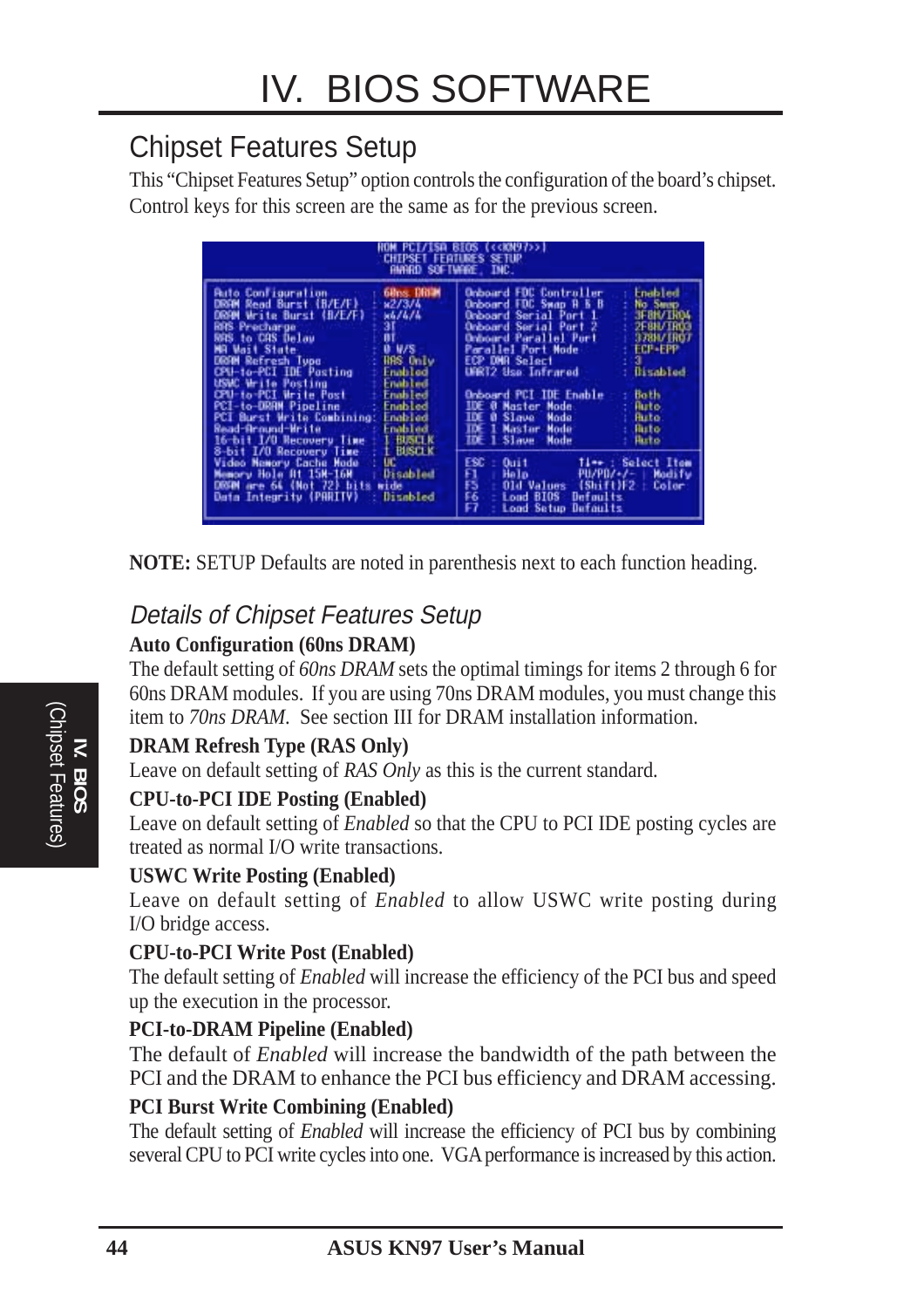#### **Read-Around-Write (Enabled)**

The default setting of *Enabled* will increase the execution efficiency of the processor. It allows the processor to execute read commands out of order if there is no dependence between these read and other write commands.

#### **16-bit I/O Recovery Time (1 BUSCLK)**

Timing for 16-bit ISA cards (leave on default setting of *1 BUSCLK*)

#### **8-bit I/O Recovery Time (1 BUSCLK)**

Timing for 8-bit ISA cards (leave on default setting of *1 BUSCLK*)

#### **Video Memory Cache Mode (UC)**

*USWC* (uncacheable, speculative write combining) is a new cache technology for the video memory of the processor. It can greatly improve the display speed by caching the display data. You must leave this on the default setting of *UC* (uncacheable) if your display card cannot support this feature or else your system may not boot.

#### **Memory Hole At 15M–16M (Disabled)**

Enabling this feature reserves 15MB to 16MB memory address space to ISA expansion cards that specifically require this setting. This makes the memory from 15MB and up unavailable to the system. Expansion cards can only access memory up to 16MB. The default is *Disabled*.

#### **[DRAM and ECC]**

If all your DRAM modules have parity chips (e.g., 8 chips  $+$  4 parity chips), they are considered 36bits. This motherboard sums the memory per bank and therefore two modules will give 72bits and the following will be displayed:



If your DRAM modules do not have parity chips (e.g. 8 chips), they are considered 32bits and the following will be displayed instead:



The default of *Disabled* for **Data Integrity** will not show memory errors on your monitor. When using parity DRAM modules, you can select *ECC* (Error Checking and Correcting) to correct 1 bit memory errors that may occur in the memory, otherwise *Parity* is the default. (See section III for more information on DRAM memory modules.)

....................................................................................................................................

#### **Onboard FDC Controller (Enabled)**

When *Enabled* (default), this field allows you to connect your floppy disk drives to the onboard floppy disk drive connector instead of a separate controller card. If you want to use a different controller card to connect the floppy disk drives, set this field to *Disabled*.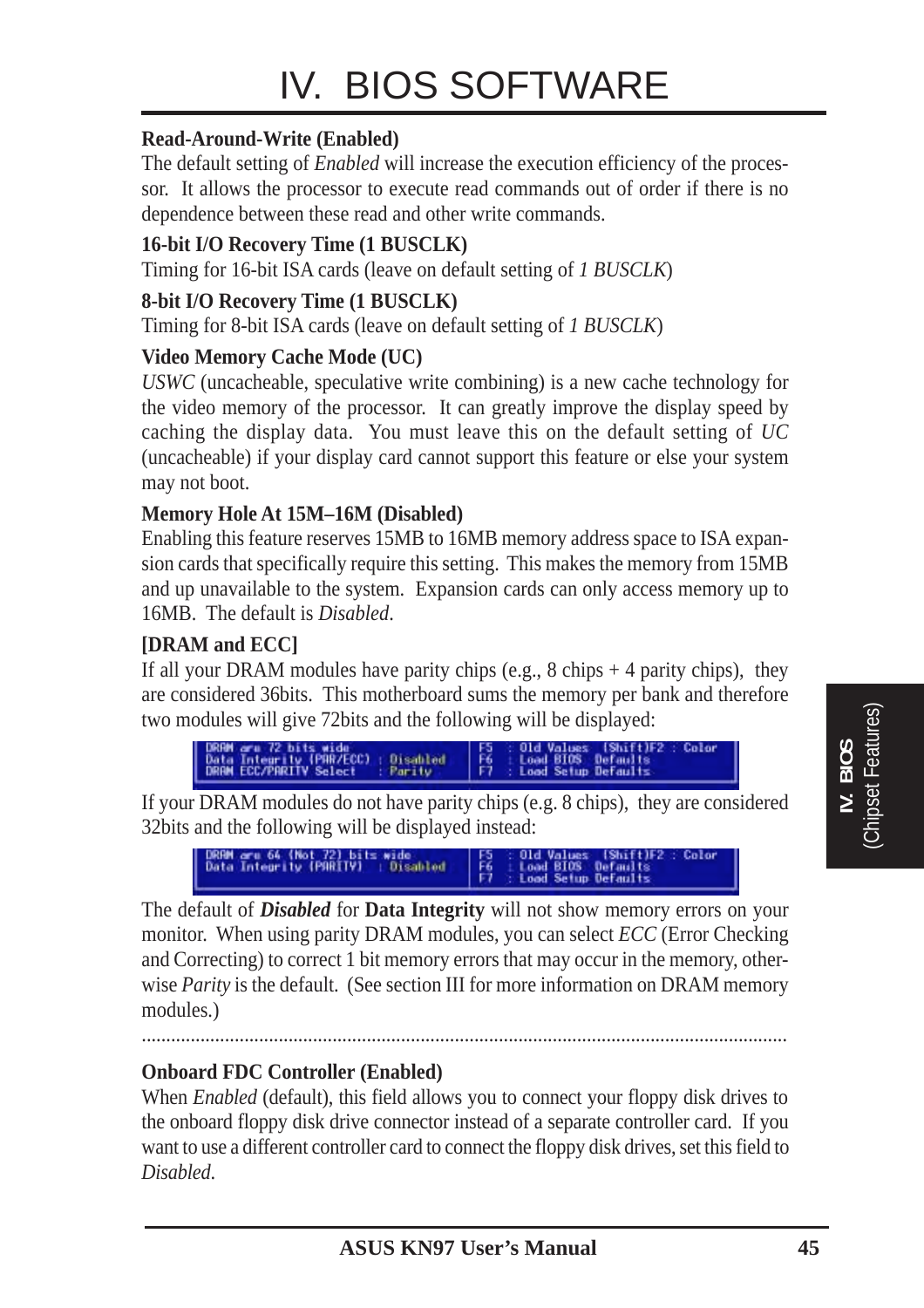#### **Onboard FDC Swap A & B (No Swap)**

This field allows you to reverse the hardware drive letter assignments of your floppy disk drives. Two options are available: *No Swap* and *Swap AB*. If you want to switch drive letter assignments through the onboard chipset, set this field to *Swap AB*.

#### **Onboard Serial Port 1 (3F8H/IRQ4)**

Settings are *3F8H/IRQ4*, *2F8H/IRQ3, 3E8H/IRQ4, 2E8H/IRQ10,* and *Disabled* for the onboard serial connector.

#### **Onboard Serial Port 2 (2F8H/IRQ3)**

Settings are *3F8H/IRQ4, 2F8H/IRQ3*, *3E8H/IRQ4, 2E8H/IRQ10,* and *Disabled* for the onboard serial connector.

#### **Onboard Parallel Port (378H/IRQ7)**

This field sets the address of the onboard parallel port connector. You can select either: *3BCH / IRQ 7, 378H / IRQ 7, 278H / IRQ 5, Disabled.* If you install an I/O card with a parallel port, ensure that there is no conflict in the address assignments. The PC can support up to three parallel ports as long as there are no conflicts for each port.

#### **Parallel Port Mode (ECP+EPP)**

This field allows you to set the operation mode of the parallel port. The setting *Normal*, allows normal-speed operation but in one direction only; *EPP* allows bidirectional parallel port operation at maximum speed; *ECP* allows the parallel port to operate in bidirectional mode and at a speed faster than the maximum data transfer rate; *ECP+EPP* allows normal speed operation in a two-way mode.

#### **ECP DMA Select (3)**

This selection is available only if you select *ECP* or *ECP+EPP* in the **Parallel Port Mode**. Select either DMA Channel *1, 3*, or *Disable*.

#### **UART2 Use Infrared (Disabled)**

When enabled, this field activates the onboard infrared feature and sets the second serial UART to support the infrared module connector on the motherboard. If your system already has a second serial port connected to the onboard COM2 connector, it will no longer work if you enable the infrared feature. By default, this field is set to *Disabled*, which leaves the second serial port UART to support the COM2 serial port connector. See **IrDA-compliant infrared module connector** under section III**.**

#### **Onboard PCI IDE Enable (Both)**

You can select to enable the *primary* IDE channel, *secondary* IDE channel, *both*, or *disable* both channels (for systems with only SCSI drives).

#### **IDE 0 Master/Slave Mode, IDE 1 Master/Slave Mode (Auto)**

Each channel (0 and 1) has both a master and a slave making four IDE devices possible. Because each IDE device may have a different Mode timing (*0, 1, 2, 3, 4*), it is necessary for these to be independent. The default setting of *Auto* will allow auto-detection to ensure optimal performance.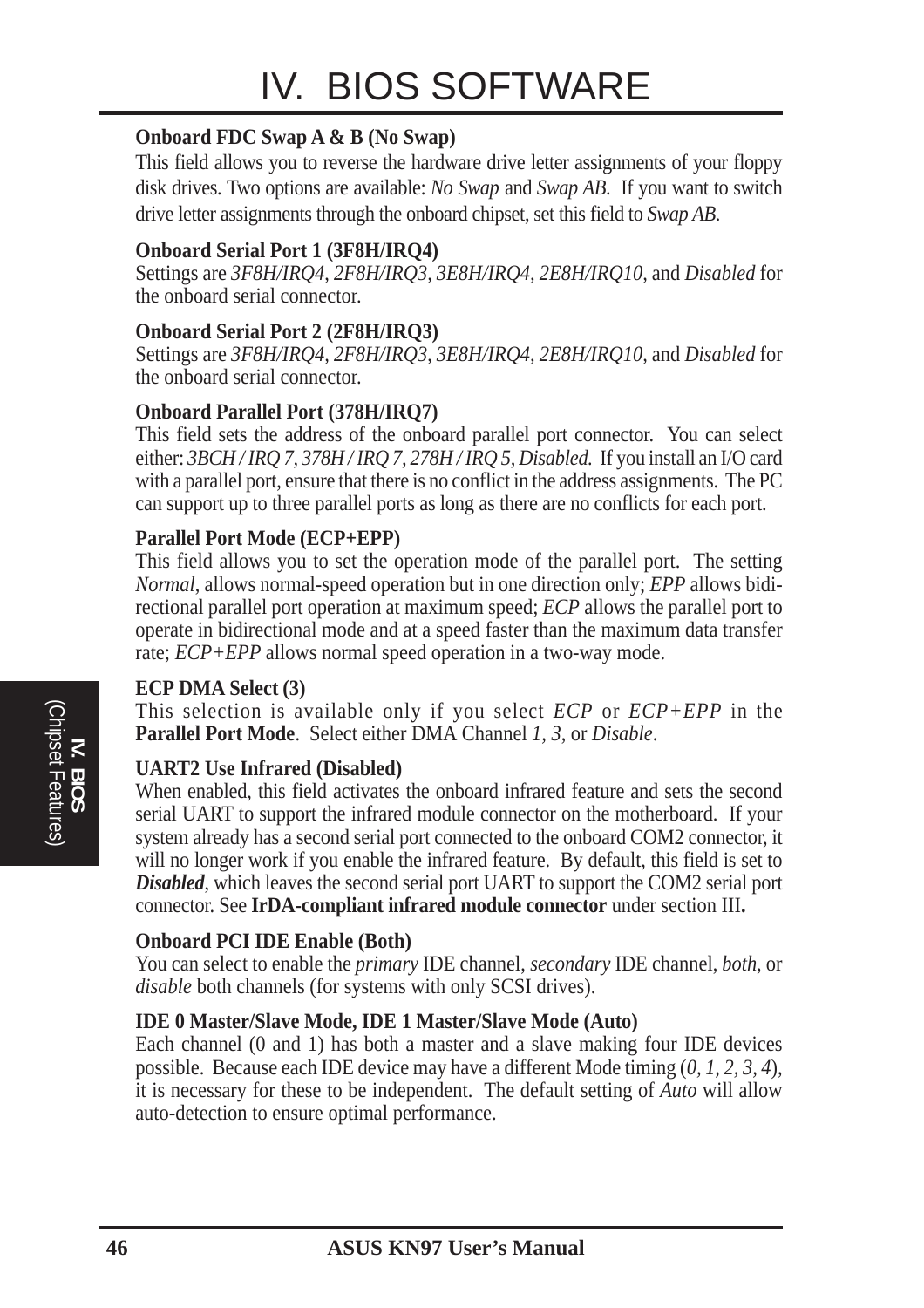## Power Management Setup

This "Power Management Setup" option allows you to reduce power consumption. This feature turns off the video display and shuts down the hard disk after a period of inactivity.

| POMER MANAGEMENT SETUP                                                                                                                                                                                                                                                                                                                                                                                                                                                                                                               | <b>LCOUNTED</b>                                                                                                                                                                                                                                                                                                                                                                                                                                                                                                                                                                               |
|--------------------------------------------------------------------------------------------------------------------------------------------------------------------------------------------------------------------------------------------------------------------------------------------------------------------------------------------------------------------------------------------------------------------------------------------------------------------------------------------------------------------------------------|-----------------------------------------------------------------------------------------------------------------------------------------------------------------------------------------------------------------------------------------------------------------------------------------------------------------------------------------------------------------------------------------------------------------------------------------------------------------------------------------------------------------------------------------------------------------------------------------------|
| ANARD SOFTWARE, INC.                                                                                                                                                                                                                                                                                                                                                                                                                                                                                                                 | <b>BHIS</b>                                                                                                                                                                                                                                                                                                                                                                                                                                                                                                                                                                                   |
| User Define<br><b>Power Management</b><br>Susp. Sthe - DFF<br>Video Off Dation<br>Video Off Nethod<br><b>TIPMS OFF</b><br>Suspend Switch<br>Enable-<br><b>Doze Speed (div hy):</b><br><b>H</b> Maria<br>Sidby Speed(div bul:<br>92.<br>** PM Timors<br>HDD Power Down<br>llisable<br>Doze Node<br>Disable<br>Standby Node<br>Disable<br>Suspend Node<br><b>Disable</b><br>** PM Events<br>$\frac{1000}{1000}$<br>(Make-Up)<br><b>Disable</b><br>(Wake-Up)<br>Enable<br>(Wake-Up) :<br><b>Disable</b><br>IR012<br>(Make-Un)<br>Enable | 1903<br>(COM 2)<br><b>Uisable</b><br>(CDM 1)<br>(LPT 2)<br>国語語<br>Enable<br>Enable<br>(Floppy Disk):<br>Enable<br>(UFI 1)<br>Enable<br><b>IROS</b><br>(RTC Alarm)<br>Disable<br>(IRO2 Redir)<br>Enable<br>IR010<br>Reserved)<br>Enable<br>19011<br>Enable<br><b>Reserved</b><br>IR012<br>(PS/2 Mouse)<br>Enable<br>IR013<br>Enable<br>(Coprocessor):<br>IR014<br>(Mard Disk)<br>Enable<br>Enahle<br>(Reserved)<br>IR015<br>ESC<br>Time : Select Item<br>$0$ uit<br>日時時<br>Help.<br>PU/PD/+/- Modify<br>Old Values (Shift)F2 :<br><b>Color</b><br>Lond BIOS<br>Defaults<br>Load Setup Defaults |

**NOTE:** SETUP Defaults are noted in parenthesis next to each function heading.

## Details of Power Management Setup

#### **Power Management (User Define)**

This field acts as the master control for the power management modes. *Max Saving* puts the system into power saving mode after a brief period of system inactivity; *Min Saving* is almost the same as *Max Saving* except that this time the system inactivity period is longer; *Disable* disables the power saving features; *User Define* allows you to set power saving options according to your preference.

**IMPORTANT:** Advanced Power Management (APM) should be installed to keep the system time updated when the computer enters suspend mode activated by the BIOS Power Management. For DOS environments, you need to add the statement, DEVICE=C:\DOS\POWER.EXE, in you CONFIG.SYS. For Windows 3.x and Windows 95, you need to install Windows with the APM feature. A battery and power cord icon labeled "Power" will appear in the "Control Panel." Choose "Advanced" in the Power Management Field.

#### **Video Off Option (Susp,Stby -> Off )**

This field determines when to activate the video off feature for monitor power management. The settings are *All Modes -> Off*; *Always On*; *Suspend -> Off*; and *Susp,Stby -> Off .*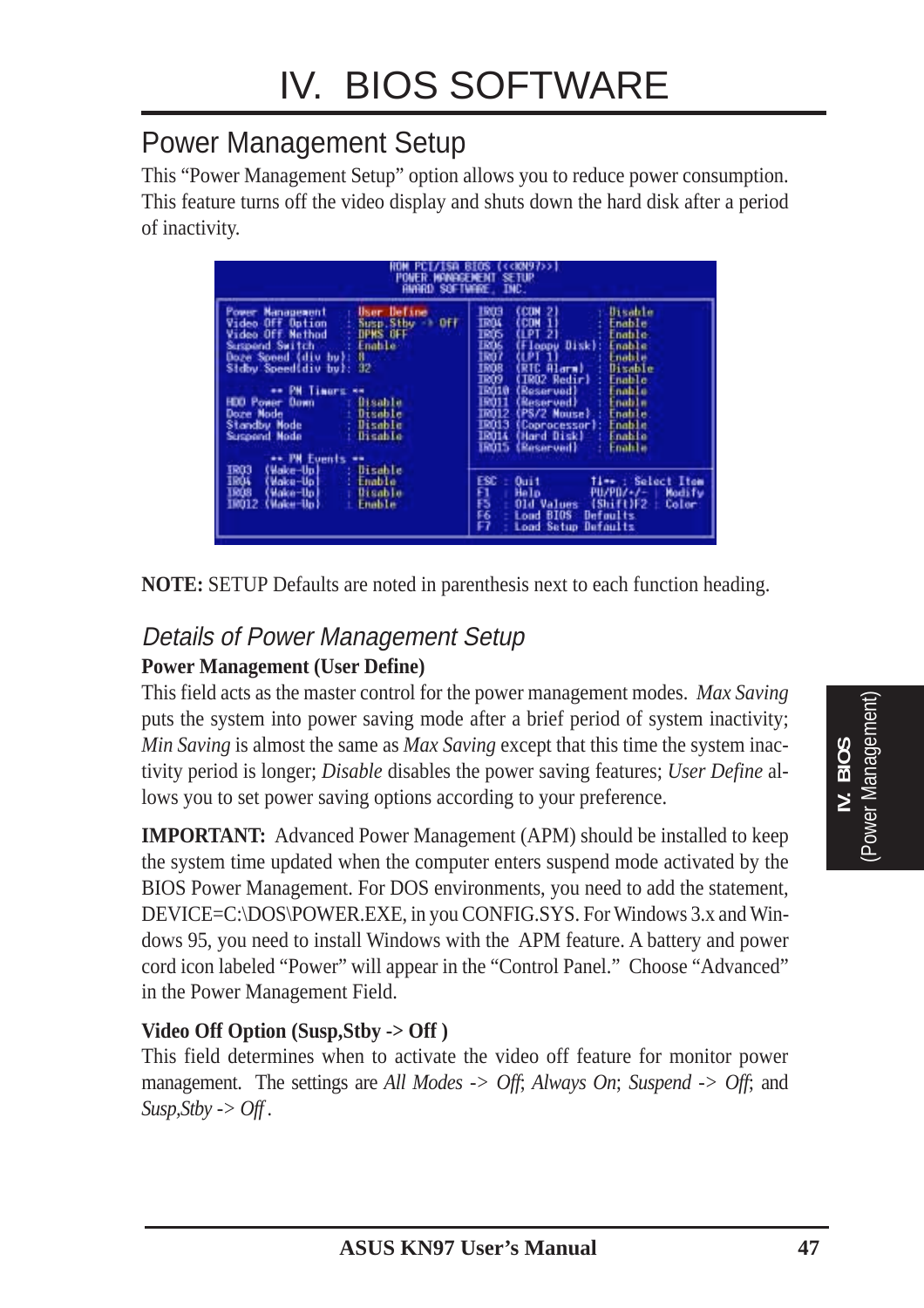#### **Video Off Method (DPMS OFF)**

This field defines the video off features. The following options are available: *DPMS OFF*, *DPMS Reduce ON*, *Blank Screen*, *V/H SYNC+Blank, DPMS Standby,* and *DPMS Suspend*. The DPMS (Display Power Management System) features allow the BIOS to control the video display card if it supports the DPMS feature. *Blank Screen* only blanks the screen (use this for monitors without power management or "green" features. If set up in your system, your screen saver will not display with *Blank Screen* selected). *V/H SYNC+Blank* blanks the screen and turns off vertical and horizontal scanning.

#### **Suspend Switch (Enable)**

This field enables or disables the SMI connector on the motherboard. This connector connects to the lead from the Suspend switch mounted on the system case.

#### **Doze Speed / Stdby Speed (8/32)**

These two fields set the CPU speed during each mode. The number indicates what the normal CPU speed is divided by.

#### **PM Timers (Disable)**

This section controls the time-out settings for the Power Management scheme. The fields included in this section are "HDD Power Down", which places the hard disk into its lowest power consumption mode, and the Doze, Standby and Suspend system inactivation modes.

The system automatically "wakes up" from any power saving mode when there is system activity such as when a key is pressed from the keyboard, or when there is activity detected from the enabled IRQ channels.

**HDD Power Down** shuts down any IDE hard disk drives in the system after a period of inactivity. This time period is user-configurable to *1–15 Min* or *Disable*. This feature does not affect SCSI hard drives.

The **Doze Mode, Standby Mode,** and **Suspend Mode** fields set the period of time after which each of these modes activate: *1 Min*, *2 Min*, *4 Min*, *8 Min*, *10 Min*, *20 Min*, *30 Min*, *1 Hour, 2 Hour*, and *4 Hour*.

#### **PM Events**

This section sets the wake-up call of the system. If activity is detected from any enabled IRQ channels in the left-hand group, the system wakes up from suspended mode. You can enable power management for IRQ3–IRQ15 individually in the list at the right of the screen. The power management feature will work on the enabled IRQ channels.

**NOTE:** A Microsoft serial mouse or compatible will use either COM1 (IRQ4) or COM2 (IRQ3), and a PS/2 mouse will use IRQ12. If you know which IRQ your mouse is using, you can enable the wake-up Event for that IRQ here and the system will wake up when you move the mouse or click its button.

.......................................................................................................................................

#### **IRQ3 (***device***)-IRQ15 (***device***)**

You can individually *Enable* or *Disable* each IRQ to include in the sleep function. IRQ8 (RTC Alarm) is usually set to *Disable* so that any software alarm clock or event calendar can wake up the system.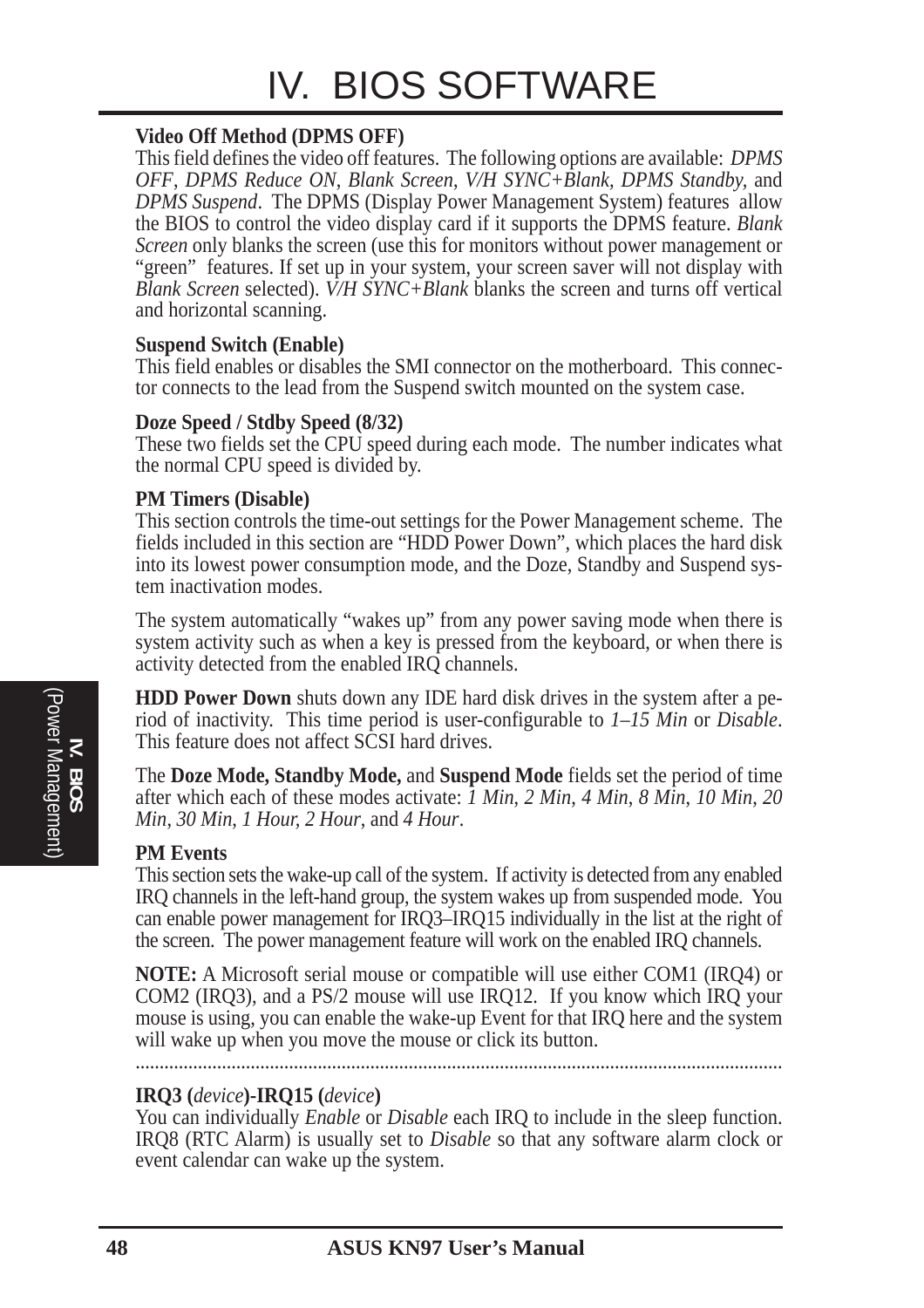## PNP and PCI Setup

This "PNP and PCI Setup" option configures the PCI bus slots. All PCI bus slots on the system use INTA#, thus all installed PCI cards must be set to this value.

| PNP AND PCI SETUP                                                                                                                                                                                                                                                                                                                                                                                                                             | HUM PC1/15A B1OS (< <rn97>)1<br/>AWARD SOFTWARE, INC.</rn97>                                                                                                                                                                                                 |
|-----------------------------------------------------------------------------------------------------------------------------------------------------------------------------------------------------------------------------------------------------------------------------------------------------------------------------------------------------------------------------------------------------------------------------------------------|--------------------------------------------------------------------------------------------------------------------------------------------------------------------------------------------------------------------------------------------------------------|
| PNP OS<br>Installed<br>No<br>(RIGHT) IRD<br>$S$ lot $\perp$<br><b>Huto</b><br>Slot 2 IRD<br><b>Hutu</b><br>Slot 3 IRO<br>Huto<br>Sint A/5 (LEFT) IRO:<br>Butu<br><b>PCI Latency Timer</b><br>32 PCI Clock<br>190<br>3 Used By ISR<br>No/TED<br>IR)<br>4 Used By ISB<br>No./ LCD<br>翳<br>5 Used Bo ISA<br>No/TCU<br>No/TCU<br>7 Used By ISA<br>9 Ilsed Bu<br><b>TSA</b><br><b>No. TCH</b><br>IRO<br><b>ISR</b><br>No. ICU<br>iro<br>10 Used By | No/TED<br>1 Used By ISB<br>UMH<br>DMA<br>3 Used By ISB<br>No/TEU<br>DMA<br>No/IEU<br>5 Used By ISB<br><b>BoZECU</b><br><b>ISA MEM Block BRSE</b><br>SVMBIOS SCSI BIOS<br><b>Ruto</b><br><b>USB Function</b><br><b>Bisabled</b><br>Passive Nelsase<br>Enabled |
| No/TCU<br>IRO 11 Used Bu ISA<br><b>ISB</b><br>No/ICU<br>IRO 12 Used Bu<br>180 14 Used By<br><b>ISB</b><br>No/TCU<br>IRO 15 Used By ISA<br>No/ICU                                                                                                                                                                                                                                                                                              | ESC<br>Time : Select Item<br>Oui 1<br>Fl<br>PU/PD/+/+  <br>Help<br>Modify<br>F5<br>(Shift)F2<br><b>Old Values</b><br>Color<br>56<br>Lond BIOS<br>Defaults.<br>F7<br>Lond Setup Defaults                                                                      |



#### Details of PNP and PCI Setup **PNP OS Installed (No)**

This field allows you to use a Plug-and-Play (PnP) operating system to configure the PCI bus slots instead of using the BIOS. Thus interrupts may be reassigned by the OS when *Yes* is selected. When a non-PnP OS is installed or to prevent reassigning of interrupt settings, select the default setting of *No*.

#### **Slot 1 (RIGHT) IRQ** to **Slot 4/5 (LEFT) IRQ (Auto)**

These fields set how IRQ use is determined for each PCI slot. The default setting for each field is *Auto*, which uses auto-routing to determine IRQ use. The other options are manual settings of *NA, 5, 7, 9, 10, 11, 12, 14* or *15* for each slot.

#### **PCI Latency Timer (32 PCI Clock)**

The default setting of *32 PCI Clock* enables maximum PCI performance for this motherboard.

#### **IRQ xx Used By ISA (No/ICU)**

These fields indicate whether or not the displayed IRQ for each field is being used by a legacy (non-PnP) ISA card. Two options are available: *No/ICU* and *Yes*. The first option, the default value, indicates either that the displayed IRQ is not used or an ISA Configuration Utility (ICU) is being used to determine if an ISA card is using that IRQ. If you install a legacy ISA card that requires a unique IRQ, and you are not using an ICU, you must set the field for that IRQ to *Yes*. For example: If you install a legacy ISA card that requires IRQ 10, then set **IRQ10 Used By ISA** to *Yes*.

......................................................................................................................................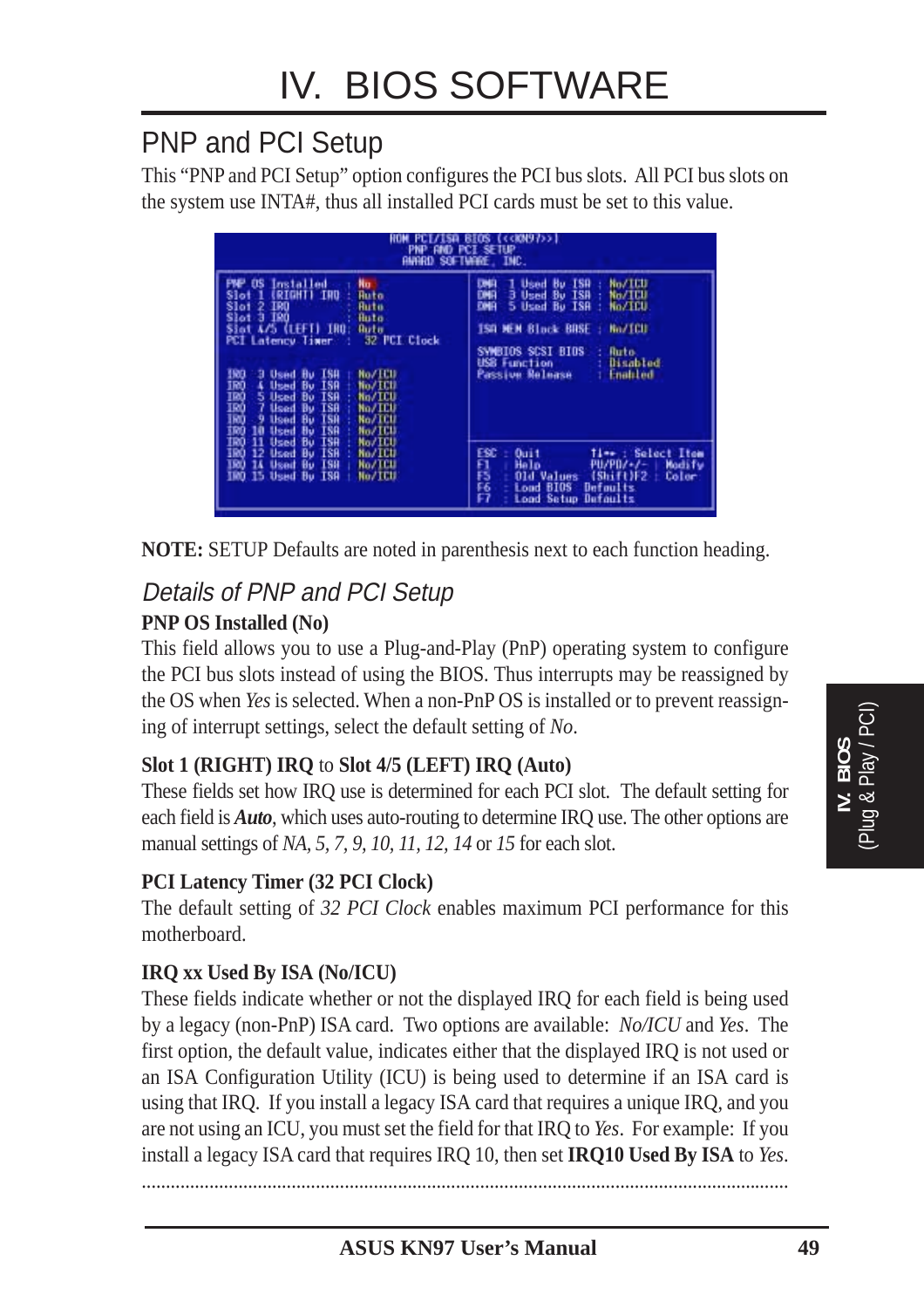# IV. BIOS SOFTWARE

#### **DMA x Used By ISA (No/ICU)**

These fields indicate whether or not the displayed DMA channel for each field is being used by a legacy (non-PnP) ISA card. Available options include: *No/ICU* and *Yes*. The first option, the default setting, indicates either that the displayed DMA channel is not used or an ICU is being used to determine if an ISA card is using that channel. If you install a legacy ISA card that requires a unique DMA channel, and you are not using an ICU, you must set the field for that channel to *Yes*.

#### **ISA MEM Block BASE (No/ICU)**

This field allows you to set the base address and block size of a legacy ISA card that uses any memory segment within the C800H and DFFFH address range. If you have such a card, and you are not using an ICU to specify its address range, select a base address from the six available options; the **ISA MEM Block SIZE** field will then appear for selecting the block size. If you have more than one legacy ISA card in your system that requires to use this address range, you can increase the block size to either 8K, 16K, 36K, or 64K. If you are using an ICU to accomplish this task, leave **ISA MEM Block BASE** to its default setting of *No/ICU*.

#### **SYMBIOS SCSI BIOS (Auto)**

The default uses *Auto* settings for the onboard SCSI BIOS. If you do not want to use the onboard SCSI BIOS, choose *Disabled*

#### **USB Function (Disabled)**

This motherboard supports Universal Serial Bus (USB) devices but current operating systems do not. The default is set to *Disabled* until support disks and USB devices are available in which time you can set this function to *Enabled*.

#### **Passive Release (Enabled)**

This function allows the passive release to be *Enabled* or *Disabled*. The default setting of *Enabled* allows better performance.

(Plug & Play / PCI) **IV. BIOS**<br> **IV. BIOS**<br> **IV. BIOS**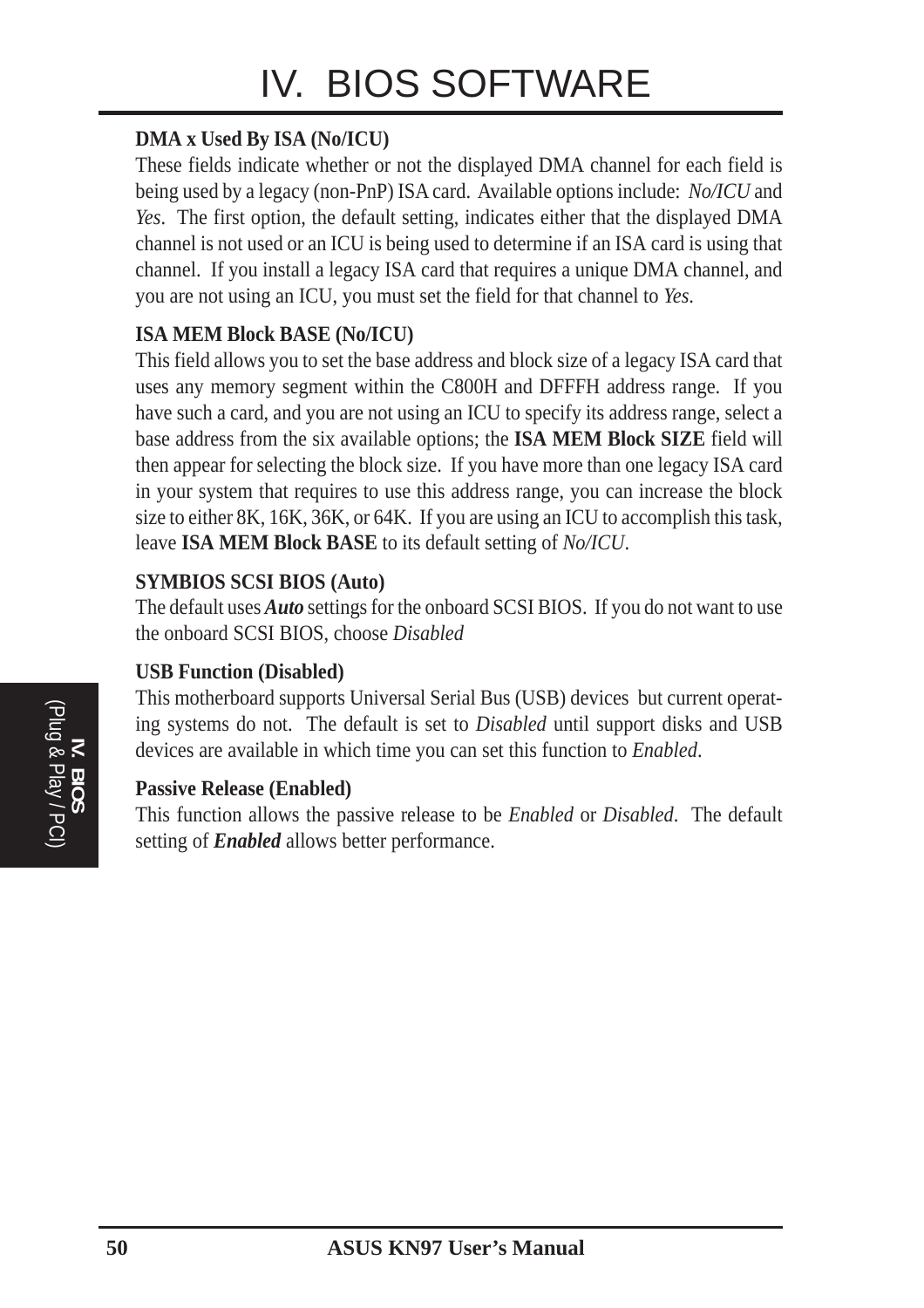## Load BIOS Defaults

This "Load BIOS Defaults" option allows you to load the troubleshooting default values permanently stored in the BIOS ROM. These default settings are non-optimal and disable all high performance features. To load these default settings, highlight "Load BIOS Defaults" on the main screen and then press <Enter>. The system displays a confirmation message on the screen. Press  $\langle Y \rangle$  and then  $\langle$ Enter $\rangle$  to confirm. Press <N> and then <Enter> to abort. This feature does not affect the fields on the Standard CMOS Setup screen.

## Load Setup Defaults

This "Load Setup Defaults" option allows you to load the default values to the system configuration fields. These default values are the optimized configuration settings for the system. To load these default values, highlight "Load Setup Defaults" on the main screen and then press <Enter>. The system displays a confirmation message on the screen. Press <Y> and then <Enter> to confirm. Press <N> and then <Enter> to abort. This feature does not affect the fields on the Standard CMOS Setup screen.

| STONDARD CHOS SETUP                           | SMORT DEARM (EN78) SETUP                       |
|-----------------------------------------------|------------------------------------------------|
| <b>BIOS FEATURES SETUP</b>                    | SUPERVISOR PASSHORD                            |
| CHIPSET FEATURES SETUP                        | <b>USER PRSSHOUD</b>                           |
| <b><i>POWER MRNAGEMENT SETUP</i></b>          | TOE HOD RUTO DETECTION                         |
| <b>PMP AND PCT SETUP</b>                      | <b>ETIP</b>                                    |
| LORD 810S DEFAULT                             | Load SETUP Defaults (V/N1? V                   |
| <b>LOOD SETUP DEFAULTS</b>                    | <b>SAVING</b>                                  |
| <b>Ouit</b><br>Esc<br>F10 : Savo & Exit Setup | <b>Select Item</b><br>(Shift)F2 : Change Color |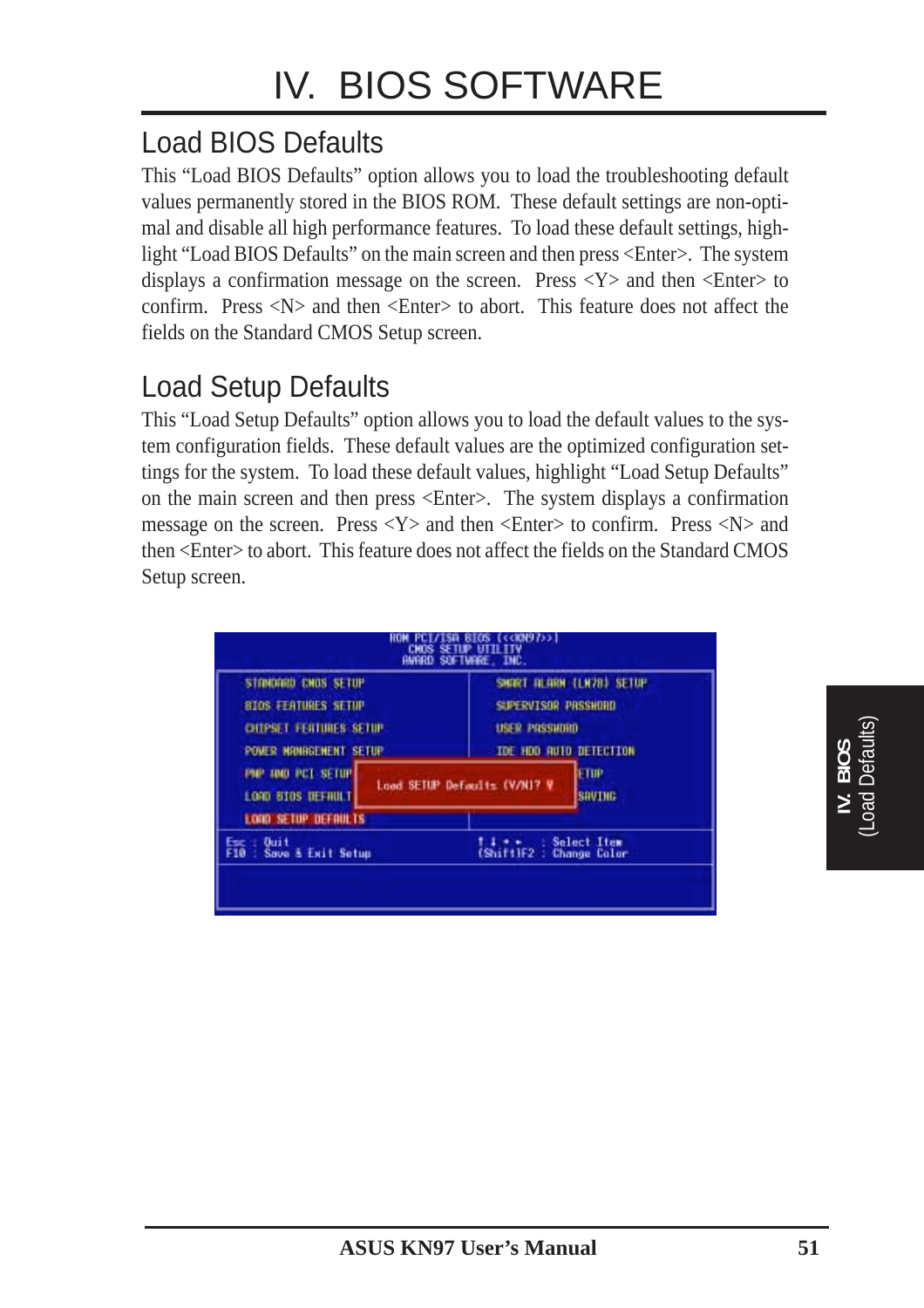## Smart Alarm (LM78) Setup

This menu controls the functions of the LM78 hardware monitor chip on this motherboard. Certain hardware components are necessary for the all the features to be available.

|                                                                                                                                                                                                                                                                     | HUM PCI/ISA BIOS (< <rn97>) <br/>SWART REARN (EN78) SETUP<br/>ANARD SOFTWARE, INC.</rn97>                                                                                           |
|---------------------------------------------------------------------------------------------------------------------------------------------------------------------------------------------------------------------------------------------------------------------|-------------------------------------------------------------------------------------------------------------------------------------------------------------------------------------|
| ** Fan Monitor<br>$\blacksquare$<br><b>3800RPM</b><br>CPU1 Fan Speed<br>33000PK<br>CPU2 Fan Speed<br>Power Fan Speed<br>Langra                                                                                                                                      |                                                                                                                                                                                     |
| -- Thermal Monitor --<br>2507 T/F<br>MB Temperature (2001)<br>** Voltage Monitor **<br>$\begin{array}{c} 3.39 \\ 3.39 \\ 5.12.09 \\ 12.09 \end{array}$<br><b>VCORE Voltage</b><br>-3.3V Voltage<br>$-50$<br>$-120$<br>$-30$<br>Voltage<br>Voltage<br><b>Voltage</b> |                                                                                                                                                                                     |
| $-5.09$<br>Voltage                                                                                                                                                                                                                                                  | ESC<br>Ti-+ : Select Item<br>$0$ uit<br>ក្នុង<br>PU/PD/+/-<br>Help <sup>1</sup><br>Modify<br>Old Values (Shift)F2 :<br>Color<br>Loud BIOS<br>Defaults.<br>F7<br>Load Setup Defaults |

**NOTE:** SETUP Defaults are noted in parenthesis next to each function heading.

### Details of Smart Alarm (LM78) Setup

**Fan Monitor: CPU1 Fan Speed, CPU2 Fan Speed, Power Fan Speed (xxxxRPM)** The onboard hardware monitor is able to detect the Chassis Fan Speed, CPU Fan Speed, and the Power Supply Fan Speed in Rotations Per Minute (RPM). These values refresh upon any key entry in the BIOS setup screens. Set to *Ignore* if one of these are not used so that error messages will not be given.

#### **Thermal Monitor: MB Temperature (xxxC/xxxF)**

The onboard hardware monitor is able to detect the Motherboard temperatures. These values refresh upon key entries. Set to *Ignore* only if necessary.

#### **Voltage Monitor: VCORE, +3.3V, +5V, +12V, -12V, -5V (+/- xx.xV)**

The onboard hardware monitor is able to detect the voltages put out by the voltage regulators. These values refresh upon key entries. Set to *Ignore* only if necessary.

**NOTE:** If any of the monitored items are out of range during system bootup, you will be prompted by this message: "Hardware Monitor found an error, enter POWER MANAGEMENT SETUP for details." The bottom of the screen will instruct you to: "Press **F1** to continue, **DEL** to enter SETUP."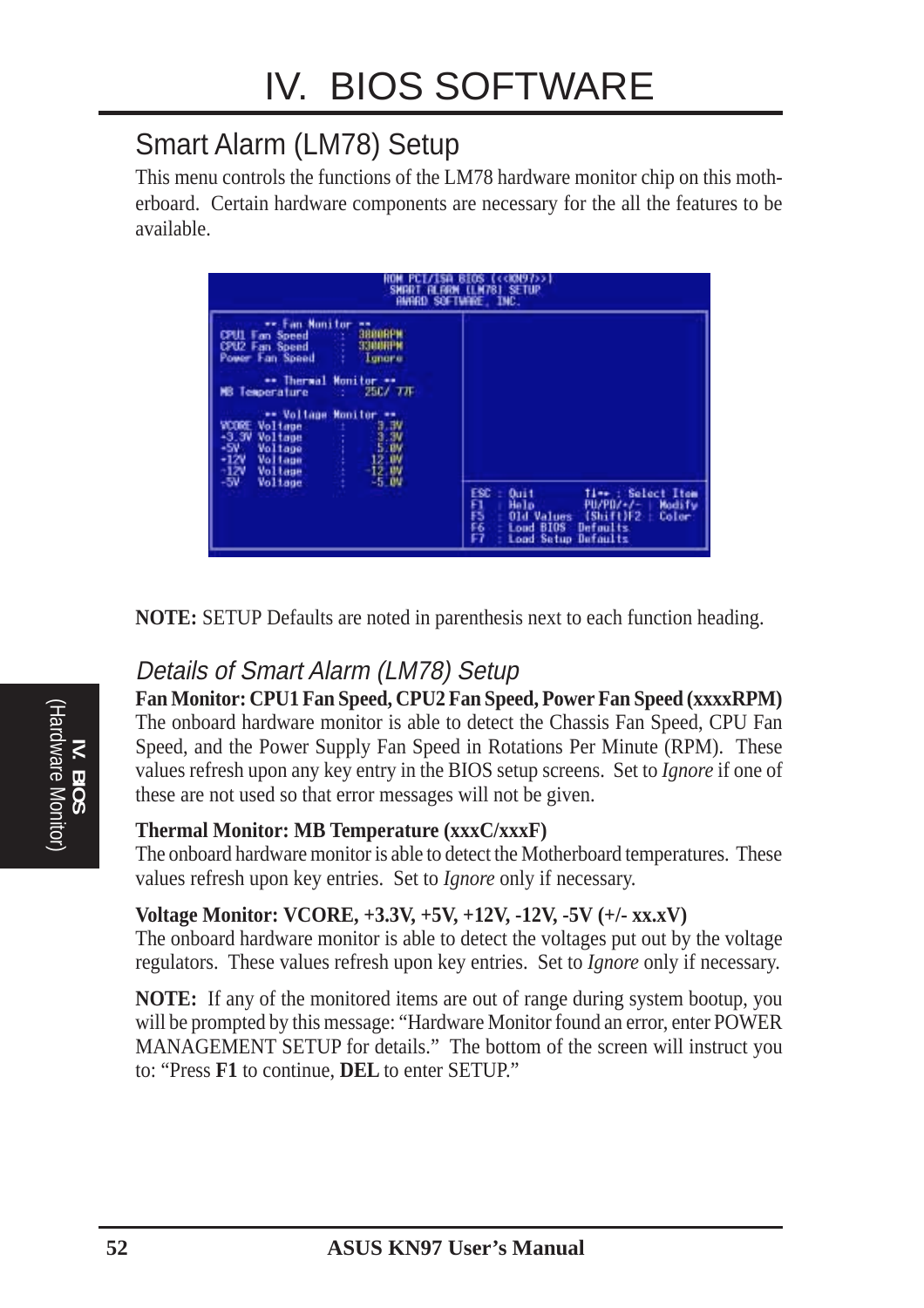## Supervisor Password and User Password

These two options set the system passwords. "Supervisor Password" sets a password that will be used to protect the system and the Setup utility; "User Password" sets a password that will be used exclusively on the system. By default, the system comes without any passwords. To specify a password, highlight the type you want and then press <Enter>. A password prompt appears on the screen. Taking note that the password is case sensitive, and can be up to 8 alphanumeric characters long, type in your password and then press <Enter>. The system confirms your password by asking you to type it again. After setting a password, the screen automatically reverts to the main screen.

|                                                                    | AWARD SOFTWARE, INC.     |
|--------------------------------------------------------------------|--------------------------|
| STONDARD CHOS SETUP                                                | SHORT DEARN (EN78) SETUP |
| <b>810S FEATURES SETUP</b>                                         | SUPERVISOR PRSSHORD      |
| CHIPSET FEATURES SETUP                                             | <b>USER PRSSHORD</b>     |
| <b><i>ROWER MANAGEMENT SETUP</i></b>                               | TOE HOD AUTO DETECTION   |
| FWP TIMO PCT SETUP                                                 | SAVE & EXIT SETUP        |
| LOAD BIOS DEFINITS<br><b>Enter Password</b><br>LOOD SETUP DEFAILER | <b>UT SAVING</b>         |
| <b>Ouit</b>                                                        | <b>Select Item</b>       |
| Save & Exit Setup                                                  | (Shift)F2 : Change Color |

To implement password protection, specify in the "Security Option" field of the BIOS Features Setup screen when the system will prompt for the password. If you want to disable either password, press <Enter> instead of entering a new password when the "Enter Password" prompt appears. A message confirms the password has been disabled.

**NOTE:** If you forget the password, see CMOS RAM in section III for procedures on clearing the CMOS.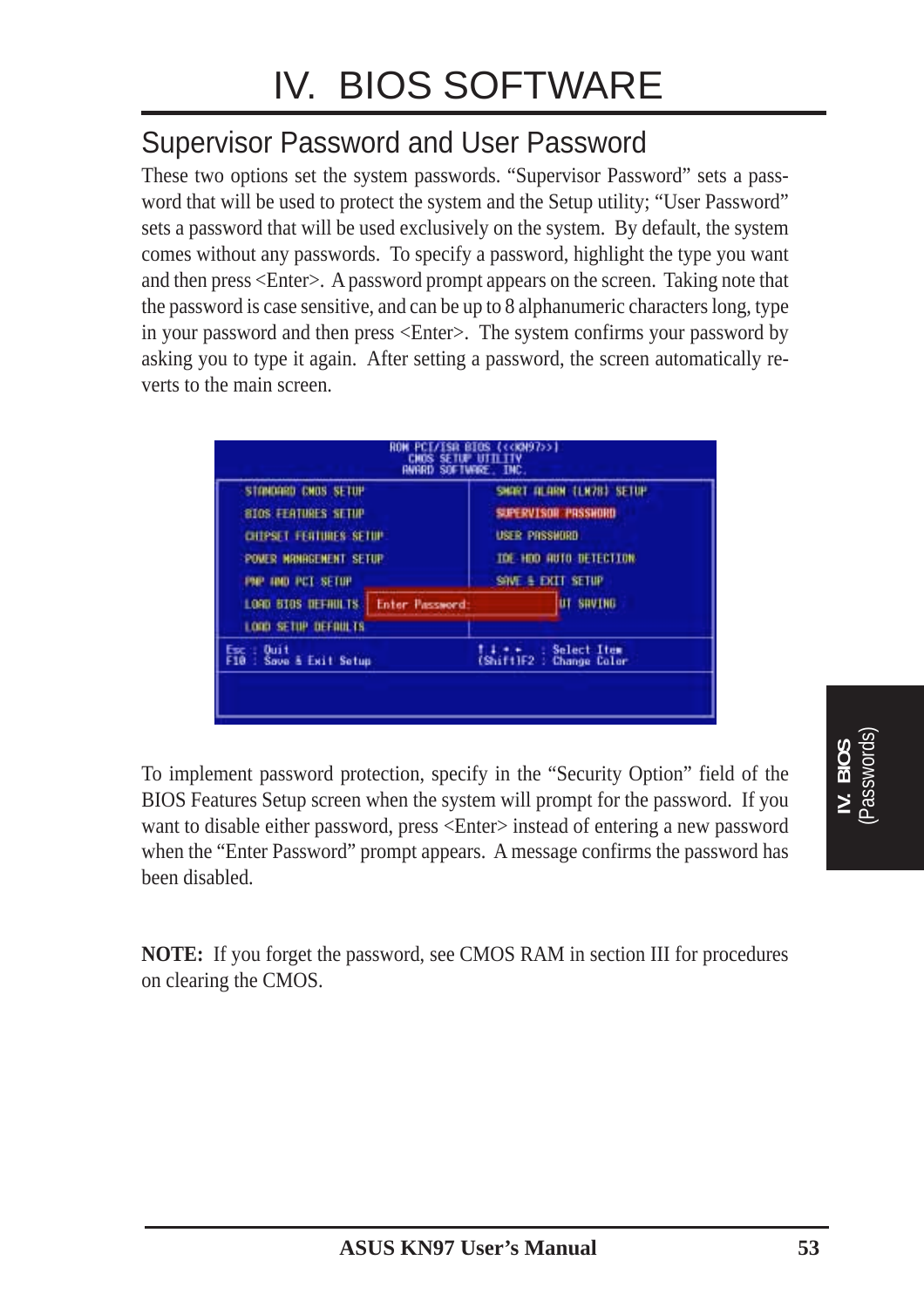## IDE HDD Auto Detection

This "IDE HDD Auto Detection" option detects the parameters of an IDE hard disk drive, and automatically enters them into the Standard CMOS Setup screen.



Up to four IDE drives can be detected, with parameters for each listed inside the box. To accept the optimal entries, press  $\langle Y \rangle$  or else select from the numbers displayed under the OPTIONS field (2, 1, 3 in this case); to skip to the next drive, press  $\langle N \rangle$ . If you accept the values, the parameters will appear listed beside the drive letter on the screen. The process then proceeds to the next drive letter. Pressing  $\langle N \rangle$  to skip rather than to accept a set of parameters causes the program to enter zeros after that drive letter.

Remember that if you are using another IDE controller that does not feature Enhanced IDE support for four devices, you can only install two IDE hard disk drives. Your IDE controller must support the Enhanced IDE features in order to use Drive E and Drive F. The onboard PCI IDE controller supports Enhanced IDE, with two connectors for connecting up to four IDE devices. If you want to use another controller that supports four drives, you must disable the onboard IDE controller in the Chipset Features Setup screen.

When auto-detection is completed, the program automatically enters all entries you accepted on the field for that drive in the Standard CMOS Setup screen. Skipped entries are ignored and are not entered in the screen.

If you are auto-detecting a hard disk that supports the LBA mode, three lines will appear in the parameter box. Choose the line that lists LBA for an LBA drive. Do not select Large or Normal.

The auto-detection feature can only detect one set of parameters for a particular IDE hard drive. Some IDE drives can use more than one set. This is not a problem if the drive is new and empty.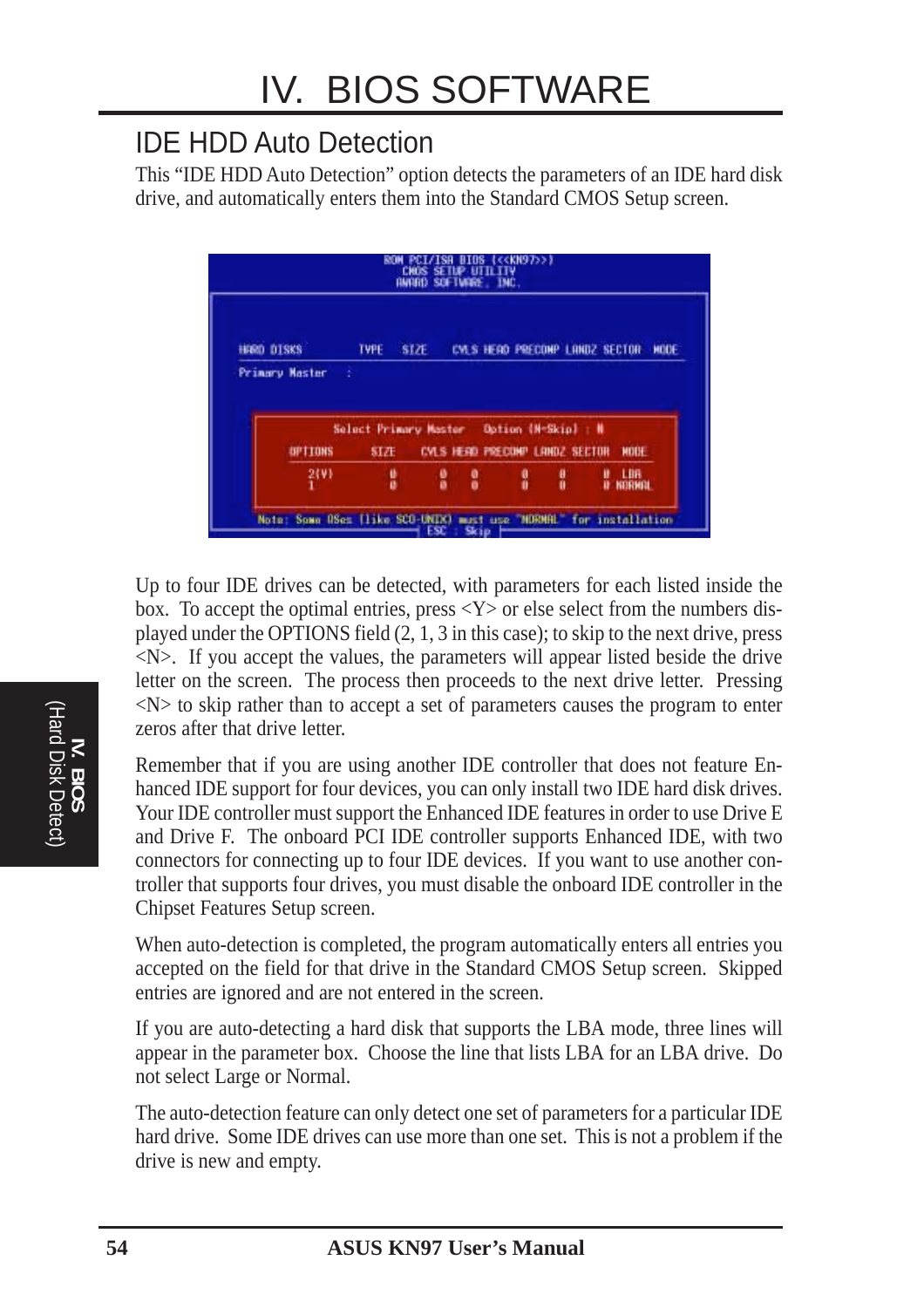# IV. BIOS SOFTWARE

**IMPORTANT:** If your hard disk was already formatted on an older previous system, incorrect parameters may be detected. You will need to enter the correct parameters manually or use low-level format if you do not need the data stored on the hard disk.

If the parameters listed differ from the ones used when the disk was formatted, the disk will not be readable. If the auto-detected parameters do not match the ones that should be used for your disk, do not accept them. Press <N> to reject the presented settings and enter the correct ones manually from the Standard CMOS Setup screen.

## Save & Exit Setup

Select this option to save into the CMOS memory all modifications you specified during the current session. To save the configuration changes, highlight the "Save & Exit Setup" option on the main screen, type "Y", and then press <Enter>.

| STONDARD CHOS SETUP<br><b>810S FEATURES SETUP</b><br>CHIPSET FEATURES SETUP<br><b>POWER MRNAGEMENT SETUP</b> | SMORT DEARM (EN78) SETUP.<br>SUPERVISOR PASSHORD<br><b>USER PASSHORD</b><br>TOE HOD AUTO DETECTION |  |  |
|--------------------------------------------------------------------------------------------------------------|----------------------------------------------------------------------------------------------------|--|--|
| PMP AND PCT SETUP<br>LORD 810S DEFAULT<br>LOOD SETUP DEFAILERS                                               | <b>ETUP</b><br>SRVE To CHOS and EXIT (V/N17 V<br><b>SAUTHE</b>                                     |  |  |
| <b>Ouit</b><br>Save & Exit Setup                                                                             | <b>Select Item</b><br>(Shift)F2 : Change Color                                                     |  |  |

## Exit Without Saving

Select this option to exit the Setup utility without saving the modifications you specify during the current session. To exit without saving, highlight the "Exit Without Saving" option on the main screen and then press <Enter>.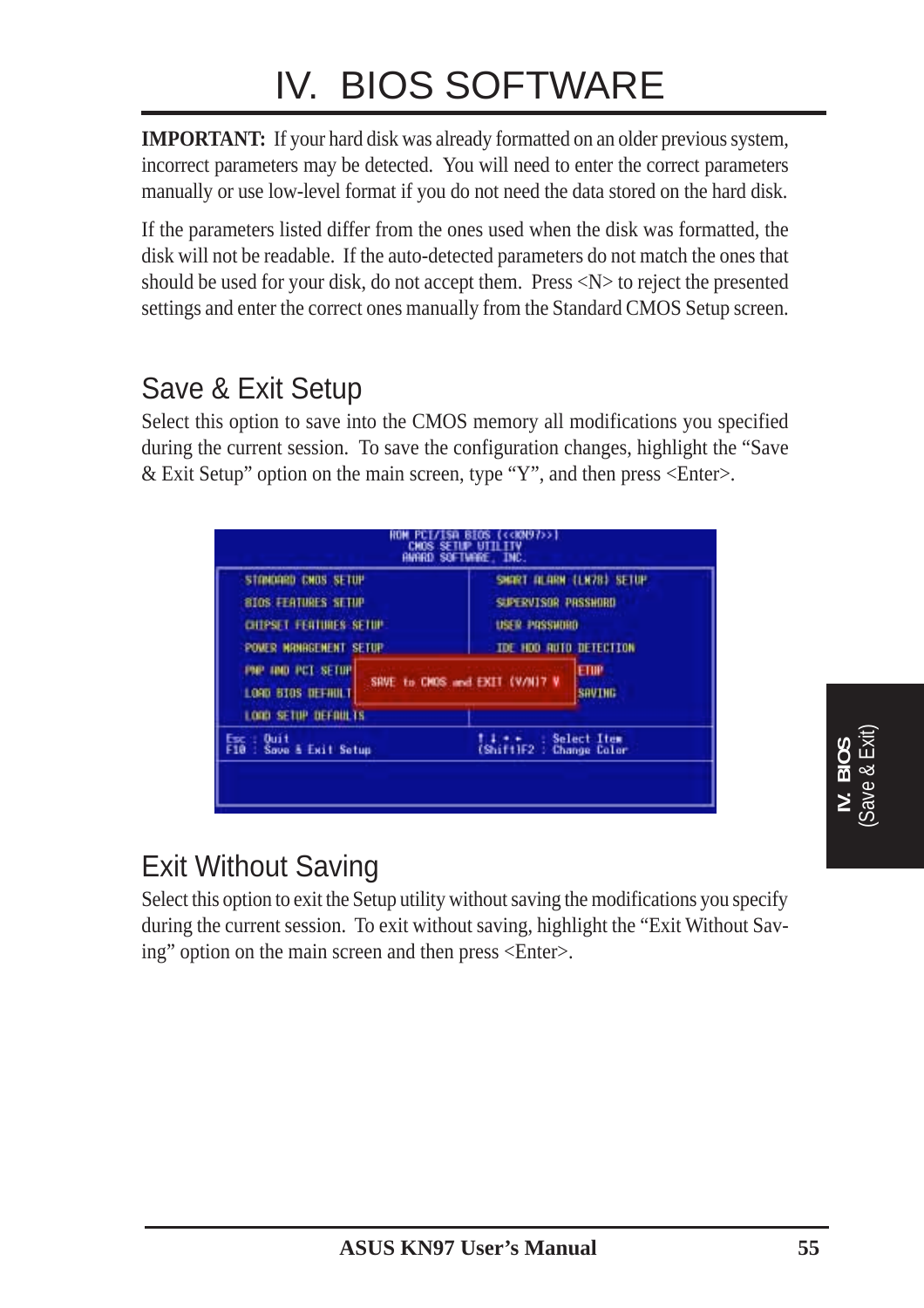# V. DESKTOP MANAGEMENT

# Desktop Management Interface (DMI)

## Introducing the ASUS DMI Configuration Utility

This motherboard supports DMI within the BIOS level and provides a DMI Configuration Utility to maintain the Management Information Format Database (MIFD). DMI is able to auto-detect and record information pertinent to a computer's system such as the CPU type, CPU speed, and internal/external frequencies, and memory size. The onboard BIOS will detect as many system information as possible and store those collected information in a 4KB block in the motherboard's Flash EPROM and allow the DMI to retrieve data from this database. Unlike other BIOS software, the BIOS on this motherboard uses the same technology implemented for Plug and Play to allow dynamic real-time updating of DMI information versus creating a new BIOS image file and requiring the user to update the whole BIOS. This DMI Configuration Utility also allows the system integrator or end user to add additional information into the MIFD such as serial numbers, housing configurations, and vendor information. Those information not detected by the motherboard BIOS and has to be manually entered through the DMI Configuration Utility and updated into the MIFD. This DMI Configuration Utility provides the same reliability as PnP updating and will prevent the refreshing failures associated with updating the entire BIOS.

### System Requirements

The DMI Configuration Utility (DMICFG.EXE) must be used in real mode in order for the program to run, the base memory must be at least 180K. Memory managers like HIMEM.SYS (required by windows) must not be installed. You can boot up from a system diskette without AUTOEXEC.BAT and CONFIG.SYS files, "REM" HIMEM.SYS in the CONFIG.SYS, or press <F5> during bootup to bypass your AUTOEXEC.BAT and CONFIG.SYS files.

(DMI Introduction (DMI Introduction) **V. DMI**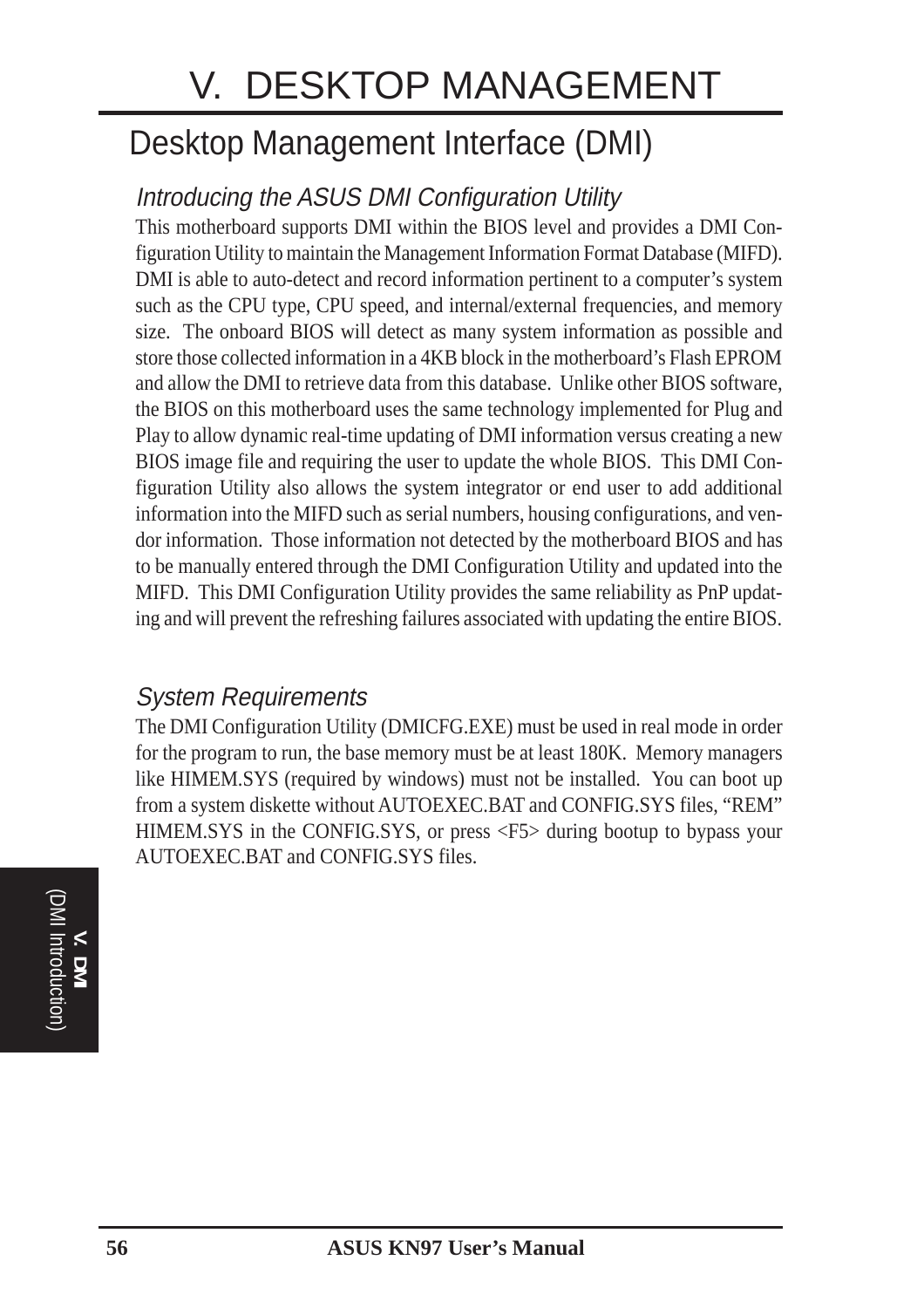### Using the ASUS DMI Configuration Utility **Edit DMI (or delete)**



Use the  $\leftarrow \rightarrow$  (left-right) cursors to move the top menu items and the  $\uparrow \downarrow$  (up-down) cursor to move between the left hand menu items. The bottom of the screen will show the available keys for each screen. Press enter at the menu item to enter the right hand screen for editing. "Edit component" appears on top. The reversed color field is the current cursor position and the blue text are available for editing. The orange text shows auto-detected information and are not available for editing. The blue text "Press [ENTER] for detail" contains a second pop-up menu is available, use the + - (plus-minus) keys to change the settings. Enter to exit *and save*, ESC to exit *and not save*.

If the user has made changes, ESC will prompt you to answer Y or N. Enter Y to go back to the left-hand screen *and save*, enter N to go back to left-hand screen and *not save*. If editing has not been made, ESC will send you back to the left hand menu without any messages.

#### **Notes**

A heading, \*\*\* BIOS Auto Detect \*\*\* appears on the right for each menu item on the left side that has been auto detected by the system BIOS.

A heading, \*\*\* User Modified \*\*\* will appear on the right for menu items that has been modified by the user.

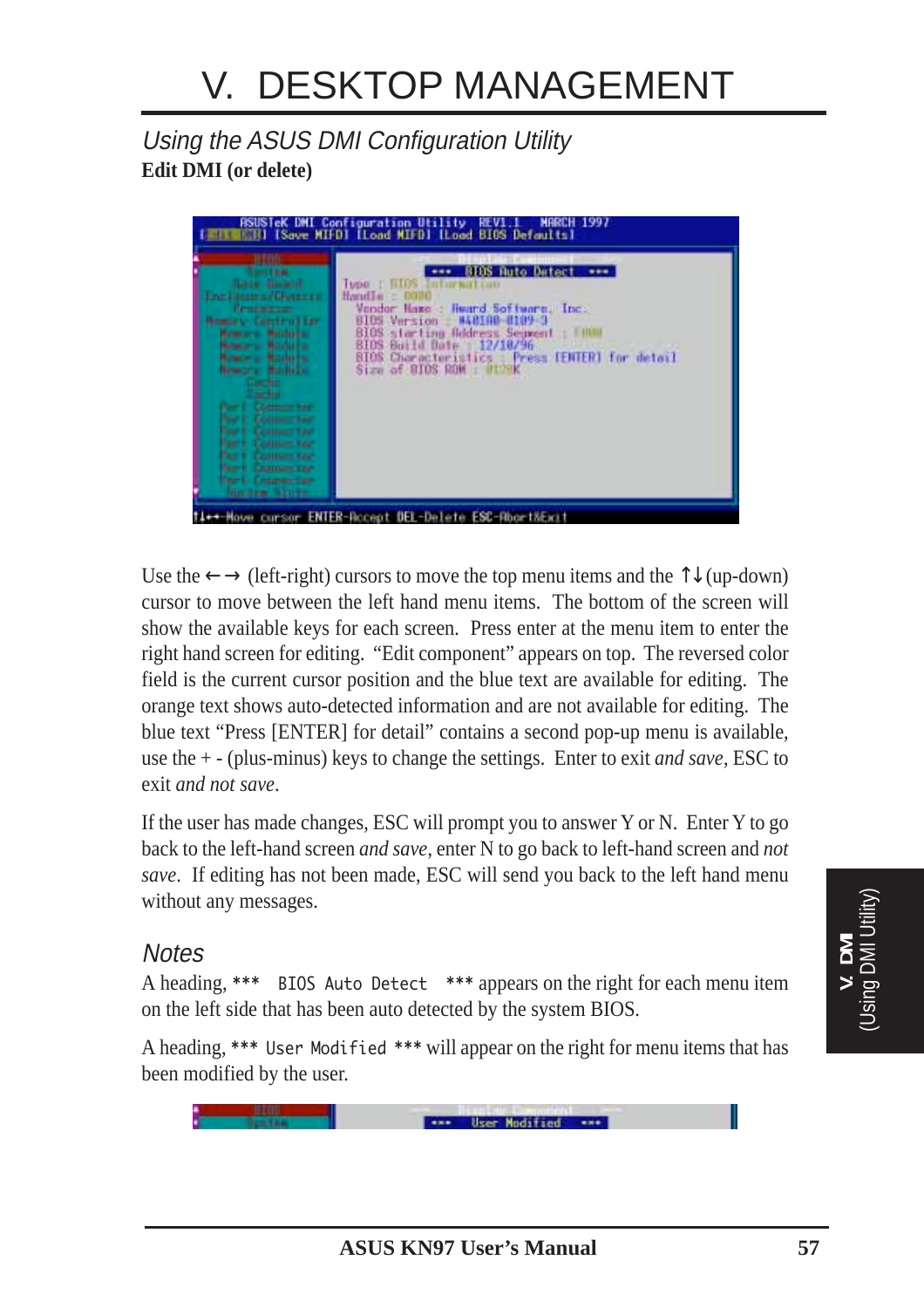# V. DESKTOP MANAGEMENT

#### **Save MIFD**



You can save the MIFD (normally only saved to flash ROM) to a file by entering the drive and path here. If you want to cancel save, you may press ESC and a message "Bad File Name" appears here to show it was not saved.

#### **Load MIFD**



You can load the disk file to memory by entering a drive and path and file name here.

#### **Load BIOS Defaults**



You can load the BIOS defaults from a MIFD file and can clear all user modified and added data. You must reboot your computer in order for the defaults to be saved back into the Flash BIOS.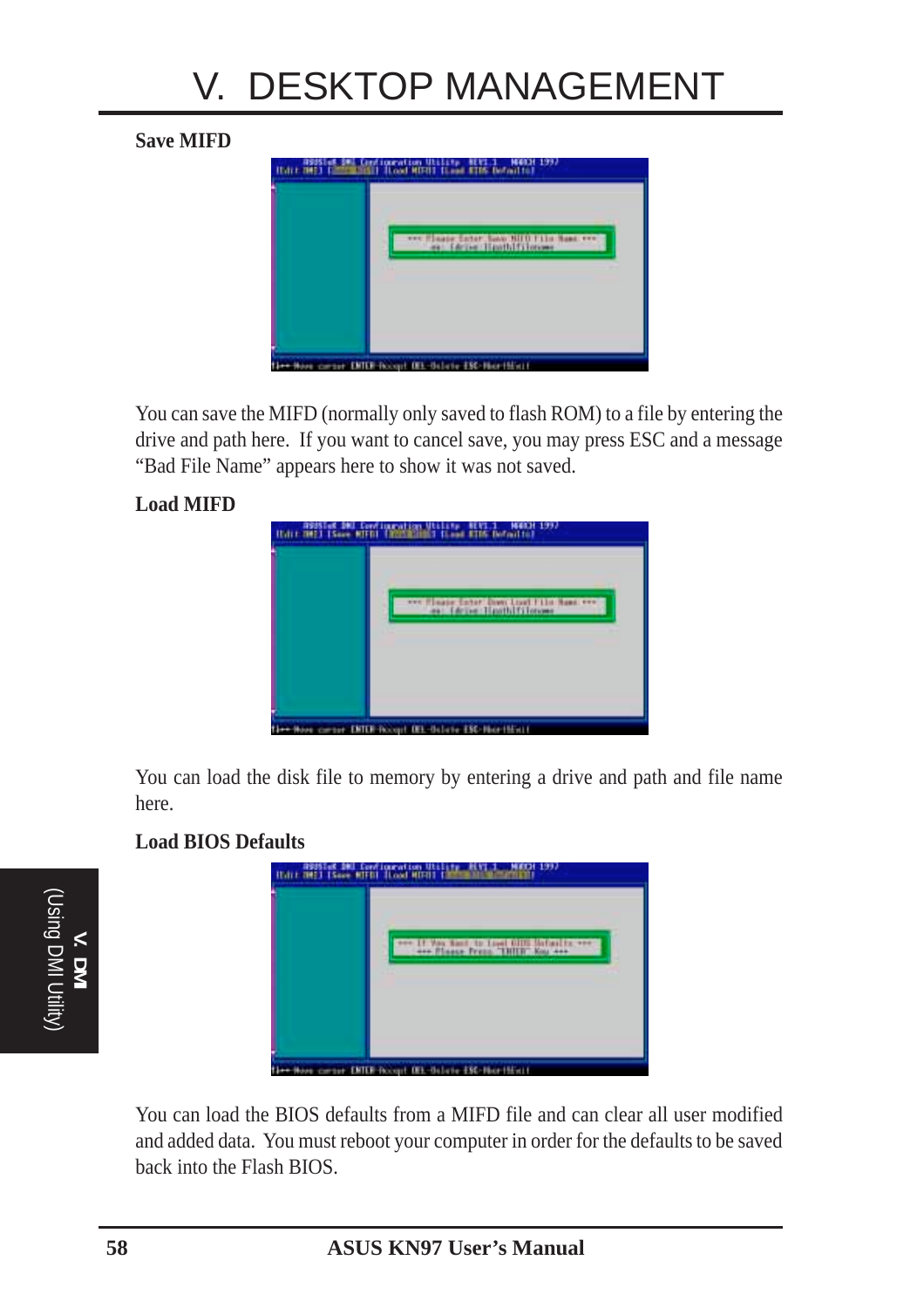# Symbios SCSI BIOS and Drivers

Aside from the system BIOS, the Flash memory chip on the motherboard also contains the Symbios SCSI BIOS. This Symbios SCSI BIOS works in conjunction with the optional ASUS PCI-SC200 controller card to provide Fast SCSI-2 interface when using compatible SCSI devices or the ASUS PCI-SC860 SCSI controller cards to provide Ultra-Fast SCSI-2 interface when using Ultra-Fast SCSI-2 devices.

All SCSI devices you install on your system require driver software to function. The Symbios SCSI BIOS directly supports SCSI hard disks under the DOS, Windows and OS/2 environments. It also uses device drivers from the DOS floppy disk included in the ASUS PCI-SC200 and ASUS PCI-SC860 controller card packages to support hard disks and other SCSI devices working under DOS, Microsoft Windows, Microsoft Windows NT, Novell NetWare and IBM OS/2. These drivers provide higher performance than the direct BIOS support. To use these drivers, you must install them into your system and add them to your system configuration files. Driver support for SCSI devices used with SCO UNIX is also provided. These drivers are included in the second SCO UNIX floppy disk. Windows 95 support is also available using the device drivers included within the Windows software. The ASUS PCI-SC200 and ASUS PCI-SC860 are Plug and Play adapters that are auto detected by BIOS and current operating systems that support Plug and Play features.

For information about these drivers and their usage, please view the Readme files included in the driver packages.

# ASUS PCI-SC200 & PCI-SC860 SCSI Cards

The ASUS PCI-SC200 or the ASUS PCI-SC860 may be bundled with your motherboard or purchased separately. Both cards provide the option of connecting internal or external SCSI devices for a total of 7 devices on each SCSI card.

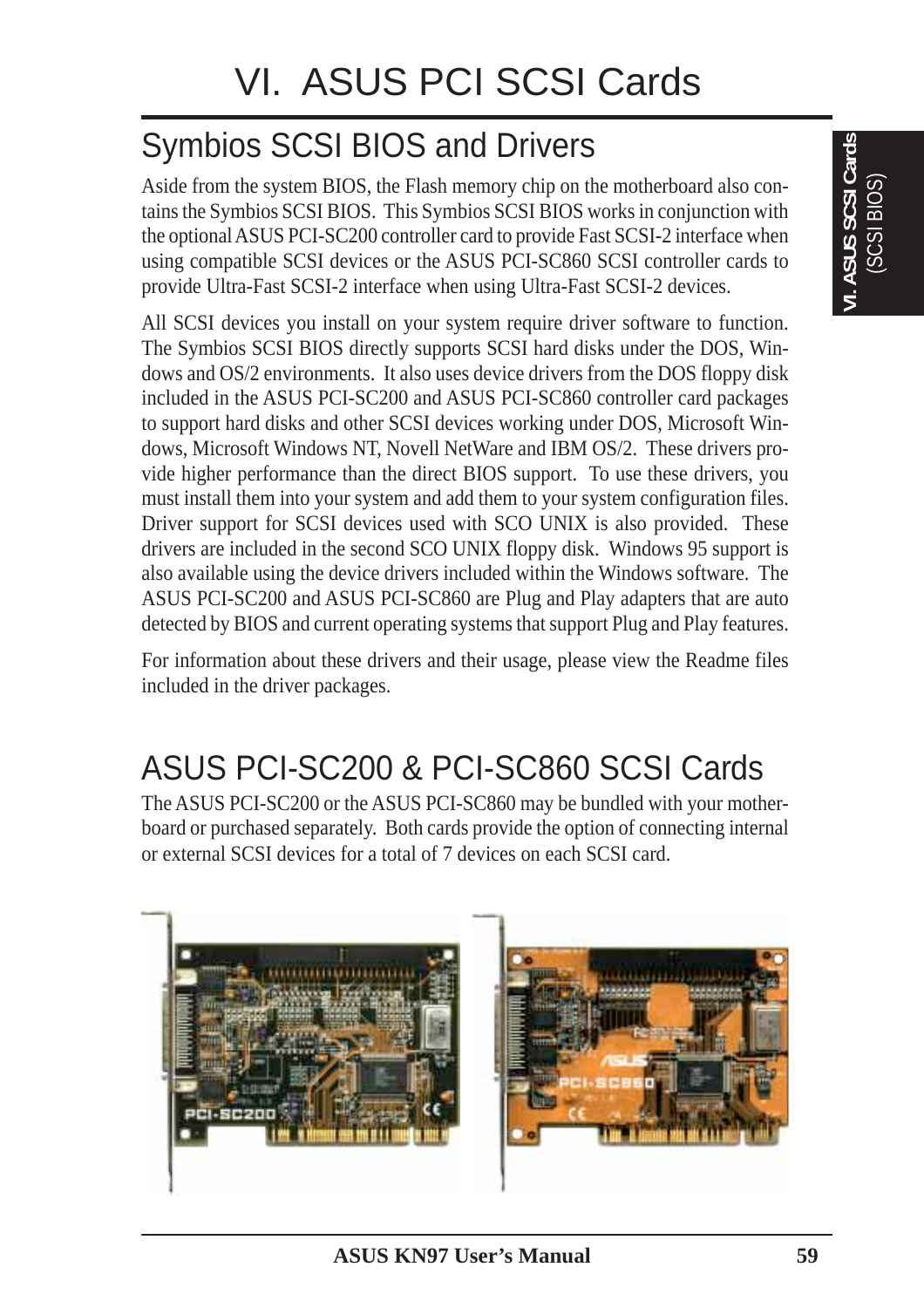# Setting Up the ASUS PCI-SC200 & PCI-SC860

There are two jumper settings you may need to make on the ASUS PCI-SC200 to set it up. One setting assigns the PCI INT interrupt, the other sets the card's termination. The ASUS PCI-SC860 has no jumper settings but you should read the "Terminator Requirements."

## Setting the INT Assignment for the ASUS PCI-SC200

You must use PCI INT A setting in order to properly assign the ASUS PCI-SC200's interrupt. On the ASUS PCI-SC200, you assign the INT by setting jumper JP1 or JP2. The default setting for the card already is INT A, so you do not need to change the setting to use the ASUS PCI-SC200 with this motherboard.



## Terminator Requirements for SCSI Devices

SCSI devices are connected together in a "chain" by cables. Internal devices connect to the ASUS PCI-SC200 or ASUS PCI-SC860 with a fifty-pin flat ribbon cable. External devices connect to the external port with a SCSI-2 cable. If there are more than one internal or external devices, additional devices are connected with cables to form a "daisy chain." Terminating the devices on the ends of the SCSI Bus "chain" is necessary for SCSI devices to work properly. Termination of the devices between the ends must be *Disabled*.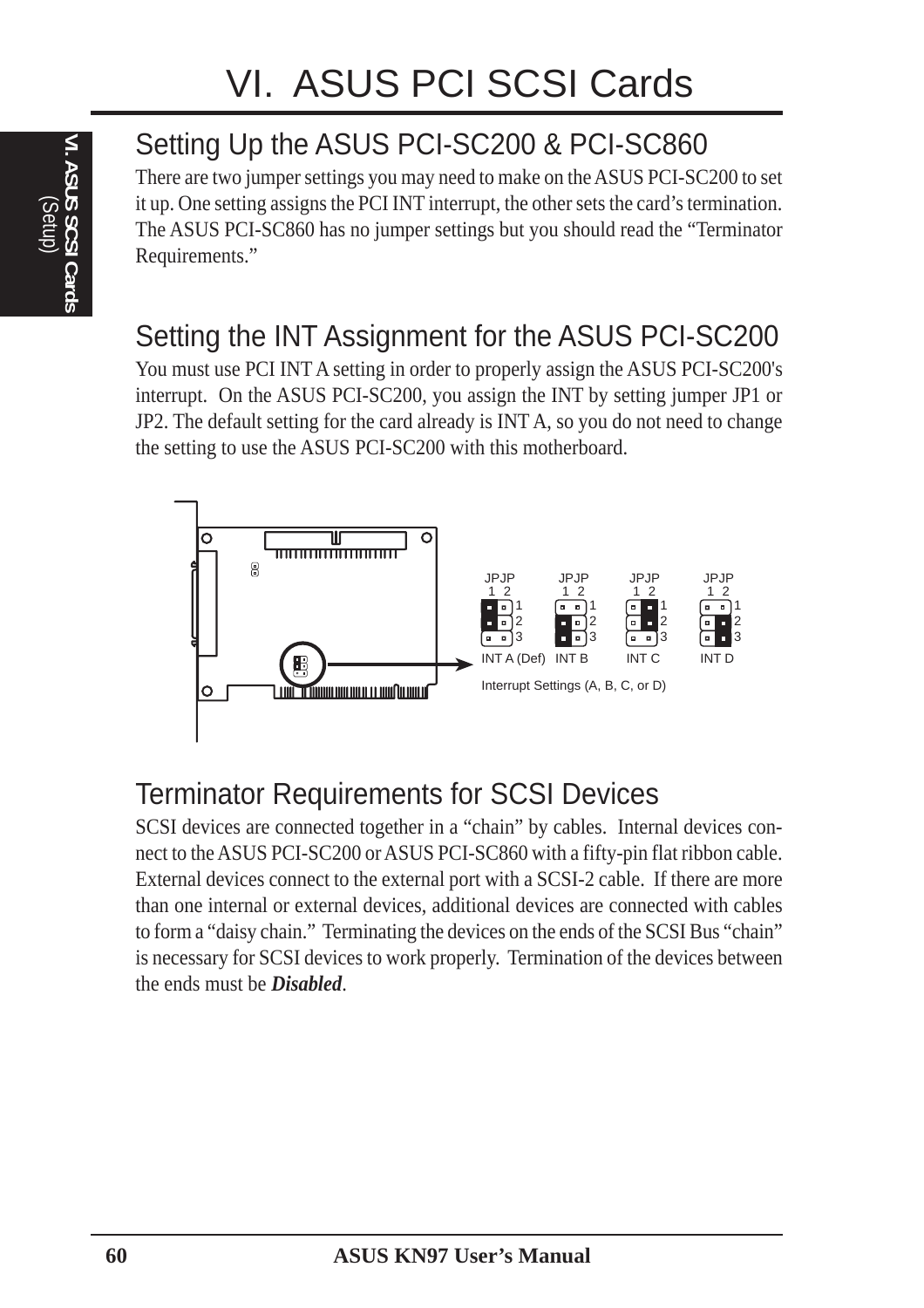## Terminator Settings for the ASUS PCI-SC860

Many SCSI devices including the ASUS PCI-SC860 use a set of onboard active resistors to terminate the devices at the ends automatically. Automatic termination requires that the SCSI devices be connected in a straight linear connection or "chain." Connect SCSI devices to one or two of the SCSI connectors in a linear "chain" for auto termination of the ASUS PCI-SC860 to be effective. Other formations will cause your SCSI devices to not mount properly. You must use the **end** of the ribbon cable when using the internal connector(s) to keep a linear path.

**Additional Note: The Symbios Logic SCSI Configuration Utility is a powerful tool. If, while using it, you somehow disable all your controllers or cannot enter the configuration utility, pressing "Ctrl-A" after memory count during reboot allows you to recover and reconfigure.**

## Terminator Settings for the ASUS PCI-SC200

The ASUS PCI-SC200, on the other hand, has "active" termination that you must set using jumper JP5. There are two settings, "terminated" and "not terminated," as shown below.



Decide whether or not you need to terminate the ASUS PCI-SC200 based on its position in the SCSI chain. Only the devices at each end of the chain need to be terminated. If you have **only** internal or **only** external devices connected to the ASUS PCI-SC200, then you **must** terminate the ASUS PCI-SC200. If you have **both** internal and external devices connected, you **must not** terminate the card. See the following example which illustrates this concept.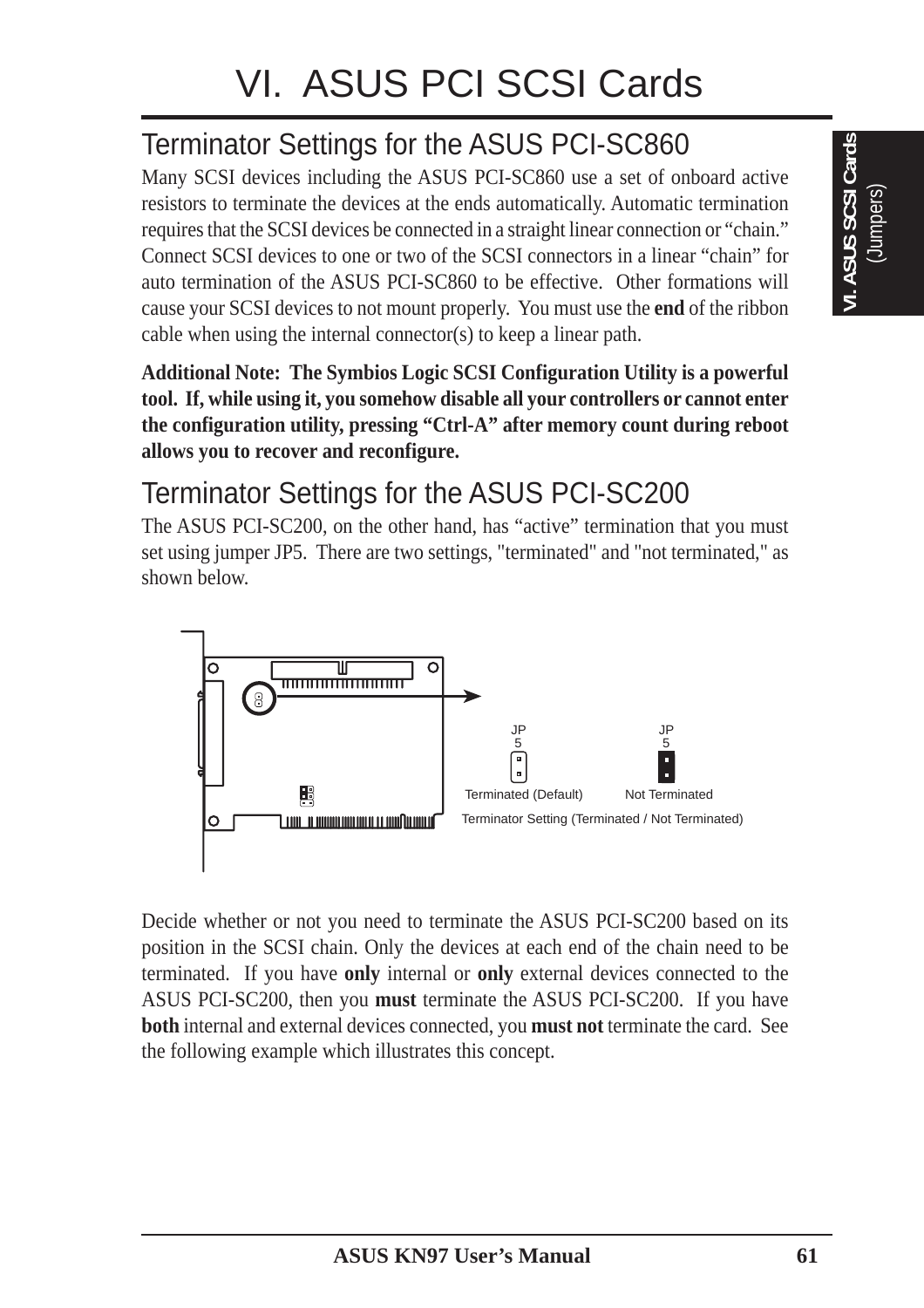# VI. ASUS PCI SCSI Cards



## SCSI ID Numbers for SCSI Devices

All SCSI devices, including the ASUS PCI-SC200 and ASUS PCI-SC860 interface card must have a SCSI identification number that is not in use by any other SCSI device. There are eight possible ID numbers, 0 through 7. The ASUS PCI-SC200 and ASUS PCI-SC860 cards have fixed SCSI IDs of 7. The SCSI ID serves two purposes:

- It uniquely defines each SCSI device on the bus.
- It determines which device controls the bus when two or more devices try to use it at the same time.

SCSI IDs on one channel do not interfere with the IDs on another channel. This applies to two SCSI host adapters that implement different buses as well as dual channels on a single host adapter. You can connect up to seven SCSI devices to the interface card. You must set a SCSI ID number (ID 0 to ID 6) for each device. SCSI devices vary in how they set the ID number. Some use jumpers, others have some kind of selector switch. Refer to the manual for any device you install for details on how to set its ID number.

## SCSI ID Priority

The ASUS PCI-SC200 and ASUS PCI-SC860 are 8bit single-channel SCSI cards. SCSI ID 7 has the highest priority, and SCSI ID 0 has the lowest priority.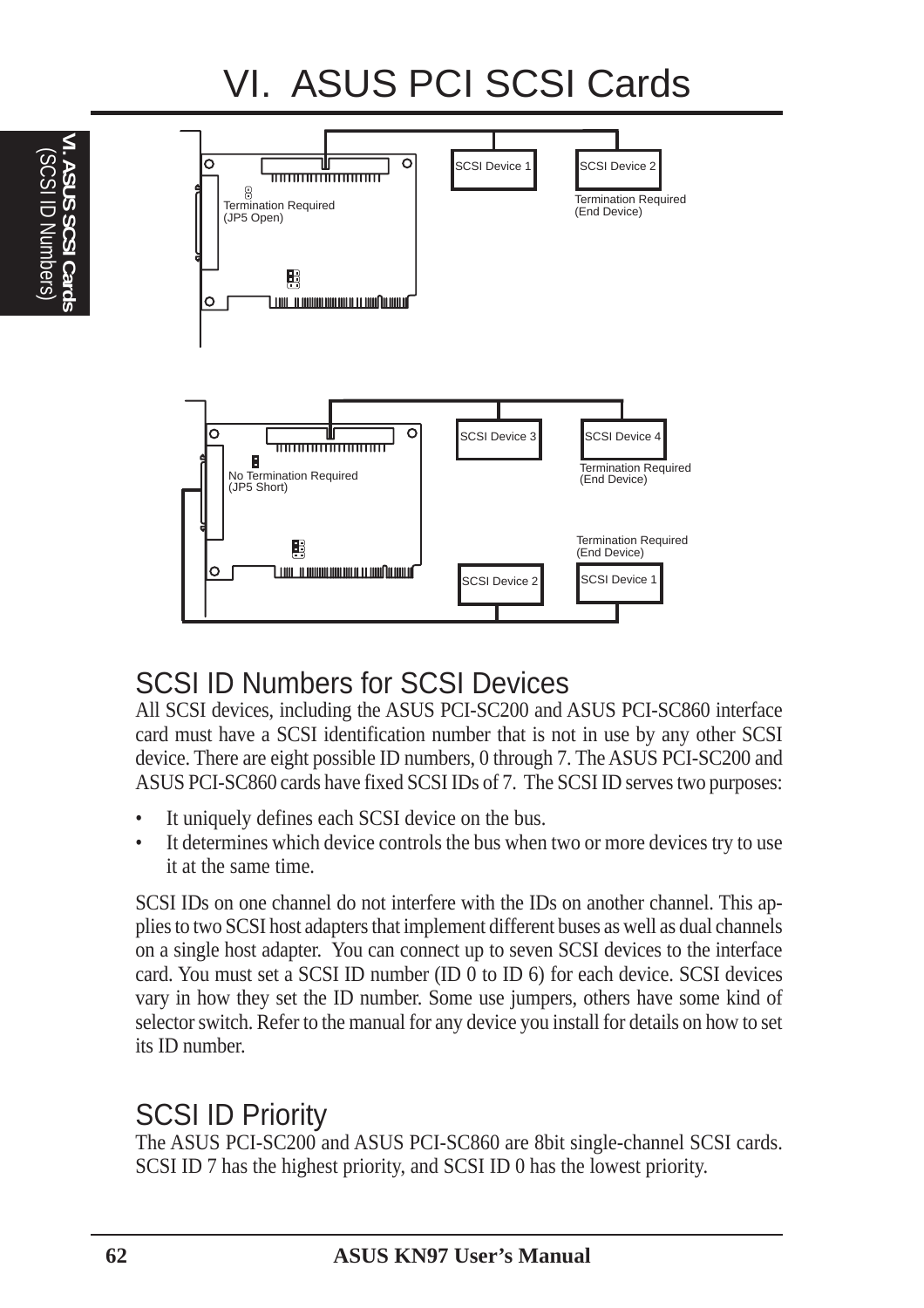**NOTE: The ASUS I-A16C 16-bit ISA audio card comes with certain motherboard bundles only and is not for sale separately.**

## ASUS I-A16C Audio Features

- Creative Labs ViBRA 16C PnP Audio Chip
- Full Duplex Supports
- 16/8-bit PCM 5KHz to 44.1KHz
- Wave Table Upgradeable
- Software Includes:

DOS and Window 3.1 Drivers Windows 95 Driver Wave Editor Wave OLE Quick CD Mixer Control Quick Player

# (Features/Precautions)**VII. ASUS I-A16C**  $.$  ASUS I-A16C

## Unpacking and Handling Precautions

**WARNING!**Keep the ASUS I-A16C stored in its anti-static bag until you are ready to install it in your system. The ASUS I-A16C is easily damaged by static electricity.

Observe the following precautions while unpacking and handling the board:

- Before handling the board, discharge static electricity from your body by touching an unpainted area of the system's metal chassis. While installing the board, ground yourself frequently to discharge any static electricity that may accumulate in your body.
- After removing the board form the anti-static bag, place it on a grounded surface with the components facing up.
- Check the board for damage. If any socketed component appears loose, press firmly but carefully to seat the chip in its socket. Otherwise, avoid touching the components on the board. Always handle the board by the edges.